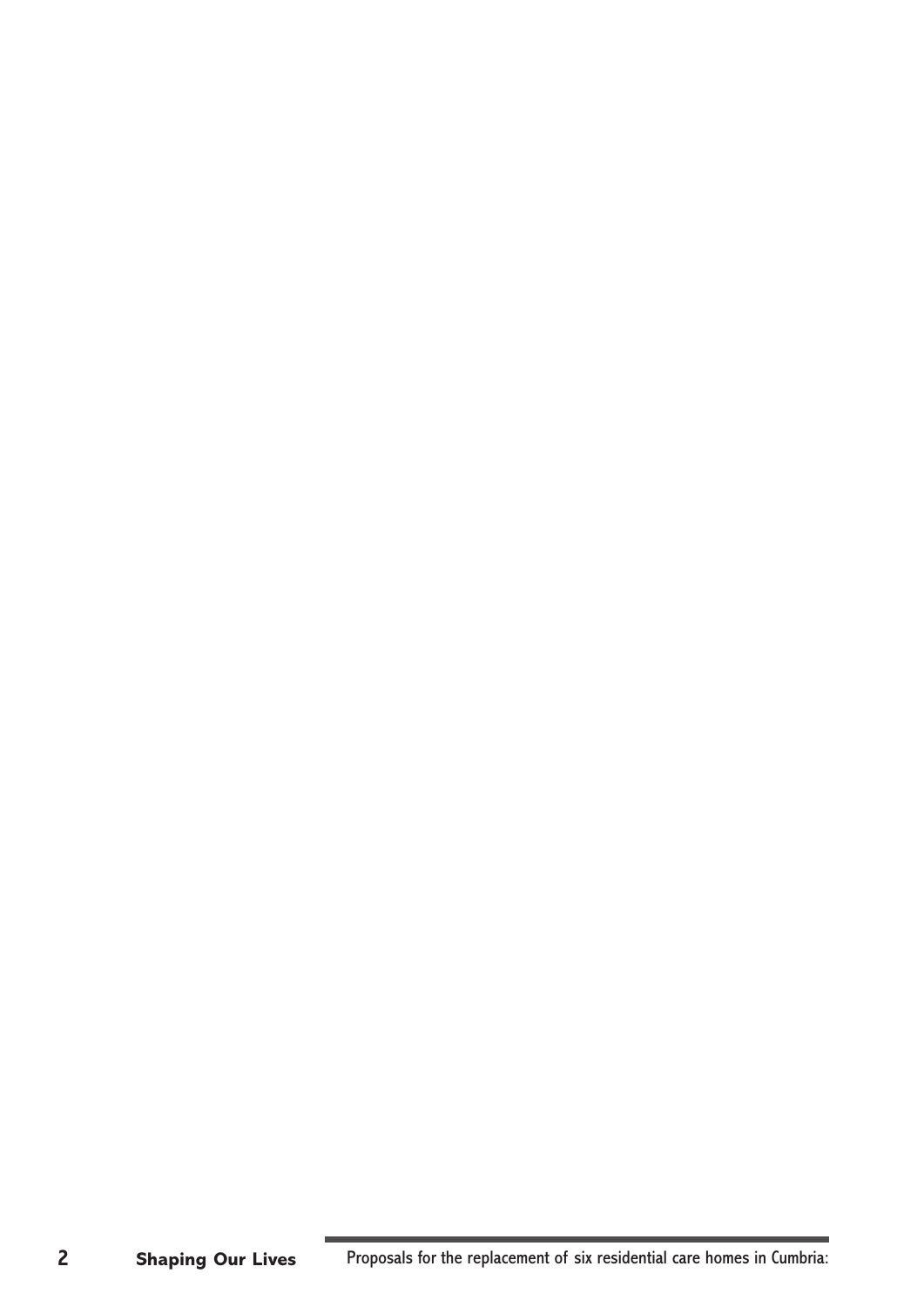# **Contents**

| Acknowledgements                                                       | page 3 |
|------------------------------------------------------------------------|--------|
| Introduction                                                           | page 4 |
| Key recommendations                                                    | page 5 |
| <b>Overall Summary</b>                                                 | page 8 |
| • Summary of public responses<br>• Summary of responses from residents |        |

#### **Section One: page 12**

Setting the Scene

- 1. The National Picture: Promoting change in older people's services
- 2. The Local Plan for Change: Improving services, maintaining standards
- 3. A Move to Care Homes with Nursing Care ('Dual registration' homes)
- 4.Other Local Consultations: Informing, listening and involving?

#### **Section Two: page 25**

Public consultation through questionnaires

- Introduction
- Summary
- What people told us about:
	- Existing homes
	- Plans for 'dual registration'
	- The perfect home
	- Making the move successful

#### **Section Three: page 44**

The Residents' Consultation

- Introduction
- Summary
- What people told us:
	- What do you like about your home?
	- A meaningful life
	- The plan for new homes
	- 'Dual registration'
	- The move
	- The perfect home
	- Support to stay in your own home
	- EMI units observations page 94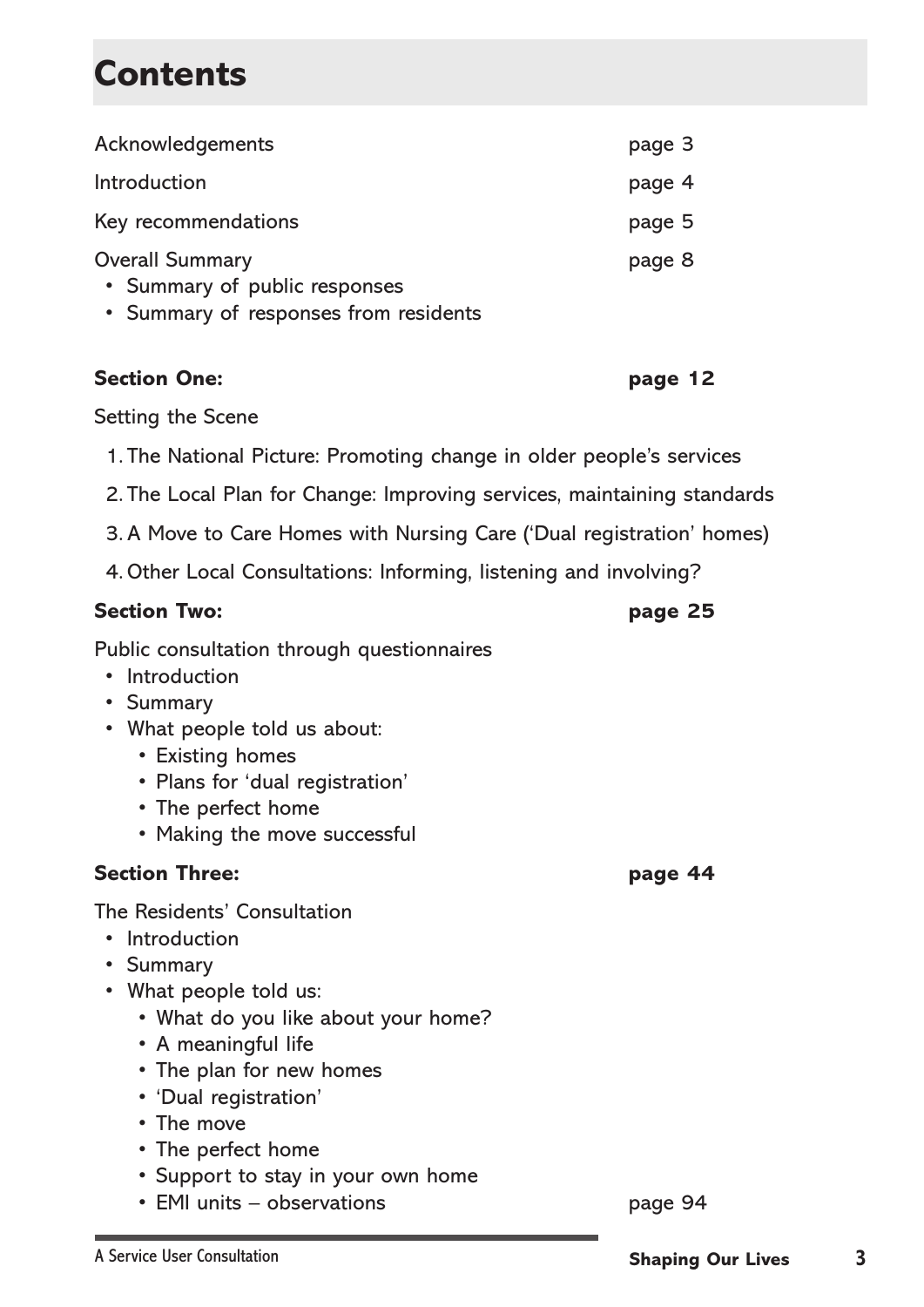# **Acknowledgements**

Shaping Our Lives would like to thank all the residents of the homes for taking part in this consultation; for giving us their time and thoughts about where they now live and the proposed plans for Cumbria Care in the future. We would also like to thank them for welcoming us into their homes so warmly.

We would like to thank the staff at the homes we visited for their support and general good will.

Thanks are also due to Cumbria County Council for asking us to undertake this work and in particular to Peter Woodhouse.

Finally we would like to acknowledge the help and support offered by the two consultants, Ann Macfarlane and Michelle Kershaw who worked with Shaping Our Lives in carrying out the group discussions and interviews, and William Purcell and Jenny Willis for their support in compiling the report.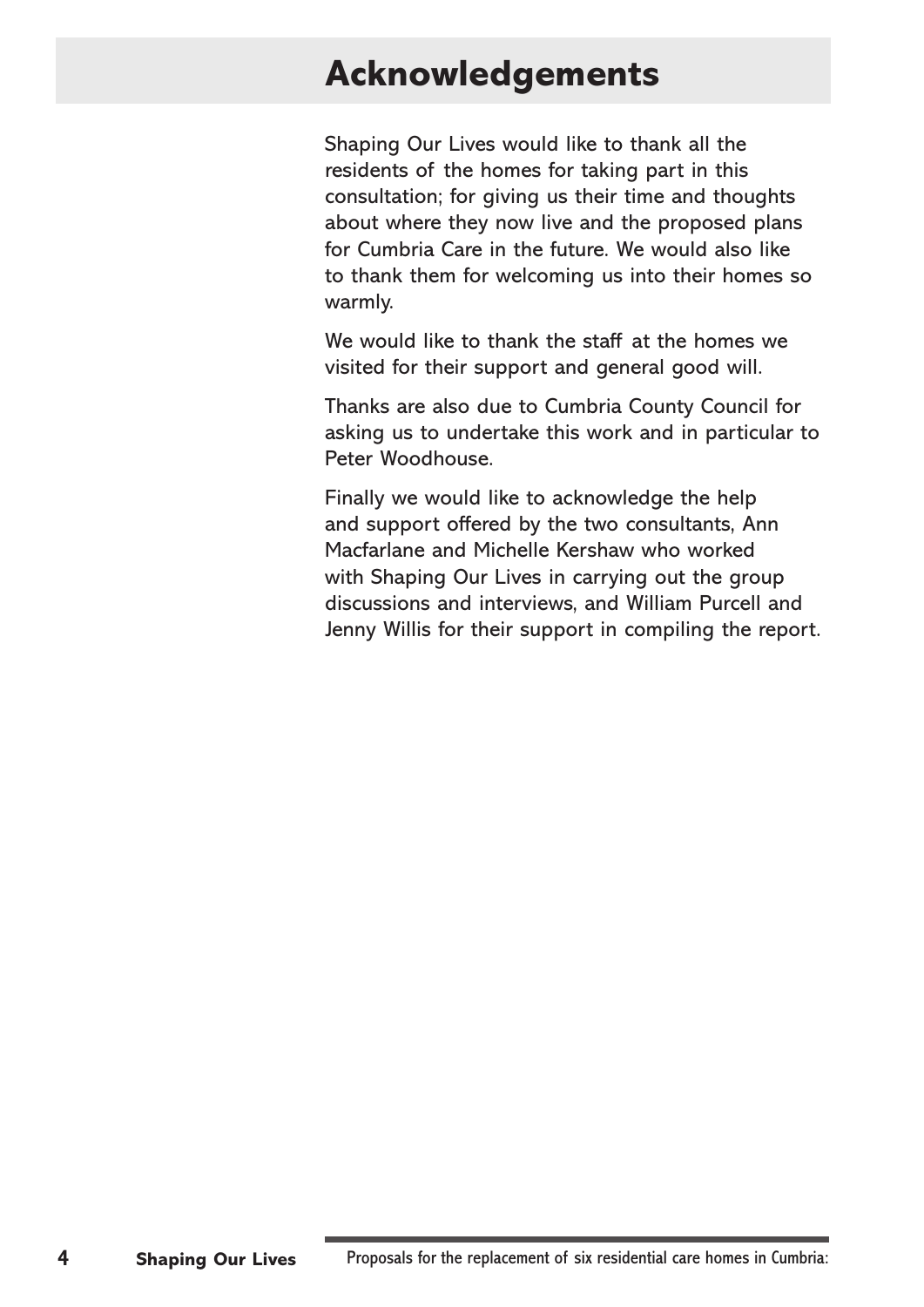# **Introduction**

In late 2007 Shaping Our Lives was commissioned by Cumbria County Council to undertake a consultation with service users at six residential care homes in the county. The six homes are the first of the 33 Council run homes to be included in the Council's modernization plan. A consultation document with details of the plan and a questionnaire for responses was distributed to residents, relatives and staff at each of the six homes and to the general public. This report is based on responses to that proposal from service users at the six homes and from other stakeholders who responded via the questionnaire.

The Report is divided into three sections; the first concentrating on the wider picture and outlining the changes in service provision for older people nationally, it then locates this Cumbrian consultation within the national framework. The report provides a brief history of 'dual registration' before looking at other local examples of consultation of this sort.

Section two concentrates on the public consultation, how it was undertaken and the findings. Some residents of the homes completed a questionnaire as well as participating in the interviews. Their views as expressed in the questionnaires are included in this section.

Section three is the central core of this report. In this section we hear what current residents of the six homes think and feel about the council's proposals for change in the provision of their care services.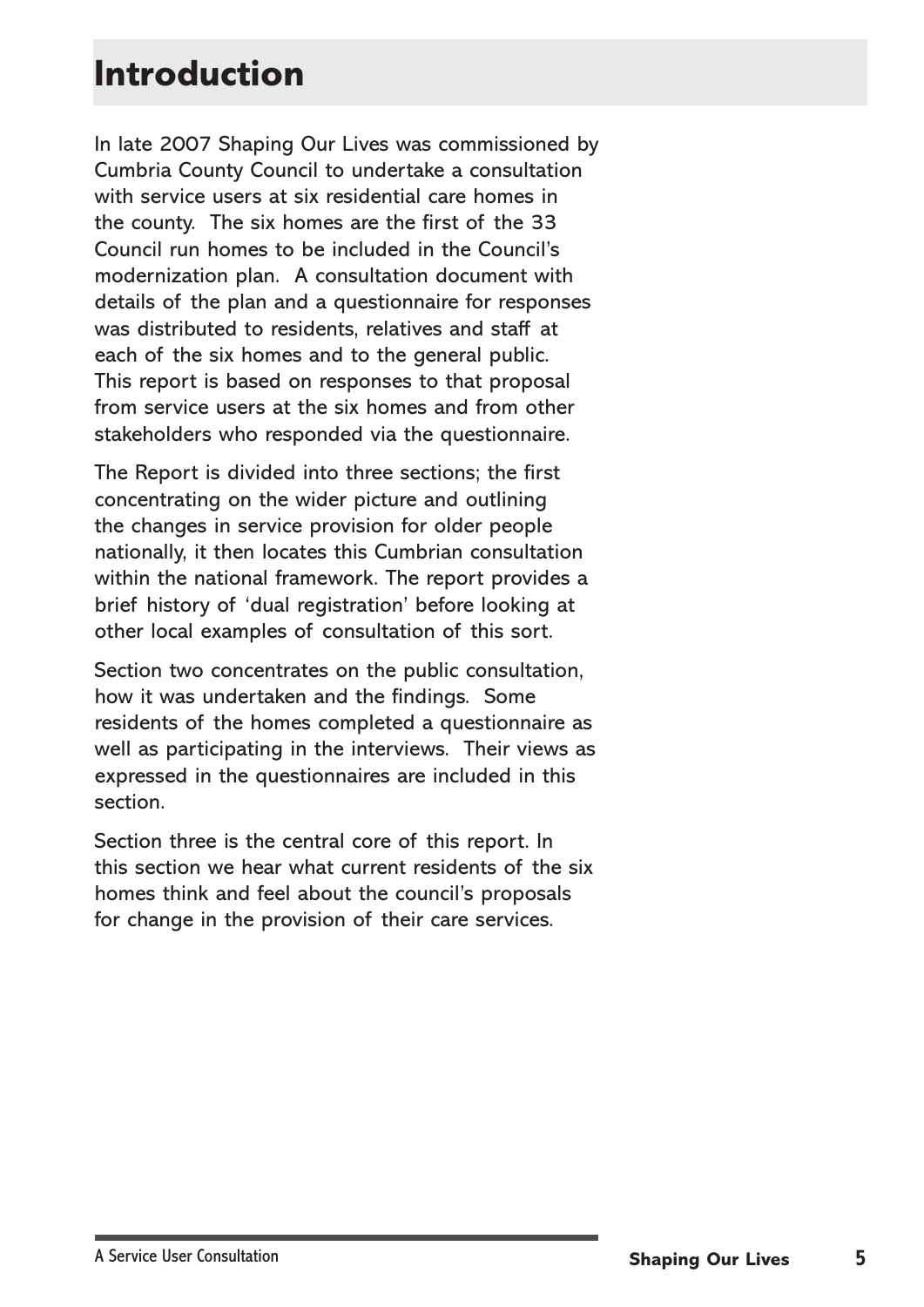# **Key Recommendations**

These recommendations are based on what respondents to the public consultation and older people living in the six residential homes have said in the course of the consultation process which ran from 28th January to 28th April 2008.

It is important to make a general point first. Participants in this research recognized the need for change, and that the residential provision in Cumbria cannot continue in its present form in the longer term. It is in this context that participants were broadly positive about the Council's proposals for the replacement of the six residential care homes as part of it's modernization plans. There was a remarkable degree of agreement and consistency in what people told us and in what people would like to see included in the modernization plan for the homes.

These recommendations reflect important indicators about how things need to be different, but they equally highlight vital aspects of the current homes which need to remain the same.

Residents, including those in the EMI (Elderly Mentally Infirm) units, value the 'homely atmosphere' of the homes as they are now. Any new homes should attempt to replicate this through:

- Keeping the size of the homes as small as possible
- Designing the new homes around small units
- Ensuring the staff can move with the home

It is important for residents to maintain contacts with the local community and a new home located within the local community is what residents want, and feel is the best way to do this. Residents like to see people 'going about their everyday business'; it makes them feel part of the 'outside world'. This is crucial for a sense of well being and inclusion. All homes currently benefit from central locations. Any move away from this was strongly opposed by both residents and respondents in the public consultation. We recommend that the modernization plans go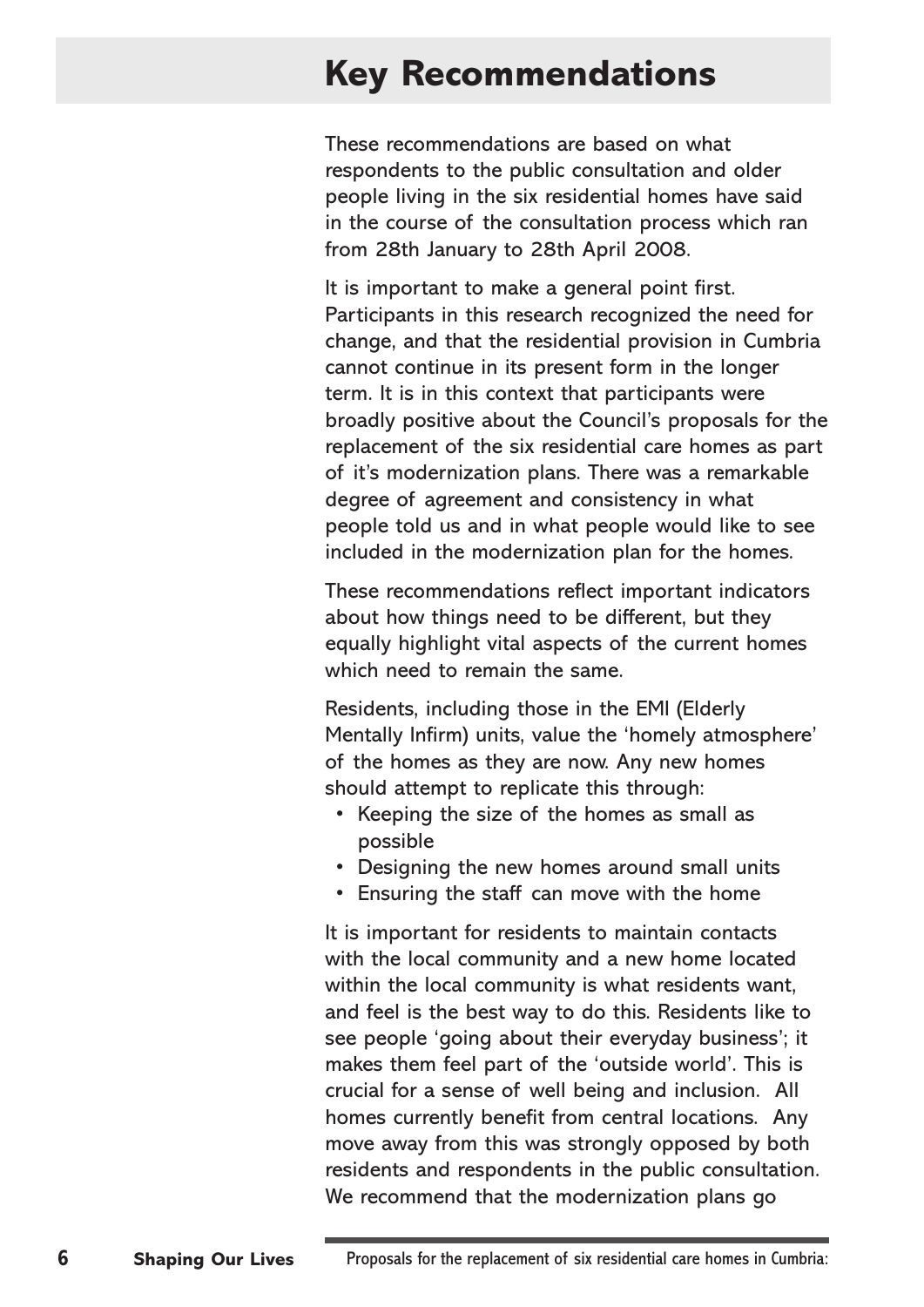ahead only in areas where a central location can be assured.

Most of the older people we spoke to value the company of others. Homes need to be designed to facilitate this. So, for example, having seating outside the home where passers by can stop for a chat; a number of small seating areas for residents to meet with others as well as a lounge area.

Attention needs to be paid to what residents can see from the home, a sports field or playground, for example, provide residents with much interest.

Food and refreshments provide a focal point and structure to a resident's day. Many residents spoke favourably about the food at the current homes and expressed fears about the quality of 'mass catering' in larger premises. We recommend that food continues to be prepared on site.

There is some confusion about what 'en suite' means. For some residents this was a cause for concern as they thought it meant they would no longer receive the support they needed with personal care. We recommend that time is given to individual residents to talk through concerns and identify misunderstandings of this nature.

Residents need more information about 'dual registration'. <sup>1</sup> Most residents were happy with the thought of 'dual registration' but it was clear that this was only so long as the nursing section was separate and distinct from the residential area. As people felt very strongly about this we recommend that the council ensures this is taken into account in the design and organisation of the new facilities.

Residents were clearly upset by the thought of a move to a different home. Two recommendations were made by residents to help allay these fears:

<sup>1</sup> The term 'dual registration' is understood to mean a home which can provide both nursing and personal care for residents and this is how we use the term in this report. However, the term is no longer strictly applicable as all types of homes are now registered only by the Commission for Social Care Inspection (CSCI) rather than with both local and health authorities. Homes are now coded by CSCI as PC for residential homes or N for homes where nursing is provided.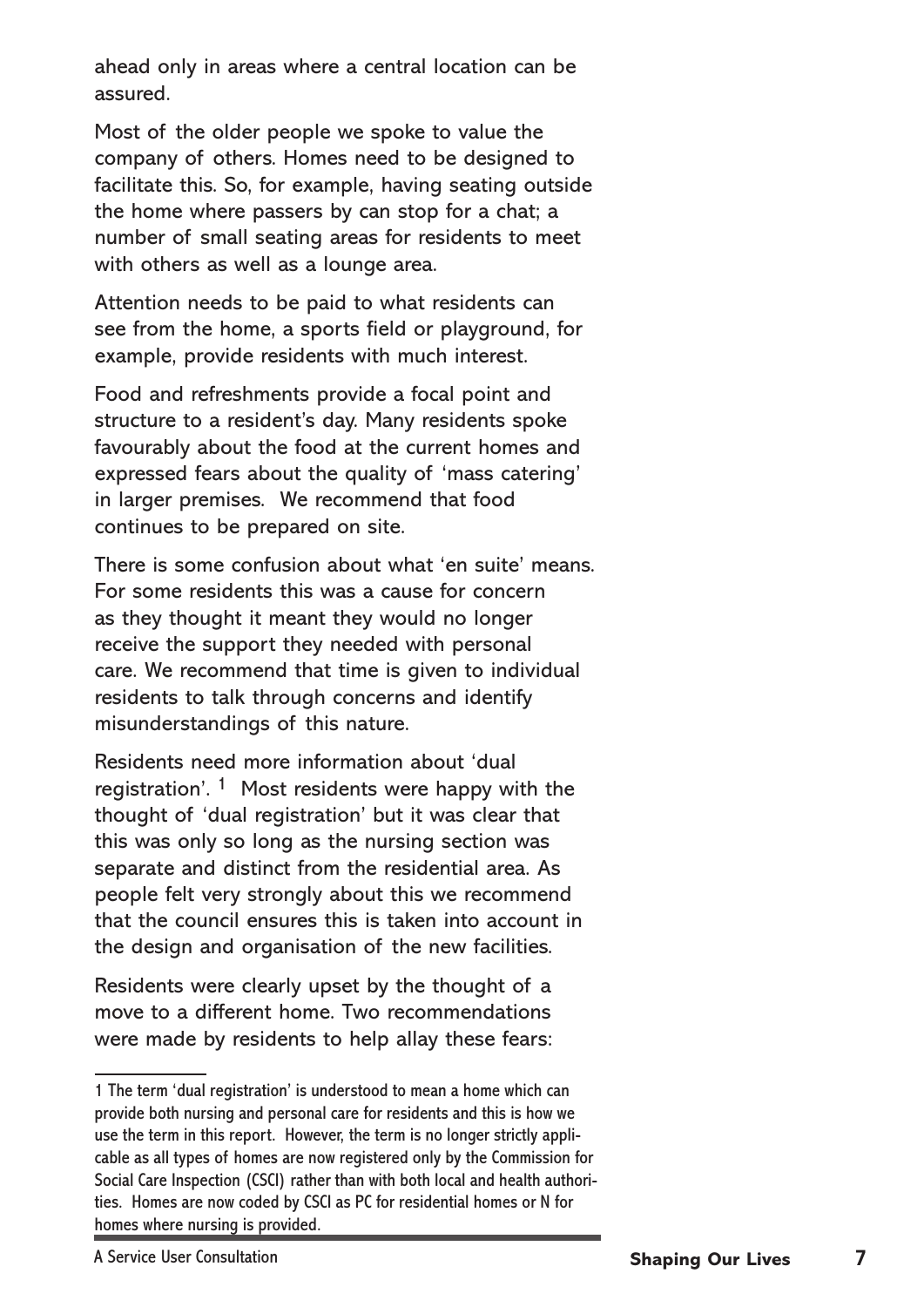- Staff reassure residents that they will all be moving together
- Some residents visit the new home prior to the move.

The majority of the residents we spoke to and the respondents to the public questionnaire recognize, appreciate and value the important role the staff play in the resident's well being. We recommend that staff are fully included in further developments of these plans. Proper consideration needs to be given to staffing levels to ensure care provision is not compromised.

Residents and respondents to the public consultation have realistic and achievable ideas of what they would like to see in a 'perfect home'. We recommend that all stakeholders are given the opportunity to become more involved in the planning and design of the new homes.

Resident's access needs should be taken fully on board in the design of a new home. For example: electronic doors; appropriate lighting; parking for mobility scooters; hearing loops and width of corridors.

The Council should learn from a variety of other providers to see what has been successful and which pitfalls to avoid in the design and organisation of new homes.

The Council should look at other services they provide to their general population and see if they could also be offered to the residents. For example, mobile library services, access to swimming pool and other leisure activities, education and transport.

The Council to make it clear to stakeholders how these plans for replacing residential care homes relate to its wider policies and proposals regarding home care and extra care sheltered housing etc.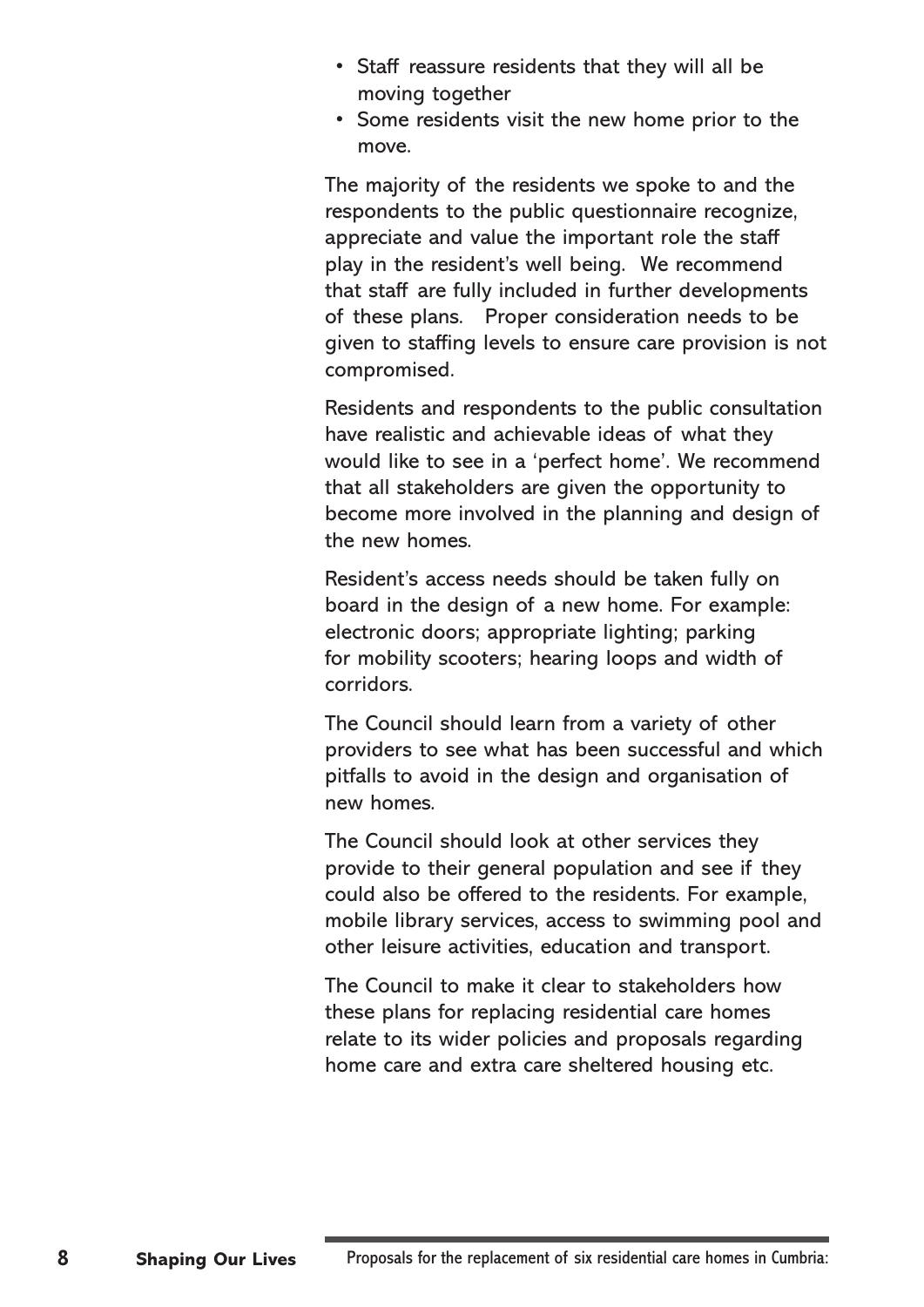#### **Summary of public responses:**

The vast majority of respondents were positive about the idea of new 'dual registered' homes. They were also happy with current care provision. They wanted things to improve without compromising the way things are.

People said that what made them happy about the present homes were often intangible or emotional qualities such as 'friendliness', the 'caring' staff and the 'feel' of the current homes. In contrast many of the aspirations for the new homes centred on tangible qualities such as en suite bathrooms and more physical space. The challenge laid down by the responses is how the positive aspects of the present homes, and the proposed new ones, can be brought together. Several respondents gave answers to this too, for example by requesting that the small units of the present homes and the benefits of a town central location be retained in the new homes.

Respondents also want to be involved in the whole process of designing and building the new homes or think that there should be mechanisms set up to do this. This should include residents, families, friends, staff and local people.

Overall the people who responded to the public consultation are supportive of the Council's plans. It is clear that they are equally committed to being more than passive observers of change. They want to be part of it.

#### **Summary of responses from residents:**

Residents were broadly supportive of the Council's plans. Within this the following issues had particular significance:

Residents, including those on EMI units, like their home to 'feel homely'. For residents the key to this is:

• having friendly and helpful staff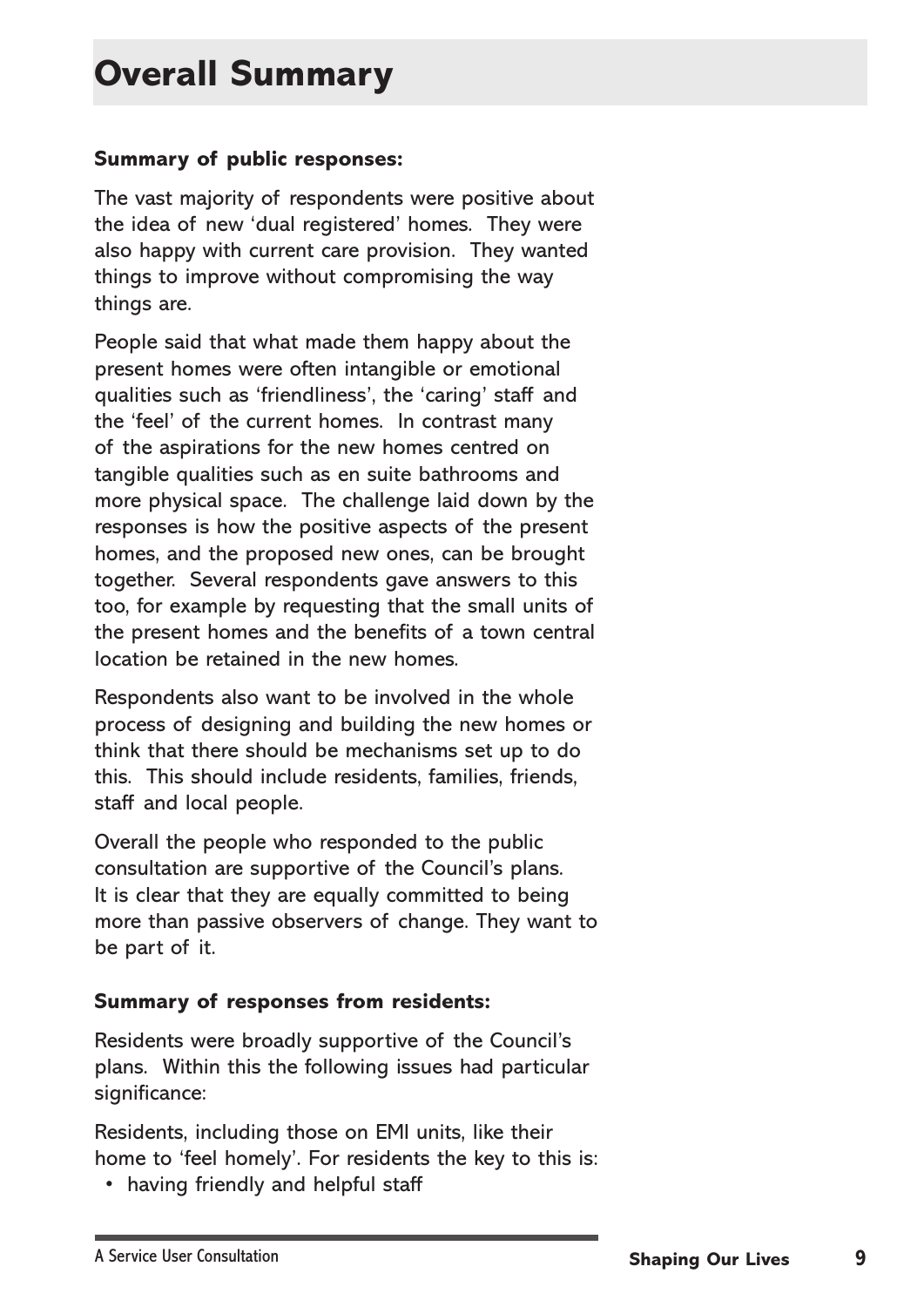• keeping the size of the home relatively small

To have a meaningful life residents, including those on EMI units, need the opportunities to enjoy the company of others. This can be fostered by having:

- an active activities and events programme
- a day centre on site
- spaces within the home for people to meet

For some residents of EMI units these are important:

- easy access to the garden and safe spaces to walk
- one to one attention from staff
- pets on the unit

Most residents want a meaningful community life. This can be fostered by:

- Encouraging links with the community i.e. coffee mornings, church concerts, school plays.
- Siting the home in the community so residents can see 'the world going on'
- Having local homes so people remain in the community they have always been a part of

There is a lot of concern amongst residents about the location of the proposed new homes. This is particularly evident in Wigton but also present in the other homes. The concerns focus on:

- The homes being isolated and cut off from the community
- It being harder for visitors to 'pop in'
- Residents will no longer be able to use local amenities
- The new location will cause difficulties for staff

There is some opposition to change although most residents would welcome larger rooms, wider corridors and en suite facilities. Residents are concerned that if the homes got bigger they could lose their 'homely atmosphere'. This equally holds true for residents of EMI units.

'Dual registration' is, for most residents a good thing. However this is only true if the nursing section is quite separate and distinct from the residential side. People thought it would be depressing to be surrounded by ill patients and if they themselves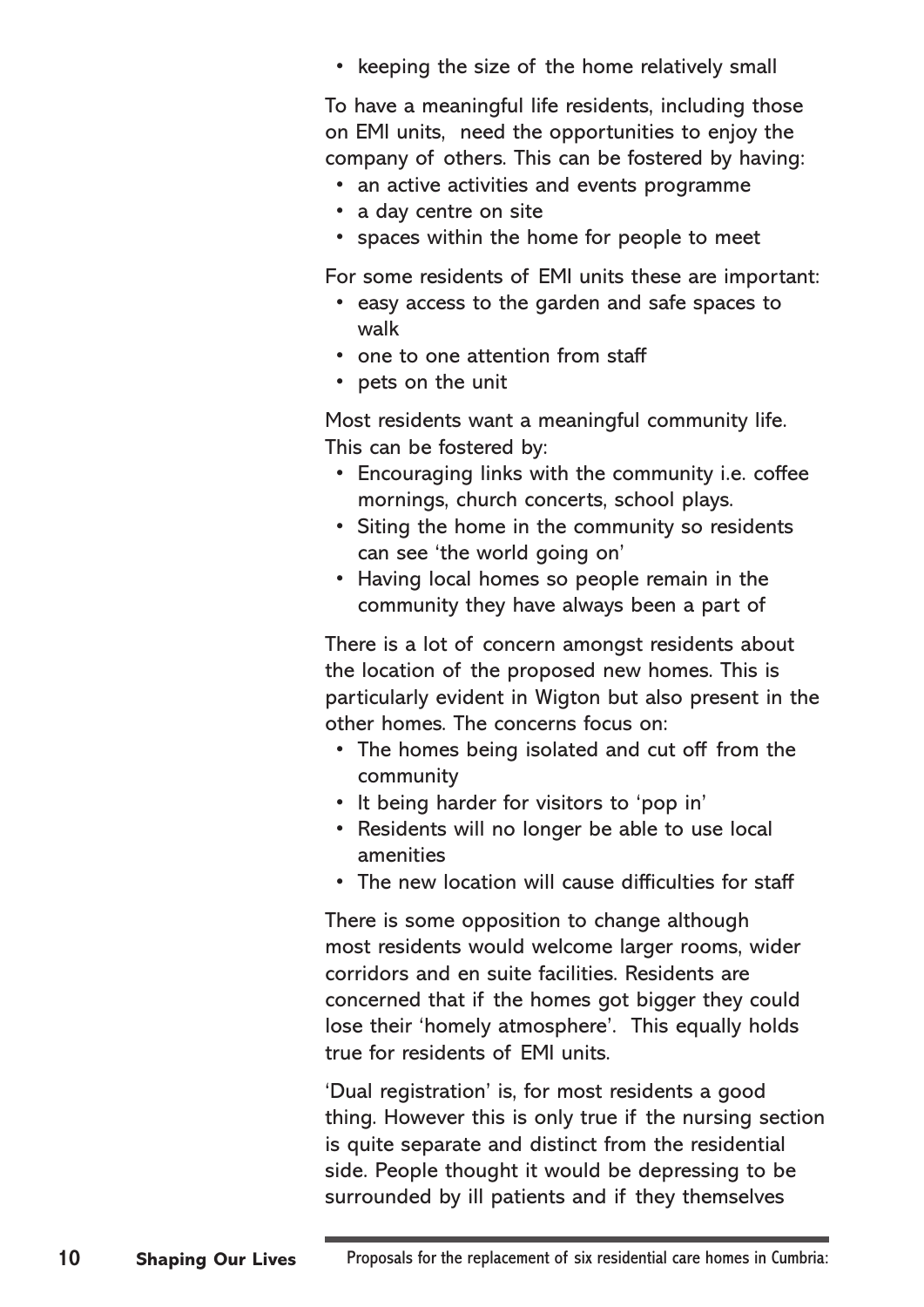were taken ill they felt it would be more appropriate to receive nursing care in a separate wing. Some said that by going to a separate nursing wing they would be able to keep their dignity. Residents also feared that the homely atmosphere for residential clients would be lost if the nursing and residential services were not provided as two distinct units.

For many residents the thought of moving is upsetting. To make it easier residents recommended a visit to the new home prior to the move. They also felt staff should reassure residents that they would be all moving together.

Residents had many ideas for an ideal home. These included: accommodation for guests, accommodation for married couples, better use of outside space, meeting of access requirements and more information about their rights and entitlements. Most residents thought a shop in their home would be a very good idea.

It appears that many residents do not have information about domiciliary support services and some were unhappy that they had to move from their own homes.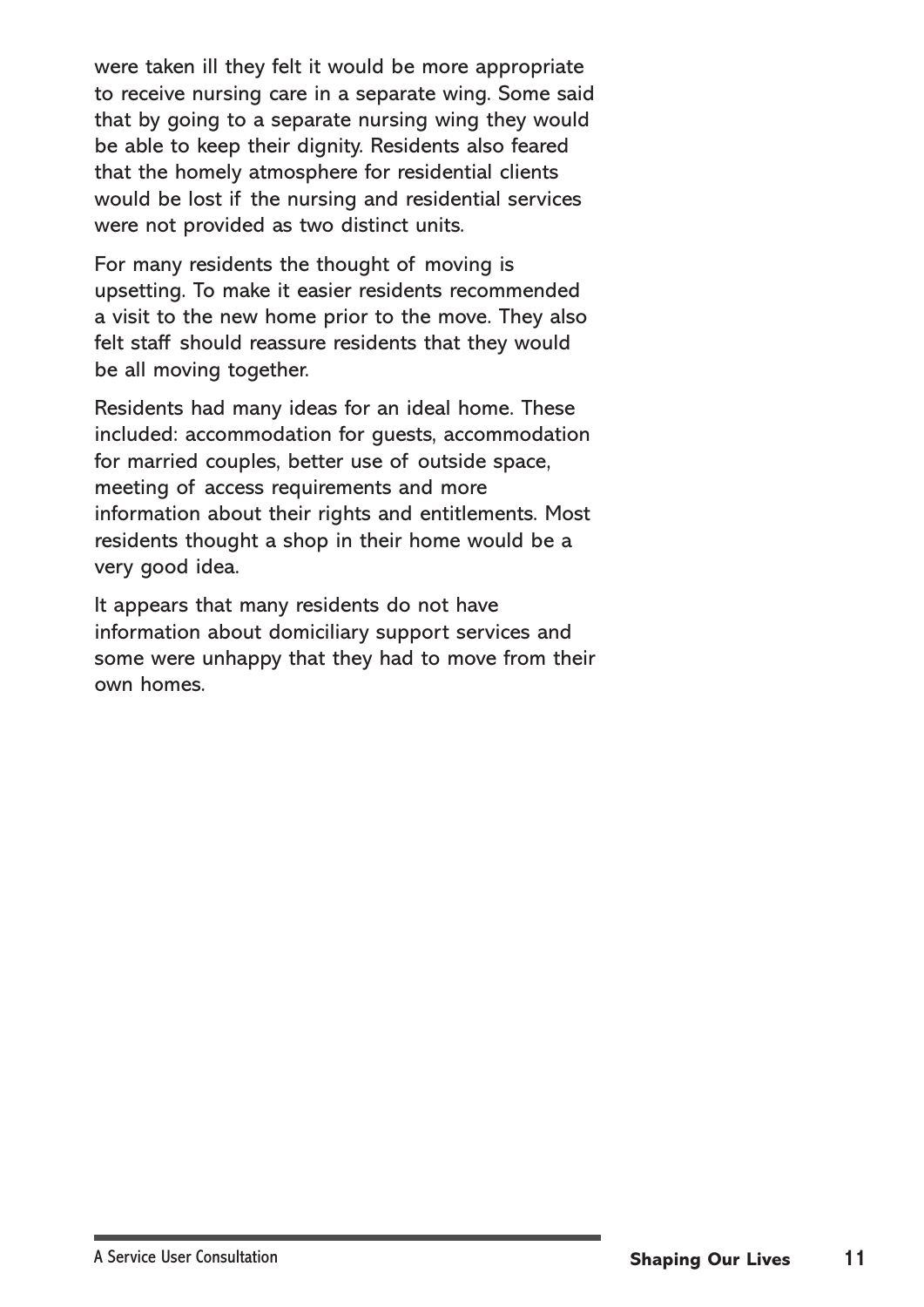# **Section One**

### **Setting the scene**

*…Care should be informed by the principle that care homes are first and foremost places for living rather than like hospitals for receiving care…* 

*…You cannot separate out good design, effective management and user involvement…If you do you're left with bricks and mortar, sterile consultancy and nodding platitudes…* 

*…there is no substitute for local knowledge and working with individuals and groups in this area is a vital component of planning any future provision…* 

#### **Cumbria County Council's Proposals:**

In January 2008 Cumbria County Council announced proposals to build six new care homes which in addition to providing residential care would also offer nursing care. These 'dual registration' care homes (now known as 'care homes with nursing)' will be built between 2008-13 in partnership with Cumbria Primary Care Trust. Six care homes which only offer residential cÈare will close once the new facilities are completed. The aim is to provide integrated health and social care services on the sites of local Community Hospitals or an alternative nearby site.

#### **Proposed Locations:**

Wigton, Keswick, Brampton, Millom, Alston, Penrith.

<sup>2</sup> J Reed et al, Settling in and Moving On, in Bill Bytheway ed, Understanding Care Welfare and Community, (2002) Routledge, p81 3 Cantley C and Wilson R, Put yourself in my place – Designing and managing care homes for people with Dementia, (2003) Joseph Rowntree Foundation, p93

Hirsh, D, Understanding the expectations of Older People, (2007) Joseph Rowntree Foundation, www.jrf.org.uk/older-people/documents/overview. pdf , Last visited 14/4/08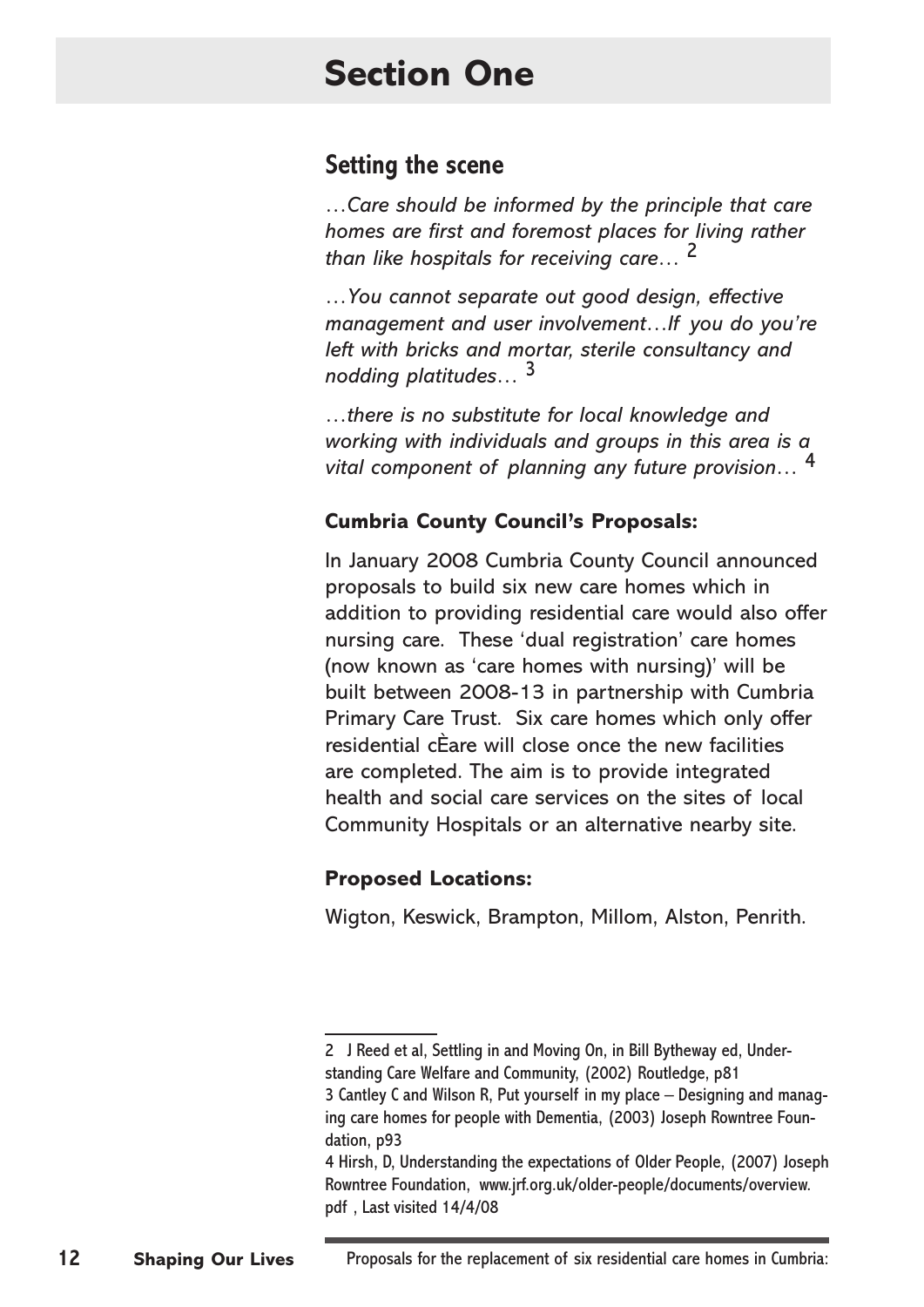#### **Rationale:**

Cumbria County Council states in its consultation document that Cumbria's homes do not meet modern standards and that leaving the homes as they are is 'simply not an option'. Therefore the consultation is premised on the basis that the older homes will be replaced, while trying to ensure that the new homes keep what is already good about the current residential homes.

### **1. The National Picture: Promoting change in older people's services**

For the last decade the issue of service provision for older people has been prominent on the political agenda and is currently the subject of a Government Green Paper. In October 2007 Alan Milburn MP described the Government's current position,

…In last week's Pre Budget Report, the Chancellor announced our intention to develop a Green Paper on Social Care and Support, with a particular focus on older people… Over the coming months, we will lead an extensive consultation to fully explore the issues and options which lie ahead: but what is absolutely clear is that, in the face of profound demographic, technological and social change, this is an area that requires radical thinking and where the current arrangements are unsustainable...<sup>5</sup>

The Cumbria County Council consultation is borne out of earlier Government initiatives to improve the quality of older people's services in particular the National Service Framework.

#### **a) National Minimum Standards – Room Size.**

The National Service Framework for Older People ('NSF') established in March 2001 set out to ensure

Speech to the Local Government Association/Association of Directors of Adult Services Annual Conference, by Rt Hon Alan Johnson MP, Secretary of State for Health, 18 October 2007: 21st century compassion, Last modified date: 25 October 2007, http://www.dh.gov.uk/en/News/Speeches/DH\_ 079680 , Last visited 18/2/08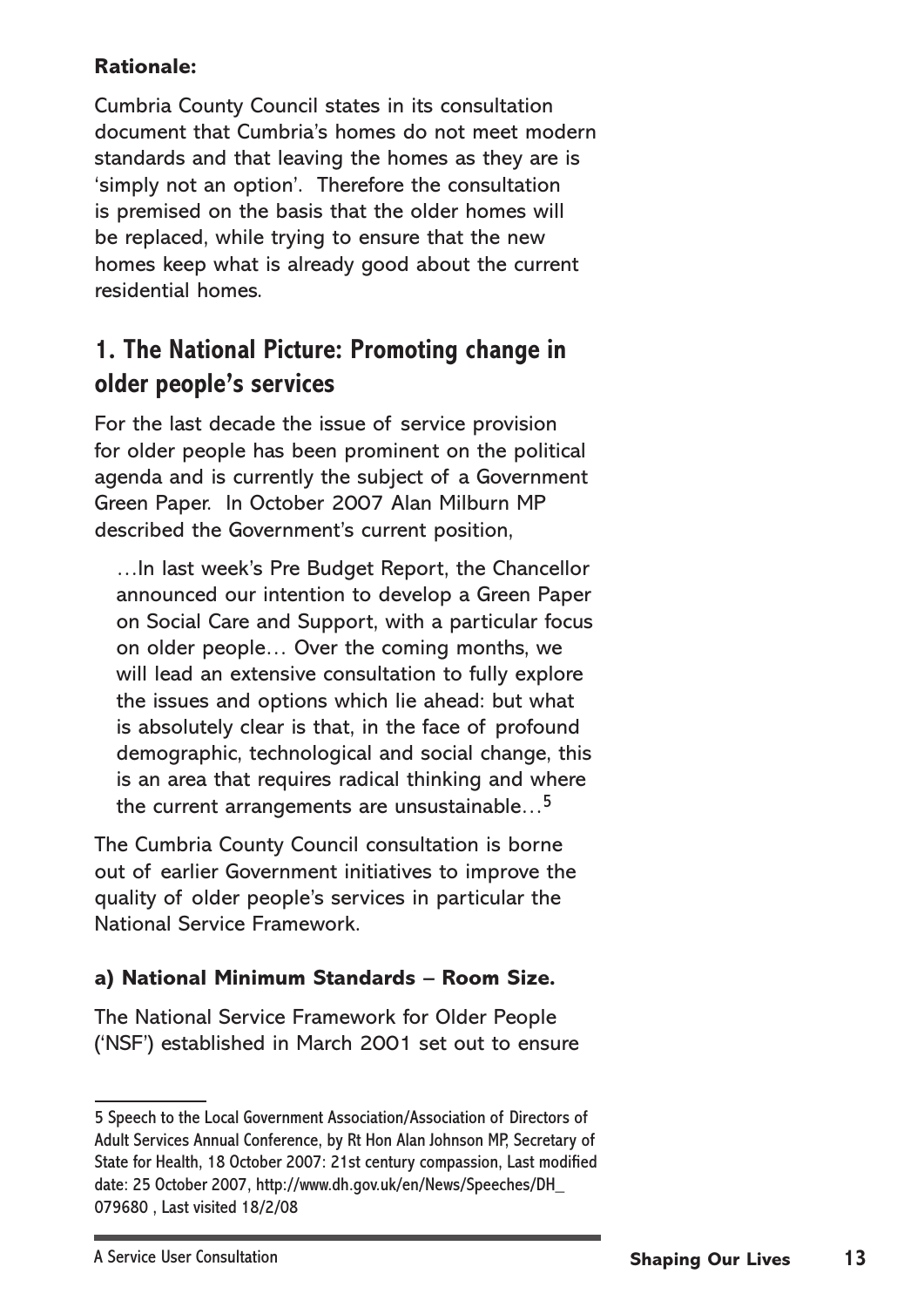"fair high quality integrated health and social care services for older people..."  $6$ .

Regulations to enforce national minimum standards in Care Homes across the country are now in their 3rd edition  $\frac{7}{1}$  following the introduction of the Care Standards Act 2000. They 'focus on achievable outcomes for service users'  $8$  and provide the framework for inspection of care homes by the Commission for Social Care Inspection. In particular the Regulations set out minimum space requirements for service users in 'Standard 23.2' which requires there to be '12 square metres of usable floor space'  $9$  in each bedroom in newly built or registered premises. In pre-existing homes (prior to 2002) this standard does not apply as long as the usable floor space in each bedroom is not reduced (Standard 23.3).

The National Minimum Standards also require the provision of en suite facilities (at minimum a toilet and hand basin). The six Cumbria County Council homes in the consultation do not meet the minimum space requirement or requirement for en suite facilities but equally they are not required to in the way that any new homes will be. The standards do not stipulate a minimum number of rooms for couples, imposing instead a requirement that there be no reduction in the percentage of single room provision and that providers 'make clear which clientele their homes are aimed at' 10.

It should be noted that while homes that have been registered since before 2002 are not required to meet the standards discussed, the fact that they may not does affect the quality of care offered to residents. Practical difficulties can be faced by staff providing care in confined spaces when operating Department of Health (2001), National Service Framework for Older People, p5 Department of Health (2003), Care Homes for Older People – National Minimum Standards and the Care Home Regulations 2001 Department of Health (2003), Care Homes for Older People – National Minimum Standards and the Care Home Regulations 2001, p viii 9 Department of Health (2003), Care Homes for Older People – National Minimum Standards and the Care Home Regulations 2001, p24 10 Department of Health (2003), Care Homes for Older People – National Minimum Standards and the Care Home Regulations 2001, p20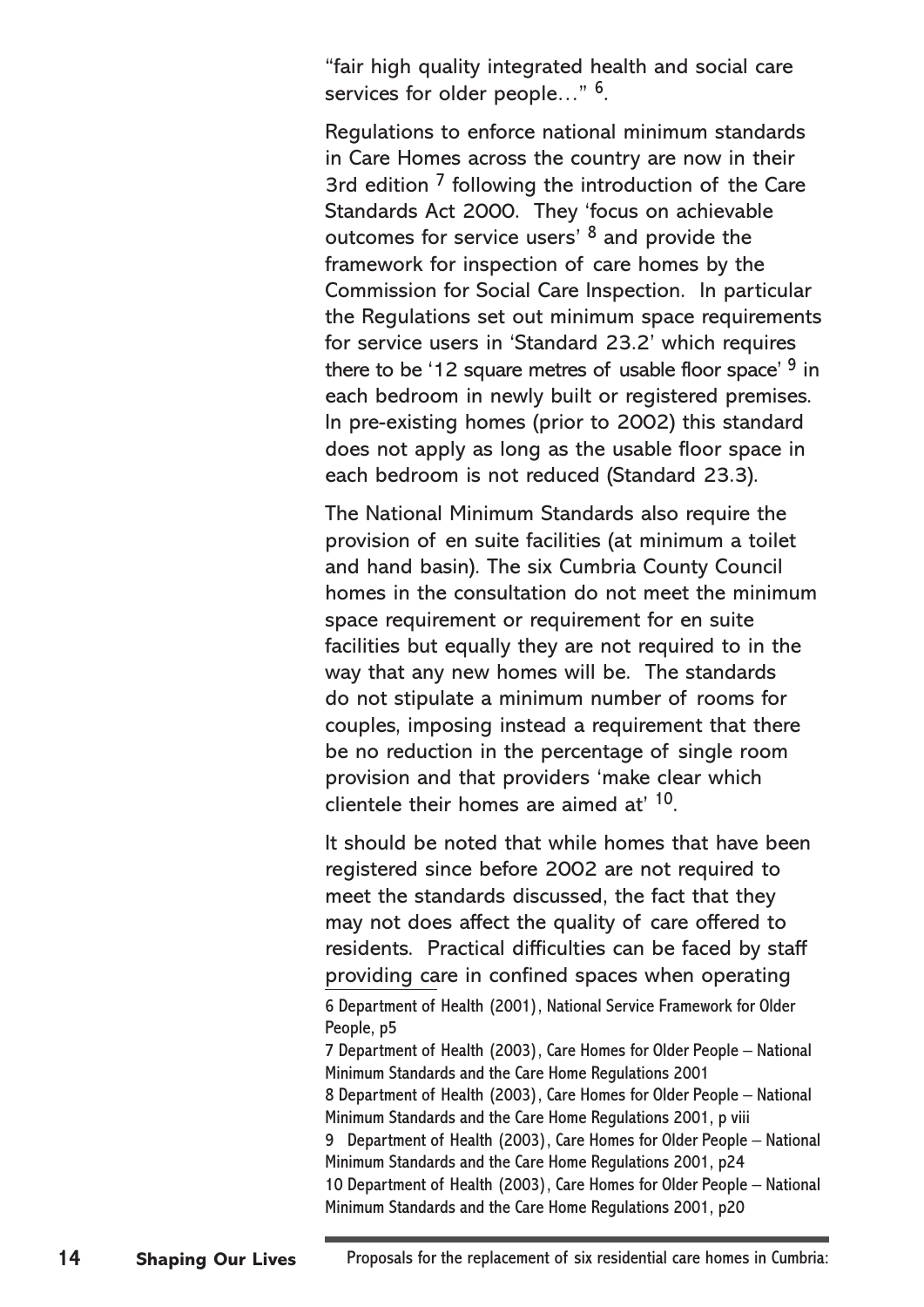hoists, wheelchair users face difficulties in navigating narrow corridors and manoeuvering in small rooms and the lack of en suite facilities, while tolerated by many residents currently in homes, would be less likely to be tolerated by those who may need to access residential care in the future.

#### **b) National Minimum Standards – Integrating services.**

The government wants to see an integration of services for older people. The NSF prescribes that these services should be developed through local strategic partnerships between councils and health authorities and highlights the need for involvement of service users throughout,

…Translating the national standards in this NSF into new and better services for older people will be achieved through local arrangements which:

• listen to and act on the views of older people and their carers…11

The new facilities to be developed in partnership between Cumbria County Council and Cumbria Primary Care Trust are designed to provide these 'integrated' services. They seek to address the NSF's principles of 'Person Centred Care' and 'Intermediate Services' which are designed to enable service users to 'make choices about their own care', to 'promote their independence' and 'prevent premature or unnecessary admission to long term residential care' <sup>12</sup>.

Cumbria County Council's proposals to site new care homes in the grounds of Community Hospitals (or alternative nearby sites) is part of this national drive for service integration. In 2006 the Department of Health White Paper 'Our Health, Our Care, Our Say' outlined a move towards reinvigorating the Community Hospital sector,

…we will over the next five years develop a new generation of modern NHS community hospitals.

<sup>11</sup> Department of Health (2001), National Service Framework for Older People, p115

<sup>12</sup> Department of Health (2001), National Service Framework for Older People, pps12-13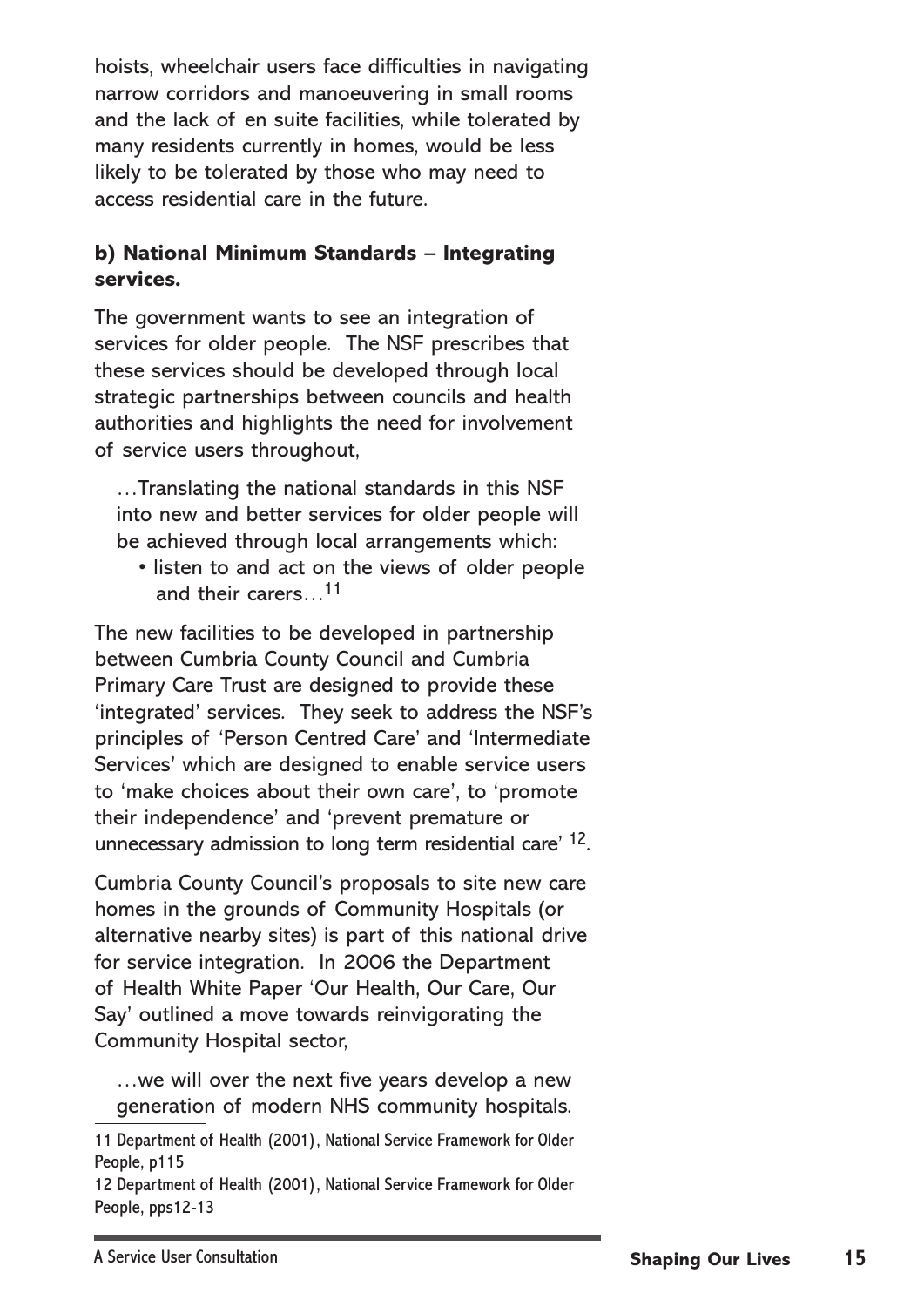These state-of-the-art centres will provide diagnostics, day surgery and outpatient facilities closer to where people live and work…These will be places where a wide range of health and social care services can work together to provide integrated services to the local community...<sup>13</sup>

Cumbria County Council's plans accord with the government's desire for 'plurality of provision'14 through local partnerships between PCTs, local authorities and the voluntary sector to 'co-locate'15 services to provide 'one-stop shops' <sup>16</sup> for health and social care services. The homes would help provide a clearer 'care bridge' between residential/nursing home care and hospital. This so called 'step up' and 'step down' care is aimed to improve the recovery outcomes for service users going into and out of hospital.

#### **c) Involving Older People in Decision Making:**

Crucial to this national and local change is the greater involvement of older people in designing and delivering services. This approach is reflected across Government. The Government White Paper reiterated the importance of partnership with the local community to ensure that,

…local people are engaged from the outset in identifying opportunities, challenges and options for change. The need for change should be explained clearly and reconfiguration processes should be swift and effective. It is important that the local community feels a real sense of involvement in and ownership of the decision… 17

The Department of Work and Pensions said in 'Opportunity Age'18 ,

<sup>13</sup> Department of Health (2006), Our Health, Our Care, Our Say, p143, http://www.official-documents.gov.uk/document/cm67/6737/6737.pdf Last visited 27/2/08

<sup>14</sup> Department of Health (2006), Our Health, Our Care, Our Say, p145

<sup>15</sup> Department of Health (2006), Our Health, Our Care, Our Say, p145

<sup>16</sup> Department of Health (2006), Our Health, Our Care, Our Say, p146

<sup>17</sup> Department of Health (2006), Our Health, Our Care, Our Say, p149

<sup>18</sup> Department of Work and Pensions (2005), Opportunity Age, p68,

http://www.dwp.gov.uk/publications/dwp/2005/opportunity\_age/opportu-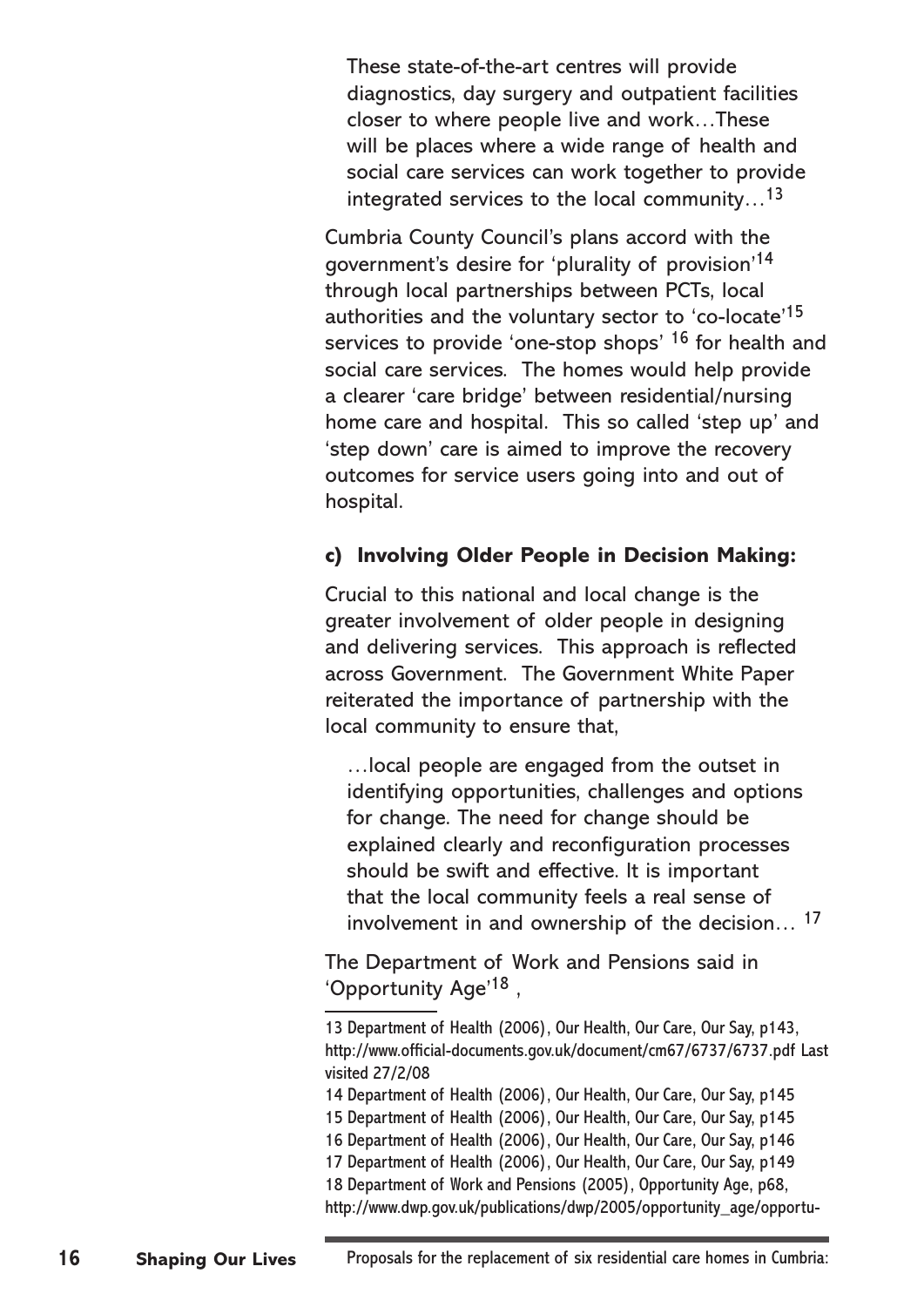…We want to achieve a society where increasingly diverse older people are active consumers of public services, exercising control and choice, not passive recipients of them. This requires a culture change, both by individuals and providers…

In 2004 The Audit Commission published 'Older People – Building a Strategic Approach' which argued that:

…New approaches to older people that focus on well-being, independence and citizenship must be based on the involvement of older people as central partners and contributors…[such] a broader approach demands that communities move away from traditional consultation methods, often involving a one-off meeting or event, towards longer-term structures and processes...<sup>19</sup>

The Audit Commission describes a series of stages in user involvement which are vital to working towards achieving this deeper engagement: 20

> Devolution - providing resources and allowing peiople to decide how to use them.

Delegation - providing a framework that people use to decide for themselves.

Participation - discussing issues that need to be tackled and working on the solutions together. Usally ongoin.

> Delegation - providing a framework that people use to decide for themselves.

> Delegation - providing a framework that people use to decide for themselves.

nity-age-volume1.pdf Last visited 26/2/08

19 The Audit Commission (2004), Older People – Building a Strategic Approach, p15, http://www.audit-commission.gov.uk/Products/NATIONAL-REPORT/E7EB90FE-1DE9-4D09-B0E6-897A7E0EE46D/OlderPeople2\_ web 2.pdf Last visited 26/2/08 - The report sets out detailed examples of good practice in older people's involvement and outlines aspirational guidelines. 

20 The Audit Commission (2004), Older People – Building a Strategic Approach, p13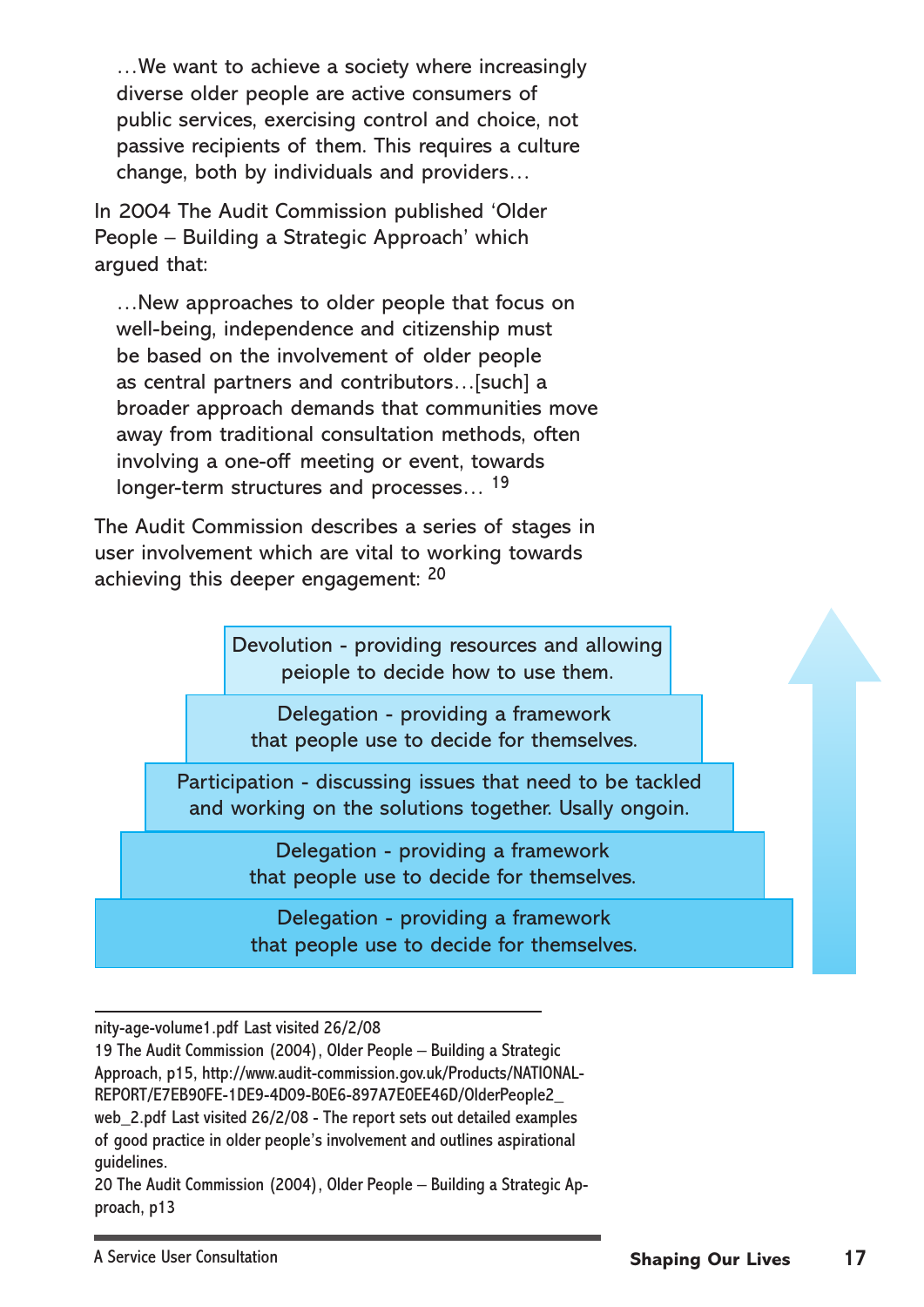The report provides detailed evidence from study sites to support their contention that this empowered, ongoing partnership with service users is essential in ensuring a sustainable improvement in care services.

Both the Government and the Commission for Social Care Inspection are intent on transforming social care for older people by putting 'people in control'<sup>21</sup>.

The Chief Inspector of CSCI Paul Snell re-iterated in November the central importance of service user involvement in this process,

…Making 'quality care' a reality for every older person who uses care services means paying attention both to the big things – the policy framework that provides the context in which care takes place – and the so-called 'little' things – the day-to-day things that really make a difference to people's lives. It means taking as our starting point what people who use services tell us they want…22

In January 2008 the CSCI published its annual report 'The State of Social Care in England 2006-7' and echoed this theme by stating that the key aspirations of the Government include ensuring that,

…People have the opportunity to exercise choice and control, developing their own solutions and support to shape their lives, and the services they require… 23

Cumbria County Council's consultation on their proposals provides advocacy for residents in individual and group processes but is only at the second level of participation outlined by the Audit

<sup>21</sup> Commission for Social Care Inspection (2008), The State of Social Care in England 2006-7, p vii

<sup>22</sup> Speech to Laing & Buisson Conference on CURRENT AND FUTURE CHAL-LENGES IN THE PROVISION OF HOME CARE, by Paul Snell, Chief Inspector, Commission for Social Care Inspection, 6th November 2007, http://www. csci.org.uk/default.aspx?page=2255&key=, Last visited 18/2/08 23 Speech to Laing & Buisson Conference on CURRENT AND FUTURE CHAL-LENGES IN THE PROVISION OF HOME CARE, by Paul Snell, Chief Inspector, Commission for Social Care Inspection, 6th November 2007, http://www. csci.org.uk/default.aspx?page=2255&key=, Last visited 18/2/08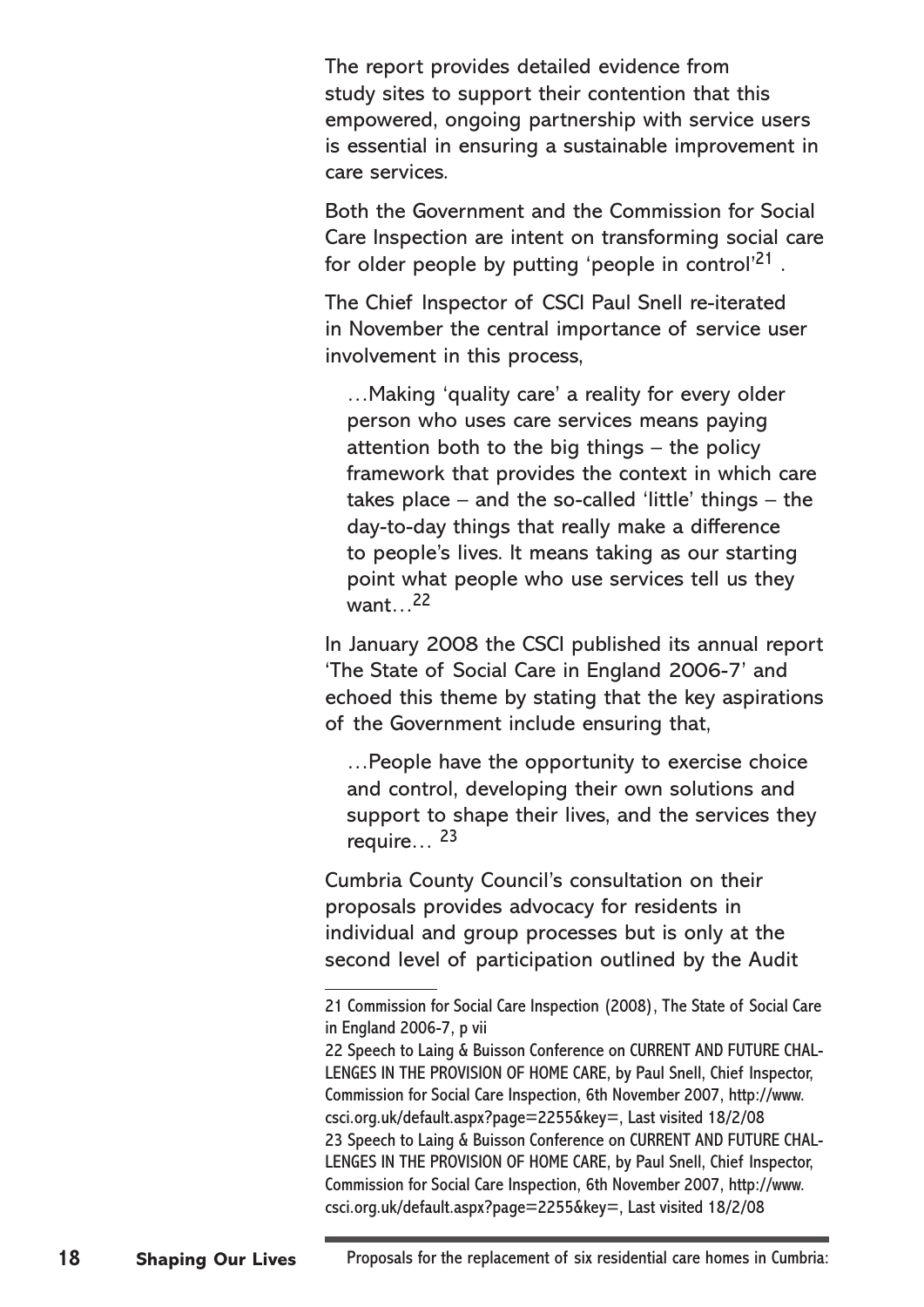Commission. The story of the closure of the Bell View residential care home by Northumberland County Council should be seen as an example of the possibility of developing positive long term participation with older people. Out of the ashes of the care home came a £1.4m community funded and designed resource centre 24.

#### **d) Growth in the Population of Older People and the shift away from residential care.**

The number of people who may require health and social care services is likely to increase dramatically in the next decades. Government statistics show that falling fertility and a decline in mortality have meant that the percentage of people who are 85 years old or more within the 50+ population has trebled since 195125 . In the White Paper 'Our Health, Our Care, Our Say' the government stated that the number of people over 85 who would require residential care would double by  $2020^{26}$ . In the year to mid-2006 the Office of National Statistics recorded the largest growth in the 85+ population to a record 1.2 million people. Perhaps surprisingly there has been a national decrease in the number of care home places (except in rural shire councils  $27$ ),

…the overall numbers of older people using services has dropped overall from 867,000 people in 2003 to 840,000 in 2006; and this at a time when the population aged 75 and over increased by nearly  $3\%...$  <sup>28</sup>

In the North West the number of homes has fallen from 2517 in 2003 to 2227 in 2006. The number of places for residents has fallen from 63,755 to 24 Reed J. et al, Older People 'getting things done', (2006) Joseph Rowntree Foundation, pp14-41

25 In 1951 the percentage of people 85 or over within the 50+ population was 1.6%. In 2003 it was 5.5%. www.statistics.gov.uk.focuson/olderpeople Last visited 10/2/08

26 Department of Health, Our Health, Our Care, Our Say, p16, http://www. official-documents.gov.uk/document/cm67/6737/6737.pdf Last visited 26/2/08

27 Commission for Social Care Inspection (2008), The State of Social Care in England 2006-7, p45

28 Commission for Social Care Inspection (2008), The State of Social Care in England 2006-7 Executive Summary, p9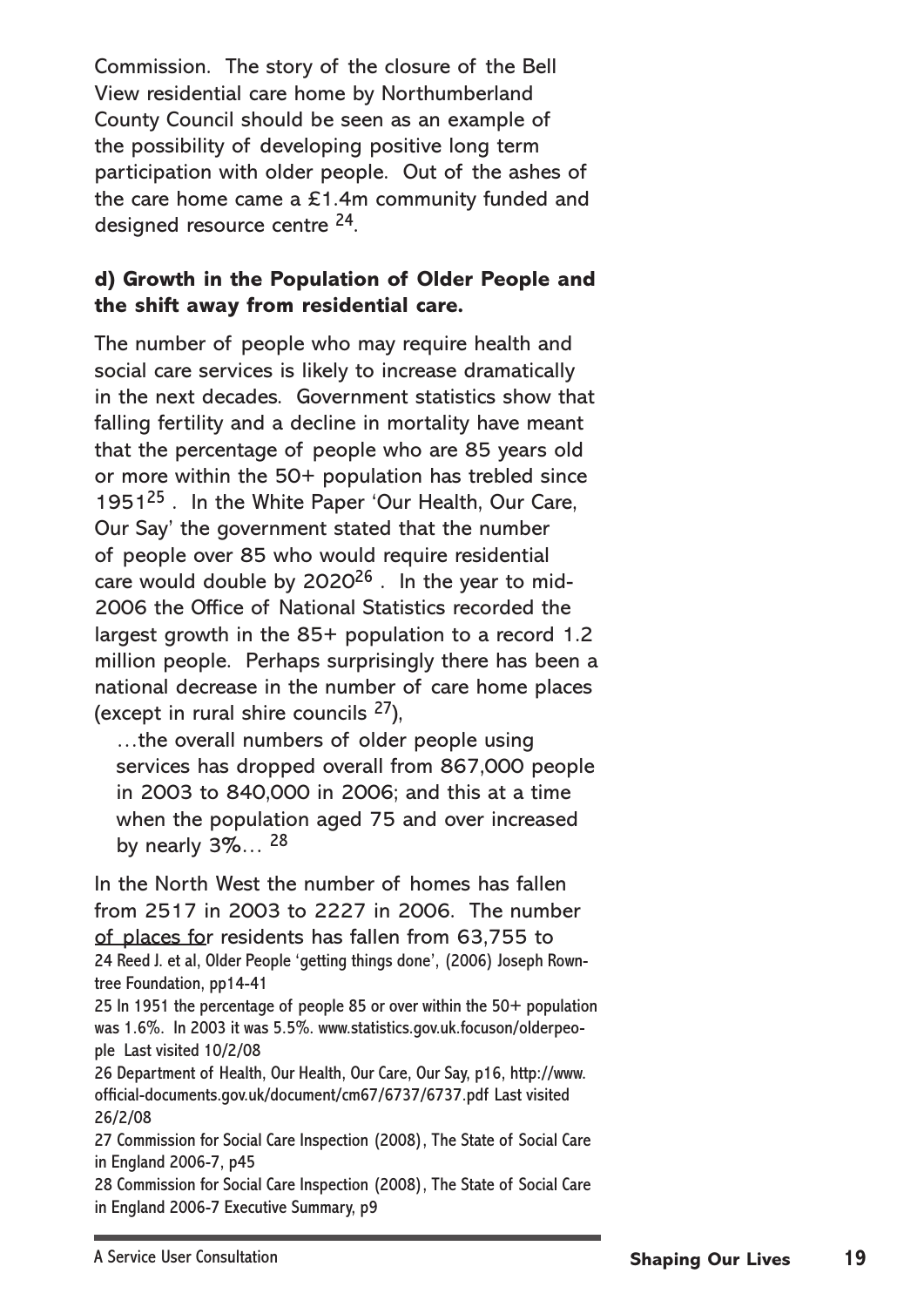61,448 in the same period 29. This is partly a result of bringing care 'closer to home' through telecare and other 'assistive' methods of support for older people in their homes and also through extra care housing. However the fall in provision has increased concern about people who do not manage to access social care from Local Authorities and so are 'lost to the system'30 .

According to the Joseph Rowntree Foundation ('JRF'), Government policy has been instrumental in the downward trend in care home places,

'…some decline in care home provision between 1991 and 2001 was as expected given the policy objective of the 1990 NHS and Community Care Act. The Act sought to encourage a much greater diversity of community care provision and to end the growth of residential social care...'<sup>31</sup>

This diversity of provision has meant an increase in 'Housing with Care' or 'Extra Care Sheltered Housing' developments and 'Continuing Care Residential Villages'. Users of these new services value the sense of independence and security they enjoy. However they cannot replace residential care. Joseph Rowntree Foundation research suggests that there are limits to the ability of housing with care to replace residential care,

…housing with care can provide an alternative to residential care for some people in some circumstances, but the numbers of people moving on from housing with care into both residential and nursing homes indicate that housing with care is not always a substitute…32

32 Croucher et al, Housing with care for later life. A literature review,

<sup>29</sup> Social Care Provision in England and Wales, Provision by Region - Historic Data, www.csci.org.uk, Last visited 26/2/08

<sup>30</sup> Commission for Social Care Inspection (2008), The State of Social Care in England 2006-7, p xi and pp154-5 e.g. 'Situations were uncovered where the absence of any help, or the provision of inadequate help, resulted in very poor individual experiences..'

<sup>31</sup> Banks et al, Changes in Communal provision for adult social care 1991-2001,(2006) Joseph Rowntree Foundation, www.jrf.org.uk/ebooks/ multi/01-9781859354865.pdf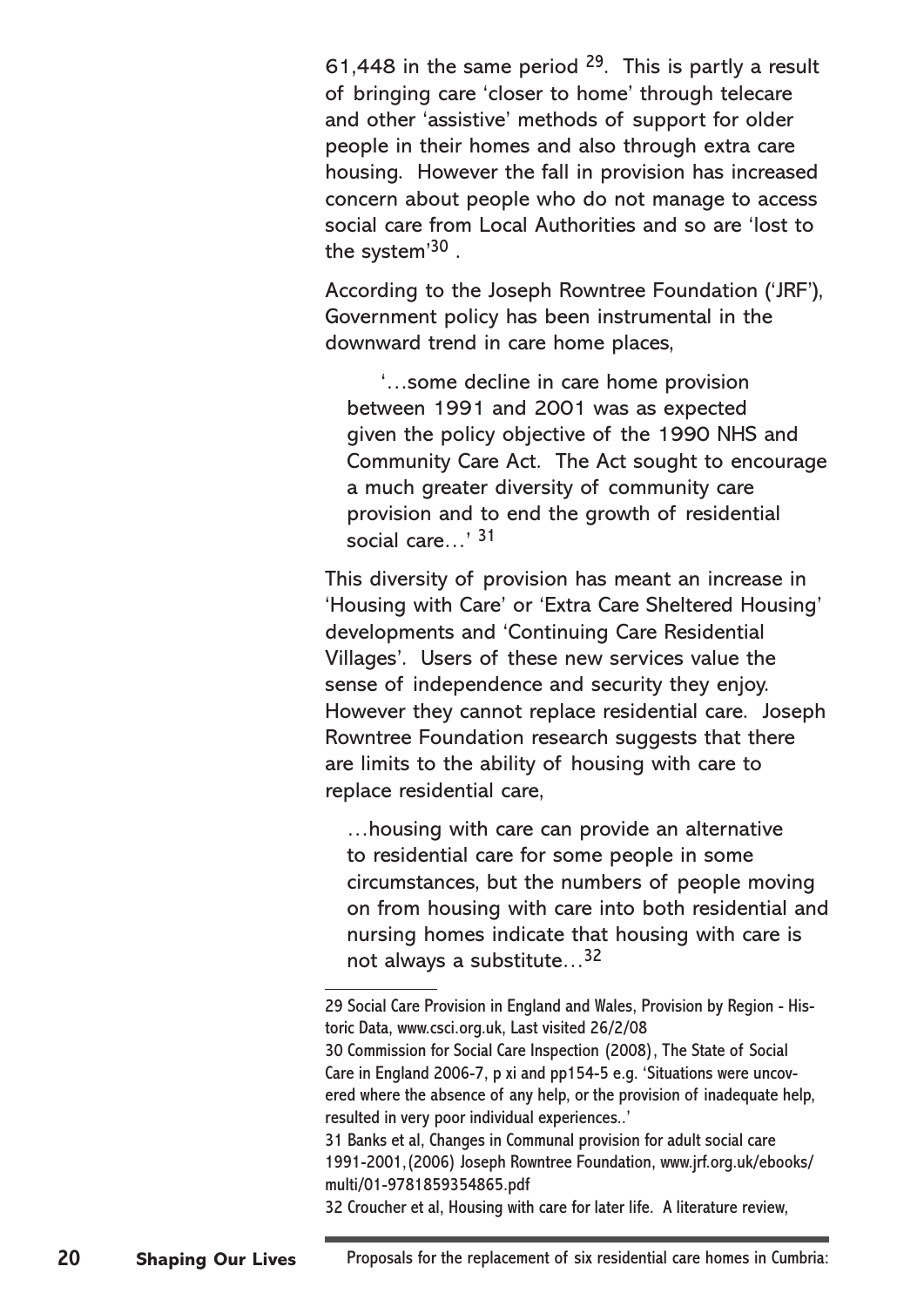However the positive aspects of these new forms of housing are potentially applicable across all social care provision. Karen Croucher's research for the Joseph Rowntree Foundation describes the factors service users like about extra care housing,

…Having your own front door was a key feature of residents perceptions of independence, but other aspects of the schemes – such as barrierfree, purposefully designed, warm environment, positive philosophies of care that emphasised the maintenance of skills and abilities, whether or not to prepare your own food or eat in the dining room, having guests to stay, were also integral to promoting independence…33

Residents in retirement villages are similarly positive about their experience,

…the evidence we do have indicates the great potential of retirement villages to expand the choices of living arrangements for older people – offering the opportunity not just for decent age appropriate housing but also for enhancing older people's quality of life, health status and sense of well being and security...<sup>34</sup>

Cumbria County Council's proposals for care homes that would provide nursing care do not include discussion of sheltered and extra care sheltered housing, nor retirement villages. However the positive feedback from service users about what they want and like from such services is based on factors that are applicable across the spectrum of care provision and should be taken into account in designing the new services.

(2006) Joseph Rowntree Foundation, www.jrf.org.uk/bookshop/ebooks/9781858354384.pdf

33 Croucher et al, Housing with care for later life. A literature review, (2006) Joseph Rowntree Foundation, p94, www.jrf.org.uk/bookshop/ebooks/9781858354384.pdf . Last visited 14/4/08 34 Croucher, K., Making the case for retirement villages,(2006) Joseph Rowntree Foundation, p19 www.jrf.org.uk/bookshop/eb-

ooks/9781859354650.pdf . Last visited 14/4/08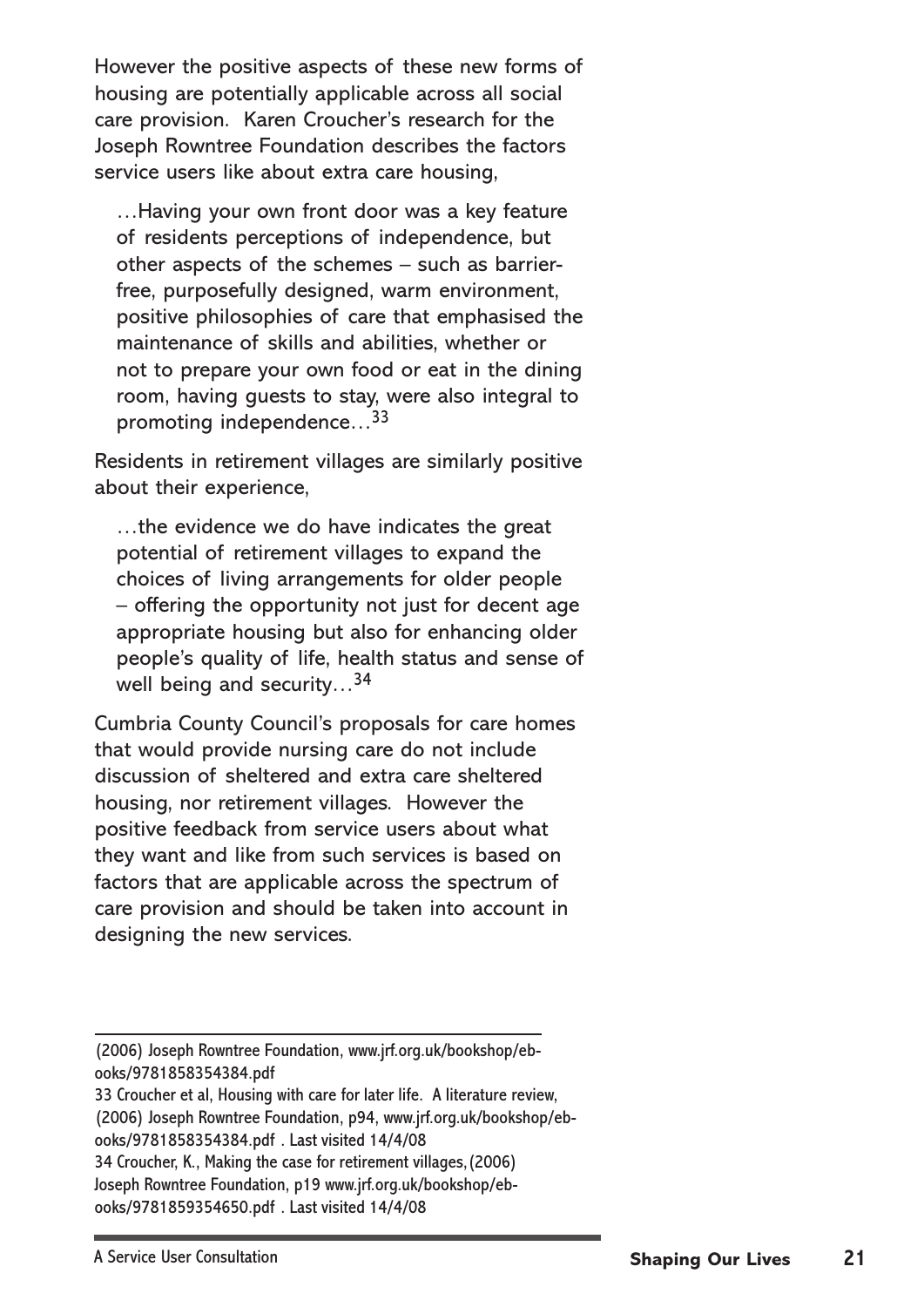### **2. The Local Plan for Change: Improving services, maintaining standards.**

The Commission for Social Care Inspection reports <sup>35</sup> set the local picture of social care services within the National Framework. Their inspections of the six homes within the current consultation show what is good about the homes from a national perspective and also gathers feedback from the residents. The inspection reports all took place within the last two years,

Inglewood (Wigton) – 31/8/06 / Ravensfield (Keswick) - 26/4/07 / Moot Lodge (Brampton) - 21/8/07 / Lapstone House (Millom) - 13/4/07 / Grisedale Croft (Alston) - 7/11/06 / Greengarth (Penrith) – 23/5/07

#### **Key Findings:**

#### **a) Resident Satisfaction High:**

In all the homes the residents were very satisfied with their accommodation and the care that they received from the Cumbria Care staff.

#### **b) CSCI Inspectors satisfied with the standard of care:**

With the exception of Greengarth which although much improved still required further work (e.g. social and leisure activities, décor and furnishing, staffing) each home received considerable praise from the inspectors. Grizedale Croft was 'warm and homely', Inglewood was described as ' a nice, friendly, family type home', Lapstone House provided 'excellent' personal and health care and 'excellent varied and changing interests and activities'.

#### **c) Room sizes small but adequate:**

Room size was consistently noted as smaller than National Minimum Standards for new residential care homes. Accommodation was therefore graded as 'adequate' (Inglewood and Greengarth) or 'small' (Grisedale Croft, Moot Lodge, Ravensfield). The

35 www.csci.org.uk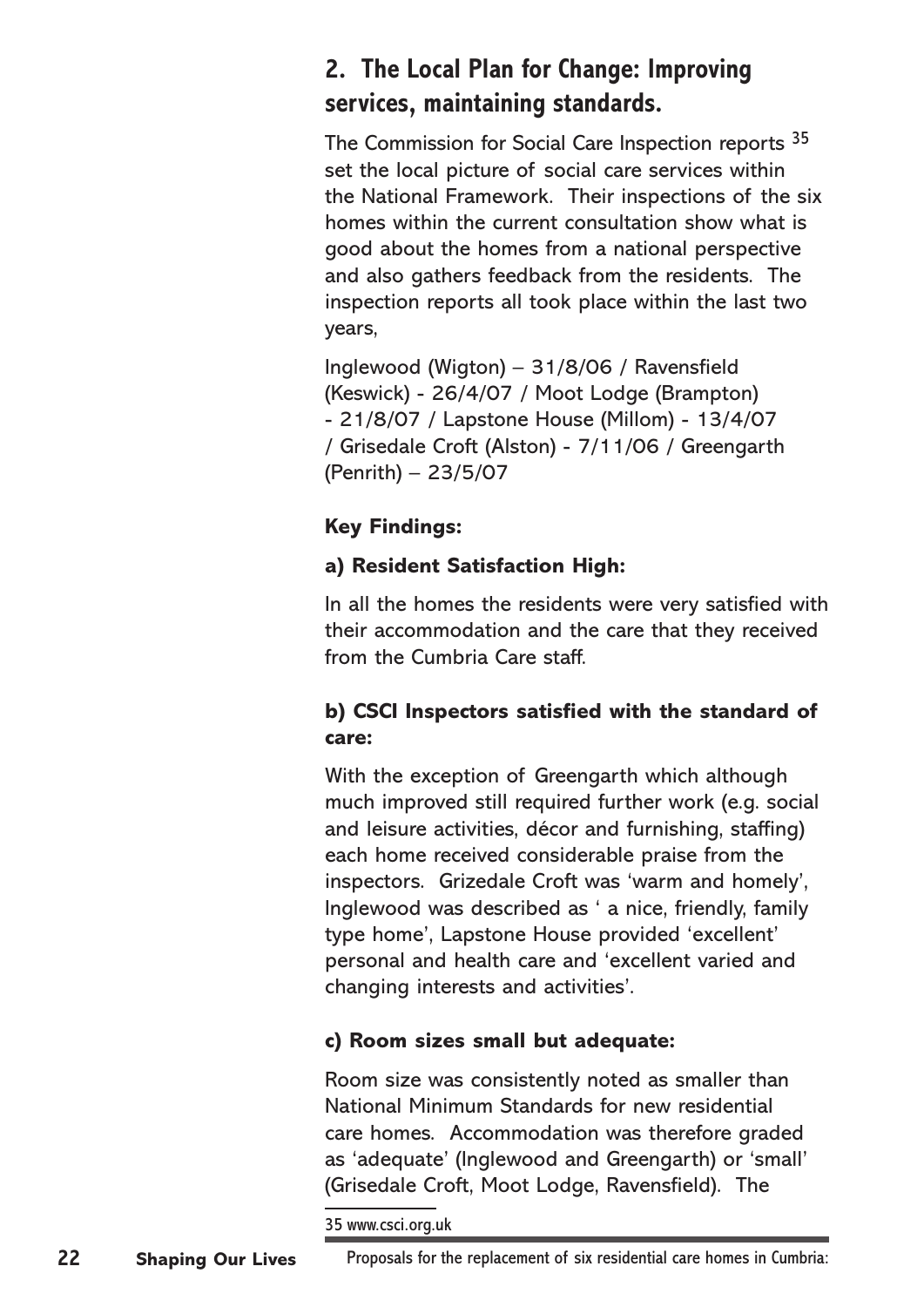Inspector at Moot Lodge noted that in spite of this limitation on space residents were 'very pleased' with their accommodation. There is no evidence in the reports that any residents were dissatisfied with the size of their rooms.

#### **d) En suite accommodation limited and no double rooms for couples:**

There are no double rooms in the six homes that are part of the consultation process and none of the reports address any demand for such provision. There are also only a handful of en suite bathrooms. Again there are no recorded comments from residents about this. The Cumbria County Council consultation states that new facilities would include rooms for couples and en suite bathrooms as standard.

# **3. A Move to Care Homes with Nursing Care ('Dual Registration' homes).**

Dual Registration of homes became possible after the Residential Homes Act 1984. Homes were permitted to register under section 1 as a residential care home and also under section 21 as a nursing home. Critics of the preceding regime such as the Joseph Rowntree Foundation had argued for a single registration scheme to allow for flexibility of care within homes. The rationale for ending the distinction in care levels was that the system created a two-tier care service which according to one group of researchers provided a

…fragmented experience for older people when and if their needs change...<sup>36</sup>

The National Care Standards Commission (Registration) Regulations 2001 reflected this criticism and care homes are now registered with the CSCI and agree with them what types of services they will provide. If the care provider wishes to

<sup>36</sup> J Reed et al, Settling in and Moving On, in Bill Bytheway ed, Understanding Care Welfare and Community, (2002) Routledge, p81 - Interestingly they also argued that the separation of nursing and residential care within the same building risked a similar disruption to older people moving from one level of care to another.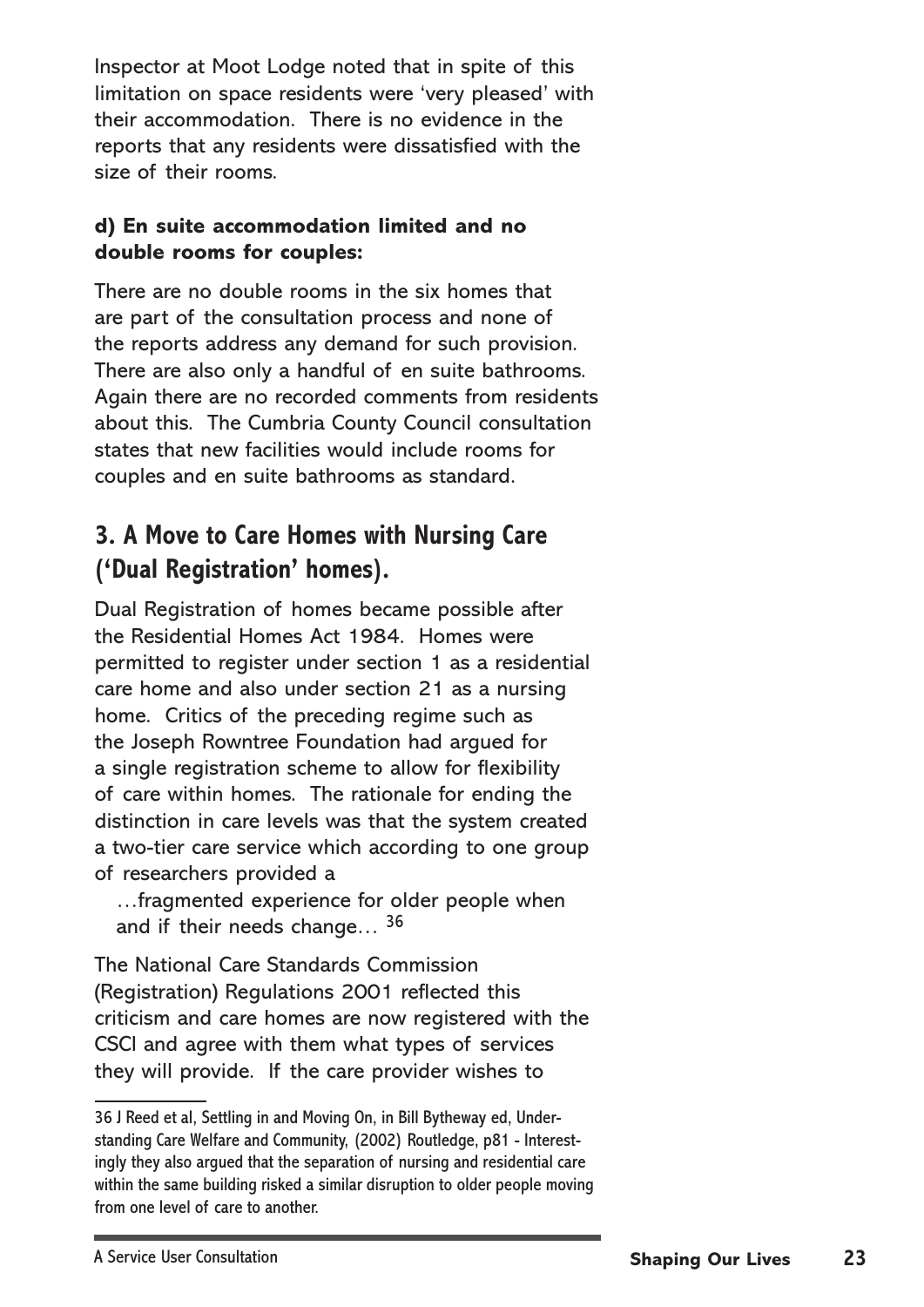provide care and nursing services then they are registered as a "care home with nursing" and can provide flexible levels of care within a home, so reducing the disruption caused by moving older people whose care needs have increased.

In Cumbria the local authority has no nursing homes and so at present cannot address this potential for disrupted care as service user needs change. There is also a competitive issue within the county where Private and voluntary providers run 36 homes with nursing care  $37$ . The county council is unable at present to provide a number of services which future (if not present) residents may wish, and which may determine their choice of care provider.

### **4. Other Local Consultations: Informing, listening and involving?**

The following are two examples of recently undertaken consultations on similar issues:

#### **Camden – Serving Older People – Consultation in January 2007 to replace four residential homes.**

London Borough of Camden consulted on the future of its four residential care homes providing care for 188 service users. It proposed to close these homes and build two new 'care homes with nursing care' for 120 residents each and to increase extra care housing provision on the same sites where possible. Response from consultees was positive (75% overall) although there was notable concern about the location of the new homes. The only reported comments on the change from 'residential care only' homes to care homes which also offered nursing were by Age Concern who requested more information and by the Camden and Islington Mental Health and Social Care Trust who said it would enhance 'continuity of care'. The £30m plans were passed in September and completion of the project is due within five years. Consultation took place at

<sup>37</sup> Regional Care Provision – North West.xls, www.csci.org.uk Last Visited 26/2/08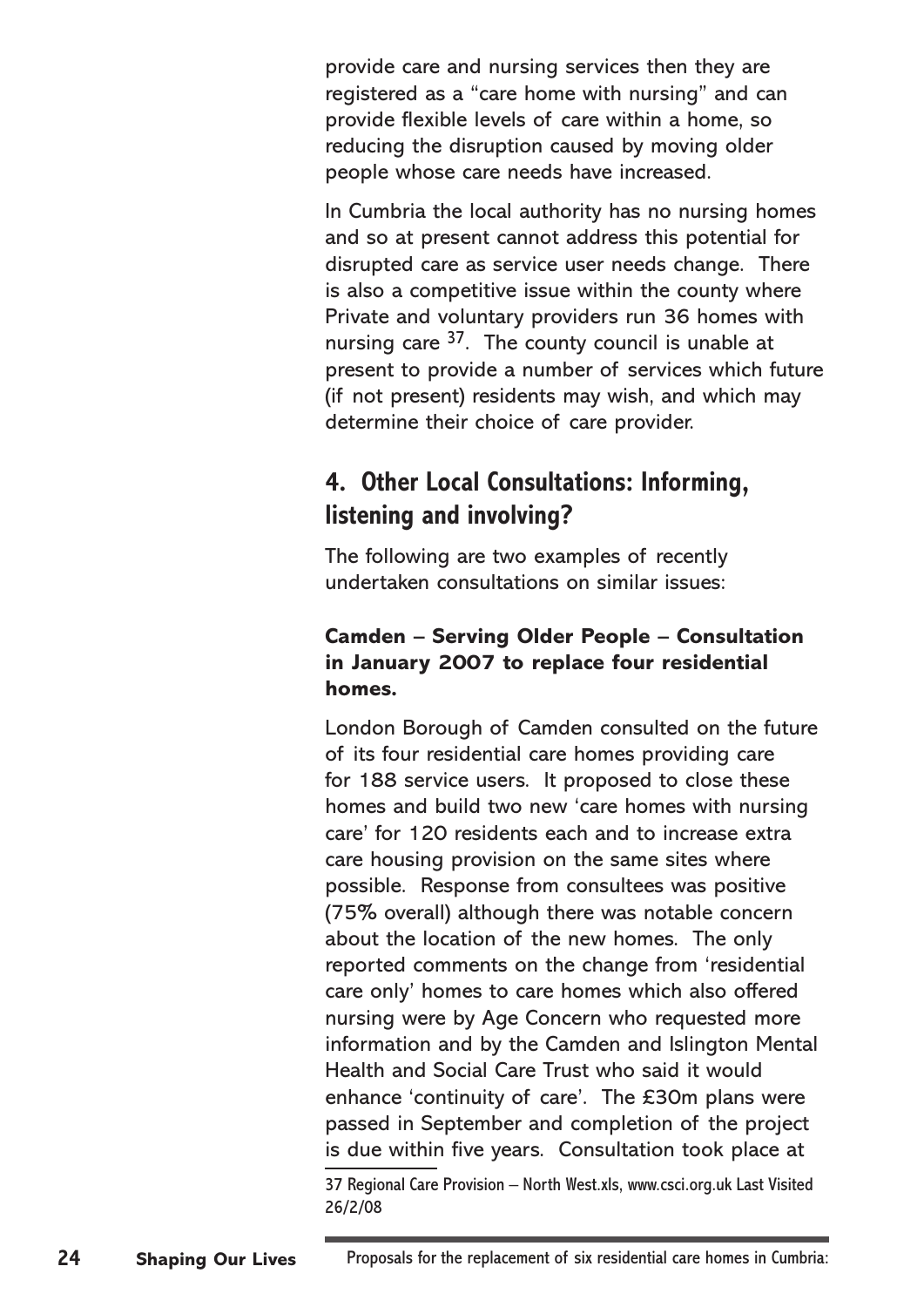public meetings and on a one to one basis with two consultants employed by the council. Responses were collated into a final report although it is unclear in what way they influenced the council's plans which on the face of it were not changed at all <sup>38</sup>.

#### **Coventry City Council – Consultation January –April 2008 to close remaining residential care homes as part of long term strategy to increase extra-care sheltered accommodation** 39**.**

This consultation reflects a similar move away from residential only care provision as in Camden. There is however no provision to build new homes. The consultation appears to be one of informing residents and stakeholders of plans rather than of empowering people to influence them.

Derby City Council is also in a process of consultation but again this is a consultation that appears to be determined by a desire to inform rather than constructively engage with older people.

It is hoped that this consultation in Cumbria will go further than either of these examples in involving stakeholders in a meaningful way.

<sup>38</sup> http://www.camden.gov.uk/ccm/content/social-care-and-health/residen-

tial-and-nursing-home-care/serving-older-people.en

<sup>39</sup> http://www.coventry.gov.uk/ccm/navigation/social-care-and-health/social-services/older-people---support-for-the-elderly/older-people-first-- have-your-say/older-people-s-services---consultation-on-closures/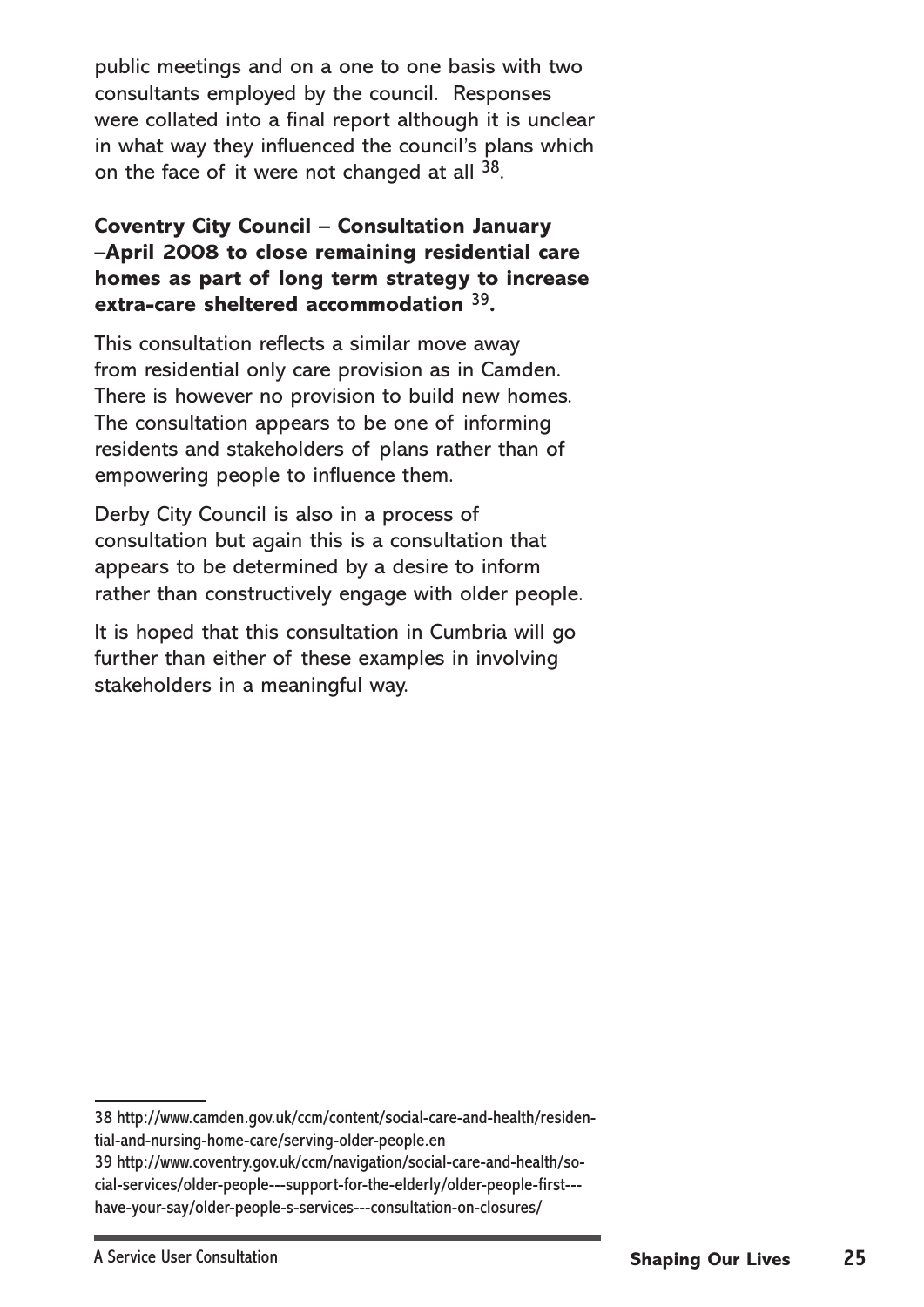# **Section Two: Public Consultation through Questionnaires**

*It is well understood that the buildings no longer meet modern-day requirements and that the good reputation of the current homes is based on the quality of care people receive.*

*[The home] is well thought of in our town. Residents are happy. The upheaval of moving will be stressful for them. The site is excellent at present being near to the town enabling the more independent residents to go out on their own.*

*Great advantage that older people would not have to move for nursing care*

*Think along the lines of a cruise ship's facilities and you'll be spot on. Greater thought given to ventilation and soundproofing. Large fishtanks, nice lighting, views onto bird and red squirrel feeders - areas that encourage people to congregate and that provide talking points. Small theatre space for live and projected performances - air-blown popcorn stand? Wireless internet, satellite TV. hookups with education providers for crafts sessions, etc.*

### **Introduction**

This section reports the views, opinions and ideas of people who responded to the Cumbria County Council consultation by filling in a questionnaire or contacting Peter Woodhouse directly. The Council made every effort to distribute the consultation document as widely as possible. 8000 copies of the document and questionnaire were distributed through local libraries, social work and occupational therapy teams, Primary Care Trust staff, councillors at County, District and Parish levels, churches and voluntary organizations, equality groups, independent care home providers, housing associations, trade unions, district working group members and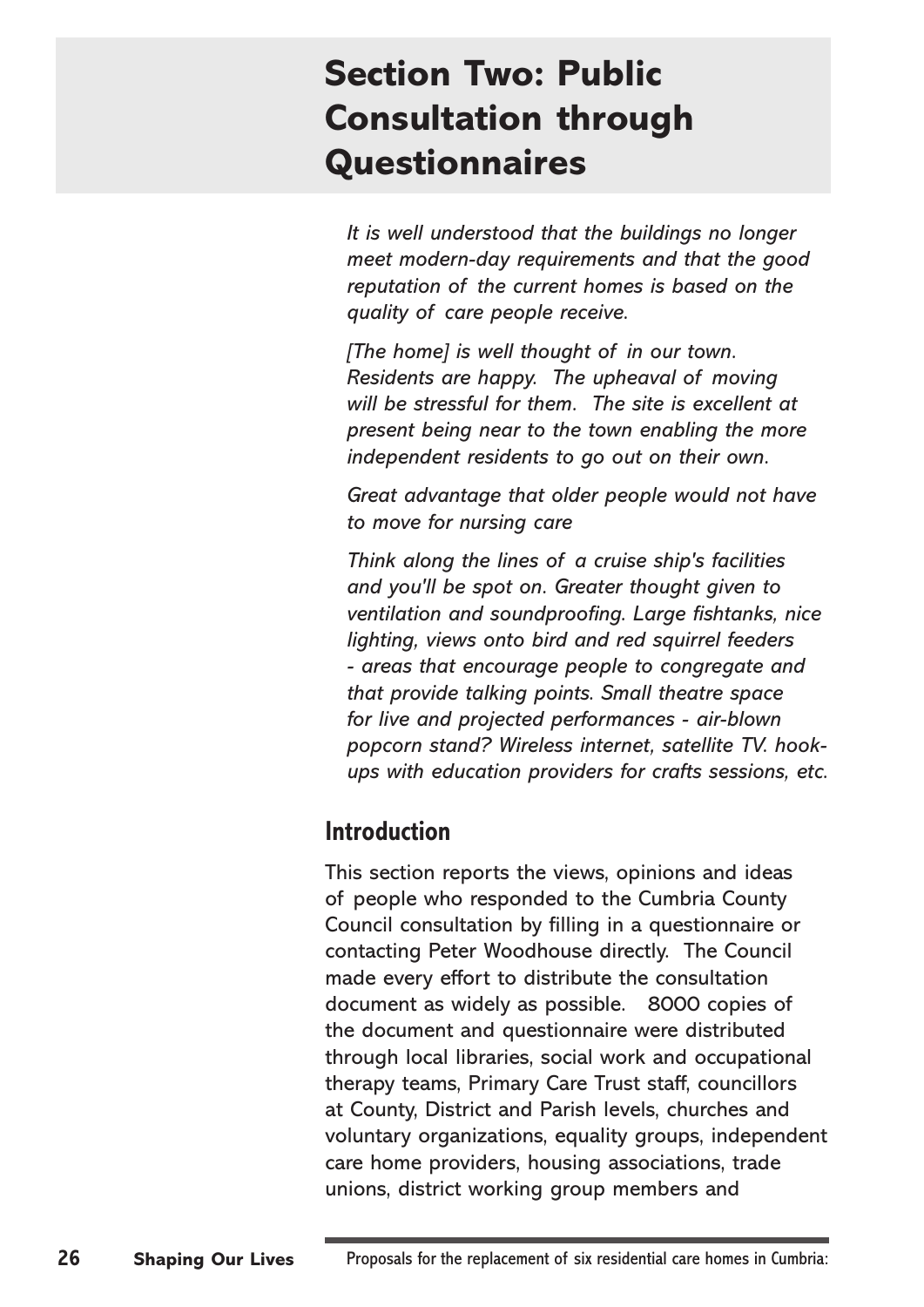residents, relatives and staff at the six homes concerned. 88 completed questionnaires were received and fifteen letters and emails. This response rate is disappointingly low. One explanation could be that the plans in themselves are not controversial; they do not include a reduction in service provision. The following comment from a Parish Council underlines this:

The Parish Council welcomes the proposals in the consultation document and the upgrading of the named care homes in Cumbria…The Council's only concern is that the number of places available in the care homes should not be reduced.

Equally this low response rate could reflect a more general reluctance to consider making provision for our own old age until it becomes absolutely necessary.

Respondents to the questionnaire could choose to relate their answers to one or more location. The breakdown by location was as follows:

| <b>Alston</b>   | 13 |
|-----------------|----|
| <b>Brampton</b> |    |
| <b>Keswick</b>  | 7  |
| Millom          | 10 |
| Penrith         | 13 |
| Wigton          | 23 |
| General         | 15 |

The increased responses relating to Wigton may reflect the higher level of concern about the proposed location of the new home.

The number and nature of responses did not lend themselves to statistical analysis. To capture the richness and diversity of what people said we have chosen to use a qualitative methodology.

### **Summary - What People said:**

The vast majority of respondents were positive about the idea of new 'dual registered' homes. They were also happy with current care provision. They wanted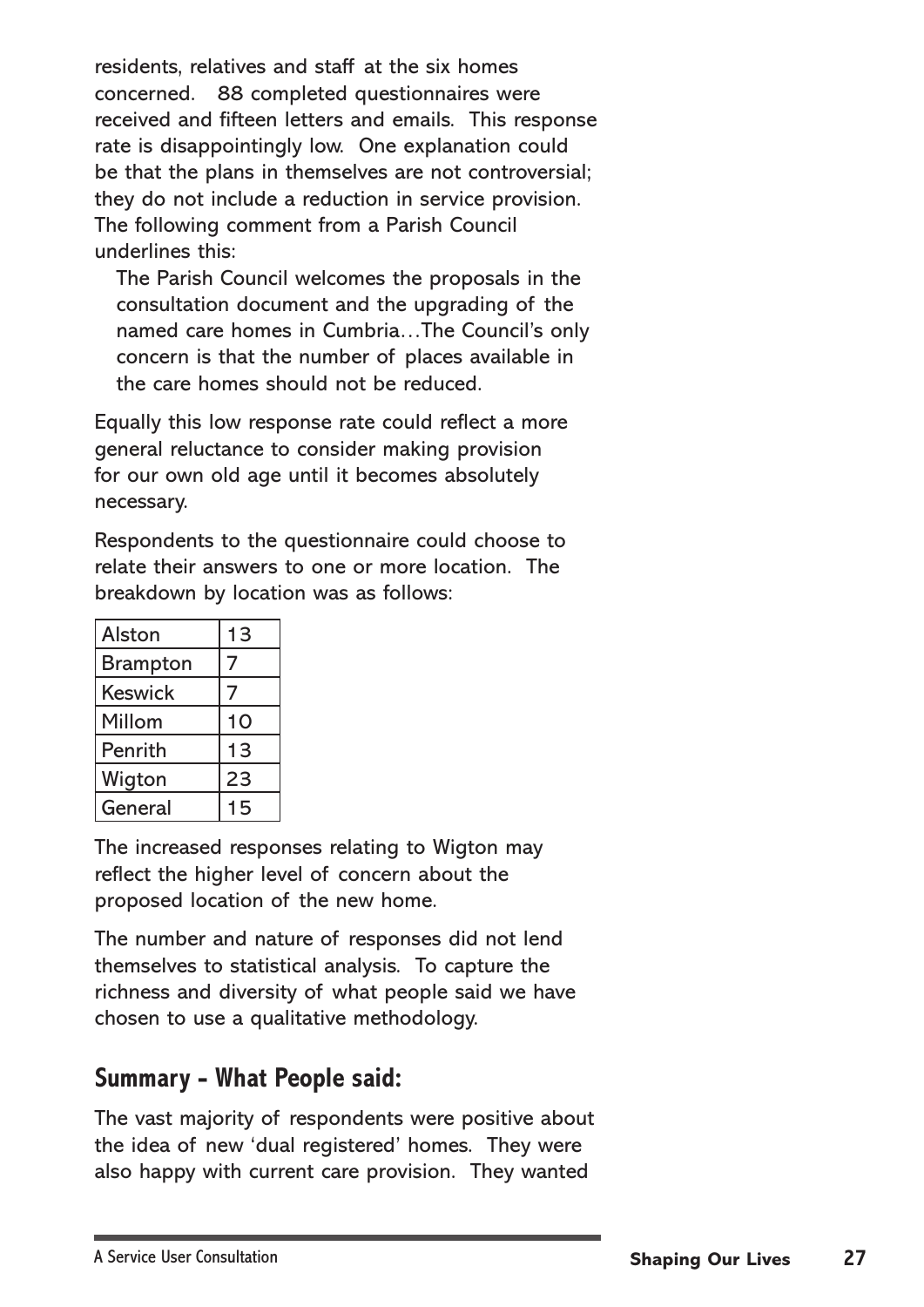things to improve without compromising the way things are.

People said that what made them happy about the present homes were often intangible or emotional qualities such as 'friendliness', the 'caring' staff and the 'feel' of the current homes. In contrast many of the aspirations for the new homes centred on tangible qualities such as en suite bathrooms and more physical space. The challenge laid down by the responses is how the positive aspects of the present homes and the proposed new ones can be brought together. Several respondents gave answers to this too, for example by requesting that the small units of the present home and the benefits of a town central location be retained in the new.

Respondents also want to be involved in the whole process of designing and building the new homes or think that there should be mechanisms set up to do this. This should include residents, families, friends, staff and local people.

Overall the people who responded to the public consultation are supportive of the Council's plans. It is clear that they are equally committed to being more than passive observers of change. They want to be part of it.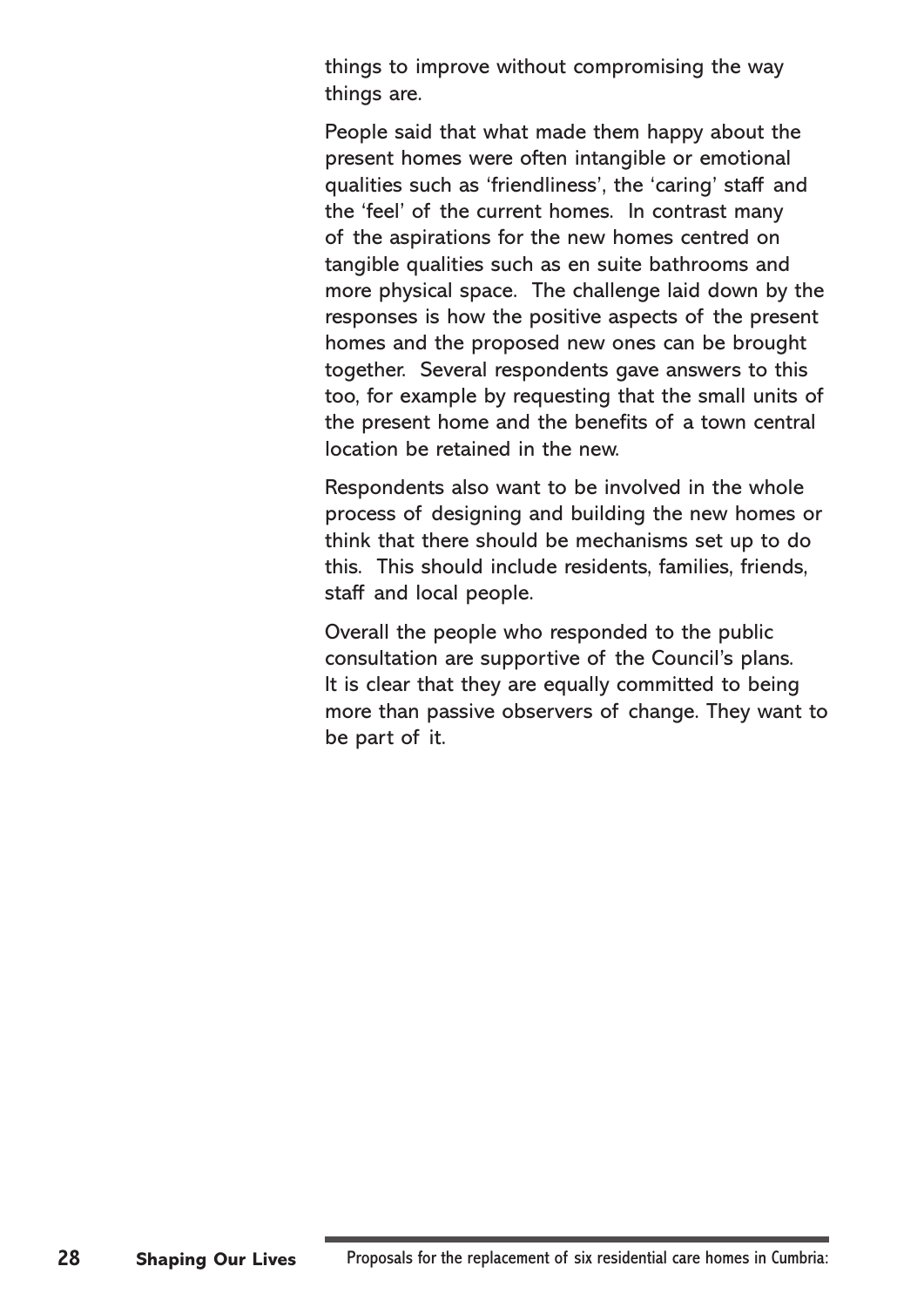# **What people told us**

### **1. What do you like about the existing homes? – Location**

The questionnaire asked people what they thought were the good points of the existing homes. Many respondents said that it was where the current homes were, their location that was important:

Close to the people.

Proximity to hospitals and also to town centres.

Grisedale Croft in Alston is very near to the centre of town so making visiting easier.

Very central (Millom)

Right in the community (Keswick)

The response from Carlisle City Council noted:

The single home, Moot Lodge, Brampton, within the Carlisle City Council area, is in an ideal position being in the centre of the town. Residents, if mobile, are able to visit local shops, GP surgery, hairdressers etc. It also enables relatives, especially children who live locally to visit easily.

This was most noticeable in the questionnaires that related to Wigton:

Inglewood – locality, residents can easily go out for newspapers, church, coffee mornings, Wigton Medical Centre.

The location is good easy for residents to go for a walk or shops, doctors nearby.

This reflected the overwhelming concern with the proposed new home's location on the Wigton Hospital site:

A big disadvantage for elderly people to be taken in a wheel chair across Wigton By Pass road, anyone who uses a mobility scooter would be dicing with death getting into Wigton.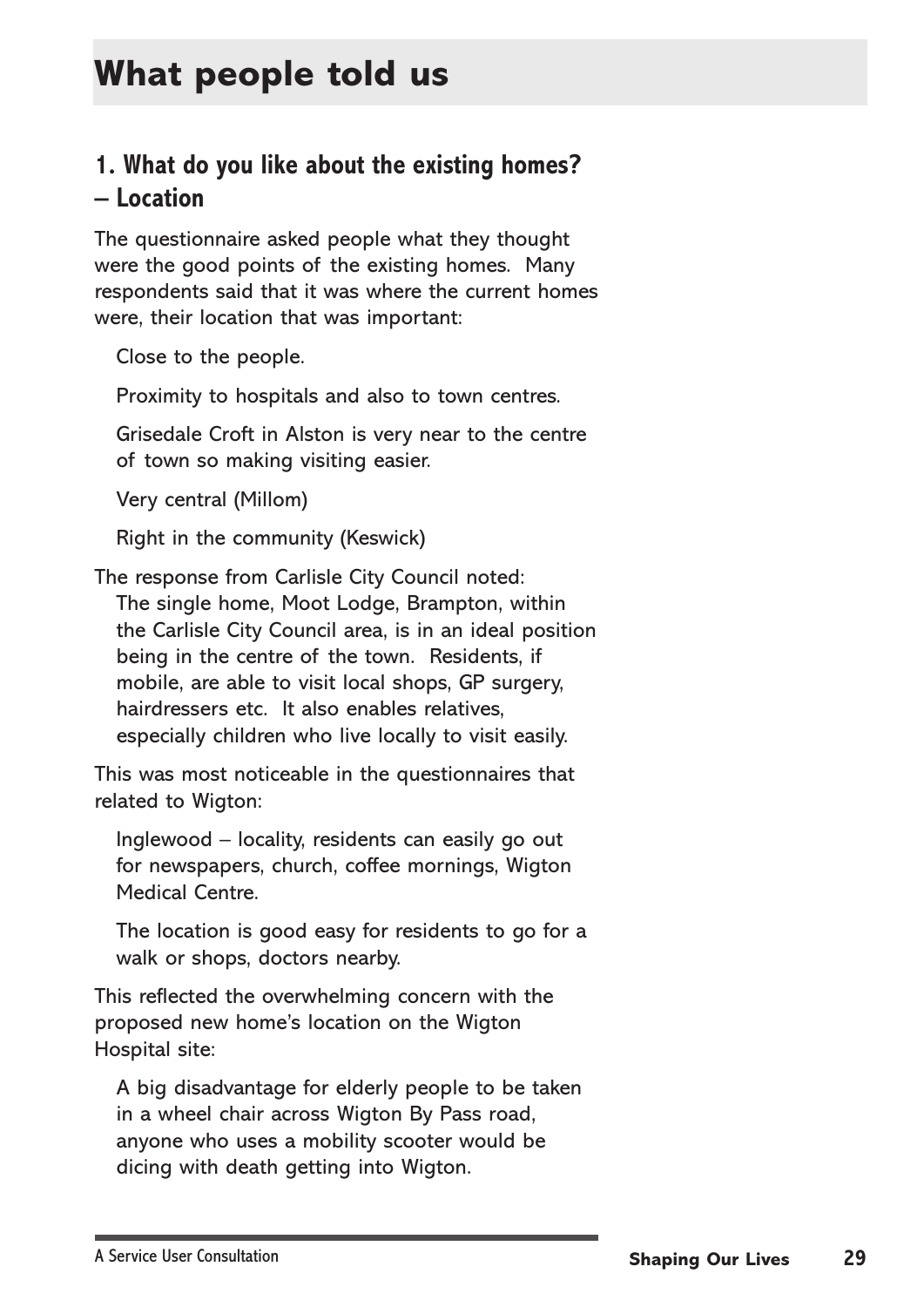The hospital site is detached from Wigton by the by-pass and is approached (by foot) up a steep hill, making visits by elderly friends and relatives difficult. The present bus service is almost nonexistent. The present Inglewood site is good

Wigton hospital is too far out for the residents.

The same site in Wigton was a common comment from those spoken to in Holme East Wave Parish – local facilities are very much to hand.

It would not be possible for able people to walk down to the town.

Community Hospital in Wigton is very remote.

The hospital is out of town therefore not accessible to local facilities e.g. shops, library.

Many folks won't be able to visit and visiting times don't fit with buses and hospital visiting times, older people don't have cars!

One respondent wrote on behalf of Red Dial Wigton and as chair of Wigton Age Concern. She reported the strong objections to moving Inglewood out of town to the proposed Community Hospital site. These objections detailed the benefits to residents, visitors and the local community of Inglewood's town centre location. These benefits included:

The present home is beside the new surgery…The Church next to the home is well used for services, lunches and coffee mornings…Three schools are nearby [for] visits…Minutes away are two shops and the residents can be wheeled to these, plus the shops in the town are no more than 5 minutes in a wheelchair…By no means least the Town Carnival parades as far as Inglewood and encourages the residents to join in the fun. All this activity would be impossible if the home was out of town.

One respondent did however speak positively about the new location in Wigton,

If built on site by Wigton hospital would be like living in the country, very open aspect, superb.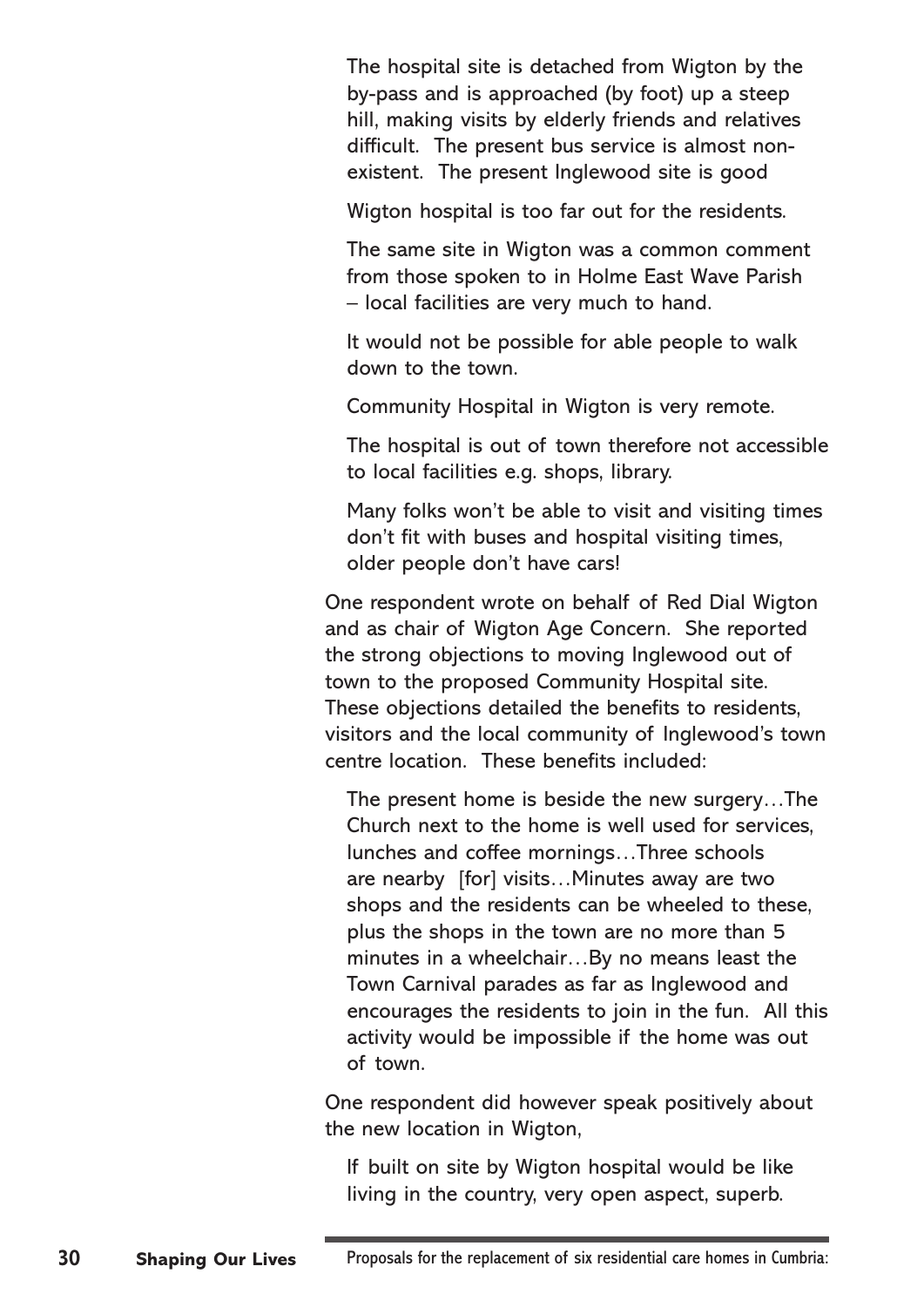#### **Why is the location important?**

Proximity to people and places within a community such as shops and services makes the homes accessible. It makes it as one respondent put it "Part of the community".

[Grisedale Croft] is easily accessible. It feels like a home, not a hotel and not a hospital.

Interaction local townfolk calling in  $-$  due to the warm welcome (Inglewood).

In Wigton from a social point of view an in town site gives residents contact with the outside world.

We do not consider that there are any disadvantages to developing new care homes, providing they are in convenient, easily accessible sites.

Central location with views onto town centre enabling people to feel part of the community even when not active. Easy access for friends & family. Harder to forget residents when walk past the door.

It is a flat site central to local services. Fit residents can walk into the town centre.

#### **What do you like about the existing homes? – The staff**

The current staff received huge praise for the way they do simple but vital things.

Staff who care about the residents.

Personal care and time spent with residents.

[The]Commitment of the staff

Very helpful caring staff (Alston)

Staff are very caring (Brampton)

Good understanding staff – take time to talk to you (Alston)

The staff being interested in the residents (Keswick)

Staffing, local interaction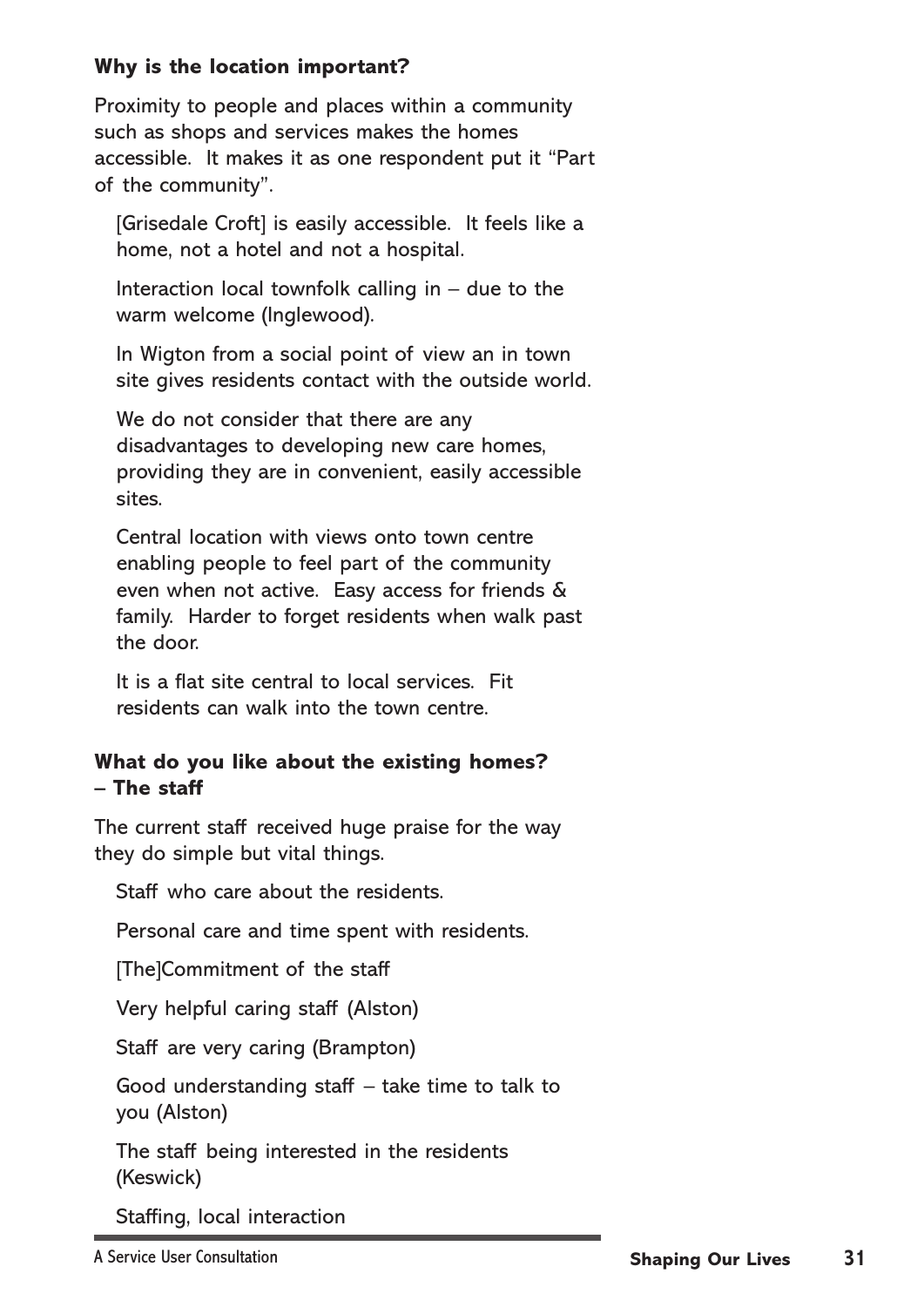They almost all have local people working in them and are nearly always familiar to the clients and their families.

Ravensfield is the only one I know and have known well for nearly 30 years.

There is a marvelous atmosphere of family and home there largely due to their wonderful, caring unselfish staff.

Small units with designated staff. Take a visit to Inglewood and see how they operate. You feel part of an extended family.

The quality of the staff is No1. Friendly well trained staff who genuinely care. (Wigton)

Their work was also praised in spite of the difficulties of their tasks or the circumstances in which they work:

The personal care that makes each resident feel an individual under for some really difficult circumstances.

[T]he friendly caring and often under-resourced staff do all they can to compensate for sadly out of date facilities. (Penrith)

Wonderful staff and ability to adapt and overcome any shortfalls in present accommodation. All residents are treated as family members (Wigton)

There were some concerns raised,

There is some activity provision for residents but this does not seem to be particularly well provided. I'm not aware that residents are able to pursue the free time activities that are important to them (Keswick).

#### **What do you like about the existing homes? Small units, good food.**

Small units are seen as key to creating a friendly and welcoming environment and even a feeling of family in the current homes: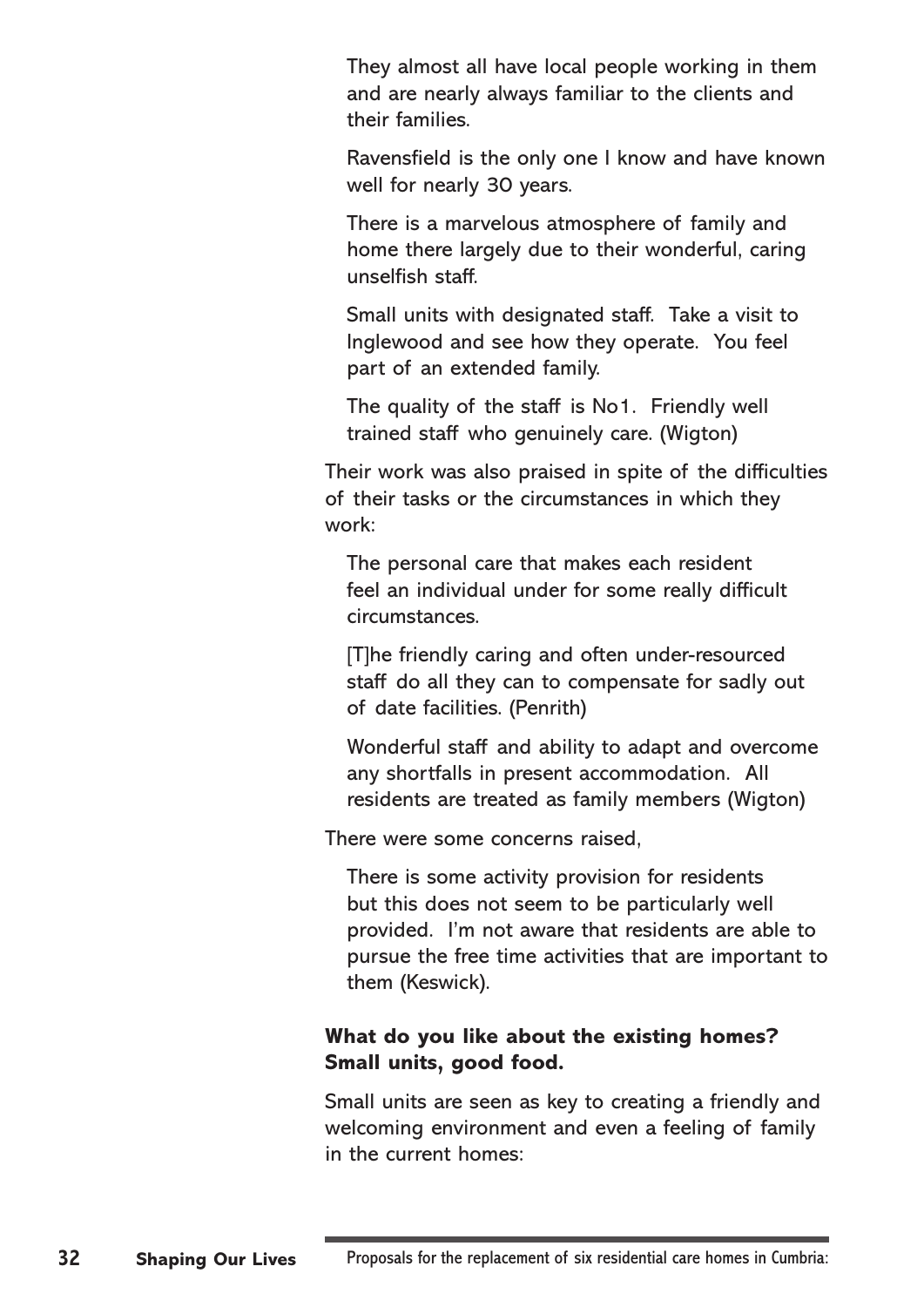The homely atmosphere of 10 people per unit. (Penrith)

The flatlets are very good – offering a degree of independence (Alston)

I like the small units – maybe 8-10 in a unit (Wigton)

Small units reminding people of cosy homes (Wigton)

Smaller day units (Penrith)

Home cooked food was also seen as important:

Good quality food produced on a small scale (Penrith)

Good food cooked on the premises (Keswick)

Good quality cooked lunches (Alston)

#### **What do you like about the existing homes? Summary:**

Respondents were almost uniformly positive about the current homes and most responses actually reflected an emotional response, to how people 'felt' about the existing homes. There will be inevitable bricks and mortar changes in the new buildings that are partly demanded by government legislation and will also be informed by the ideas of respondents and other experts. But the opinions from this part of the questionnaire are both subtle and vital. They can be summed up by one of the Inglewood residents who completed a questionnaire:

"Friendly staff – well cared for. Good food – activities, trips to lunch and shops, bowling. Freedom to please myself. Staff to talk to  $-$  family – visitors welcome, sit outside in nice areas, good atmosphere, plenty of sun seats - "

# **2. What do you think about the plans for new dual registration homes?**

Respondents were asked for both their positive and negative views on the idea of building new joint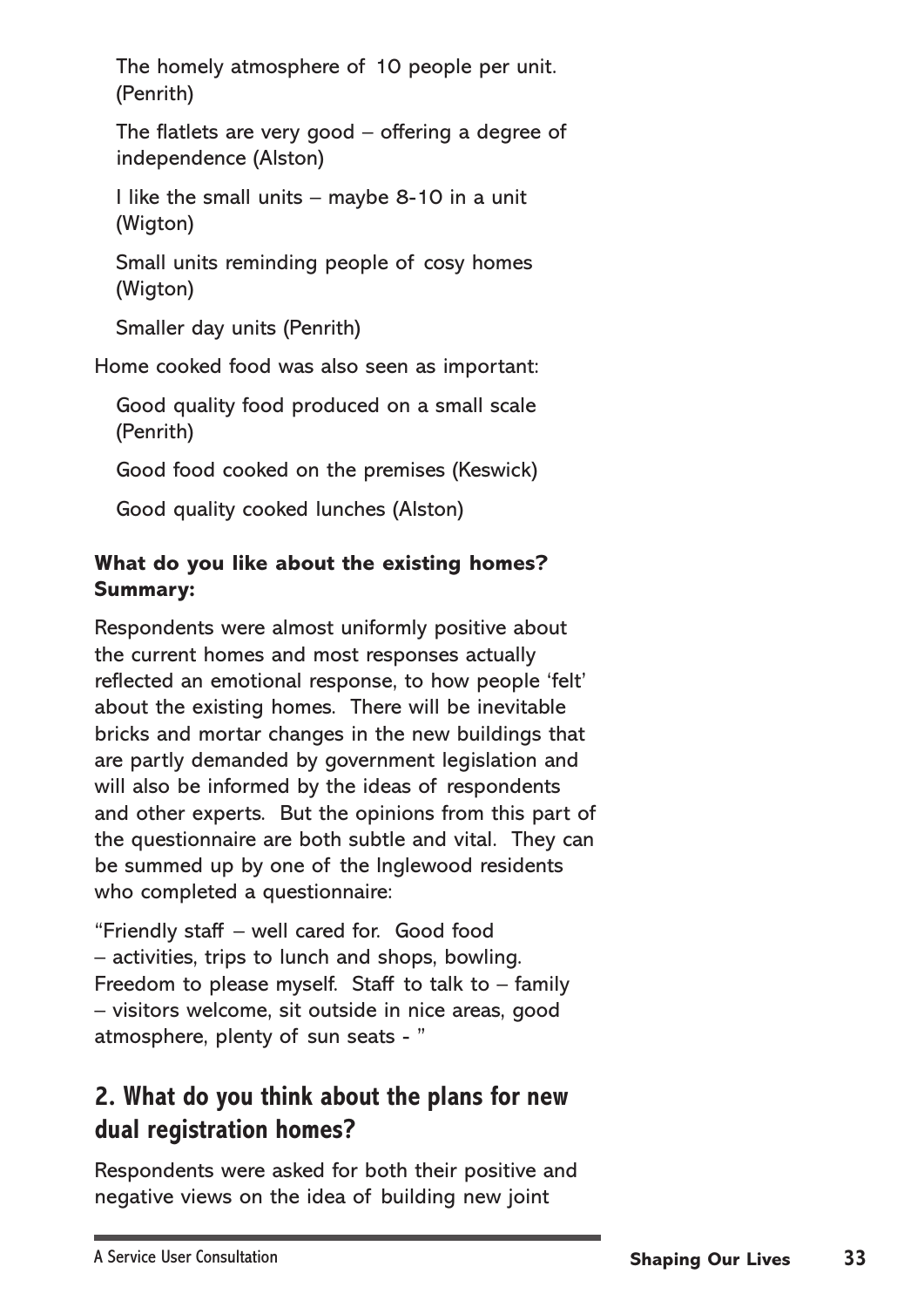residential and nursing care homes. The positive aspect of most responses is clear here too. In spite of a widespread concern that change will bring stress and confusion to residents, there is an almost unanimous welcome for the improvements in physical space and amenity promised by the County Council's proposals:

#### **Meeting Local Needs:**

Several respondents were very happy that the new homes would fill gaps in local nursing care provision.

I think it is what Millom is in desperate need of.

Great advantage that older people would not have to move for nursing care (Keswick)

Excellent plan, as no nursing care home in Penrith town centre.

Huge advantage for a town like Alston. At present residents needing nursing care are sent away to Penrith or Hexham, thus making visiting very difficult.

I think that dual purpose homes are the way forward as everything on one site makes sense instead of traveling to Carlisle. It also means they stay in the local community. (Brampton)

Patterdale Parish Council noted however that their need for residential or nursing home accommodation which kept people close to their homes was not being met. They suggested that some form of sheltered housing be considered for the Patterdale area.

Similarly Wetheral Parish Council argued that there should be an increase in care services in the area such as domiciliary care teams, a health centre and a District nursing service.

Allerdale Borough Council similarly reflected a concern for domiciliary care to be given proper consideration as part of the County Council's plans:

The allied home care package needs to make sure that an individual's need is catered for. Our Members are concerned at the current provision,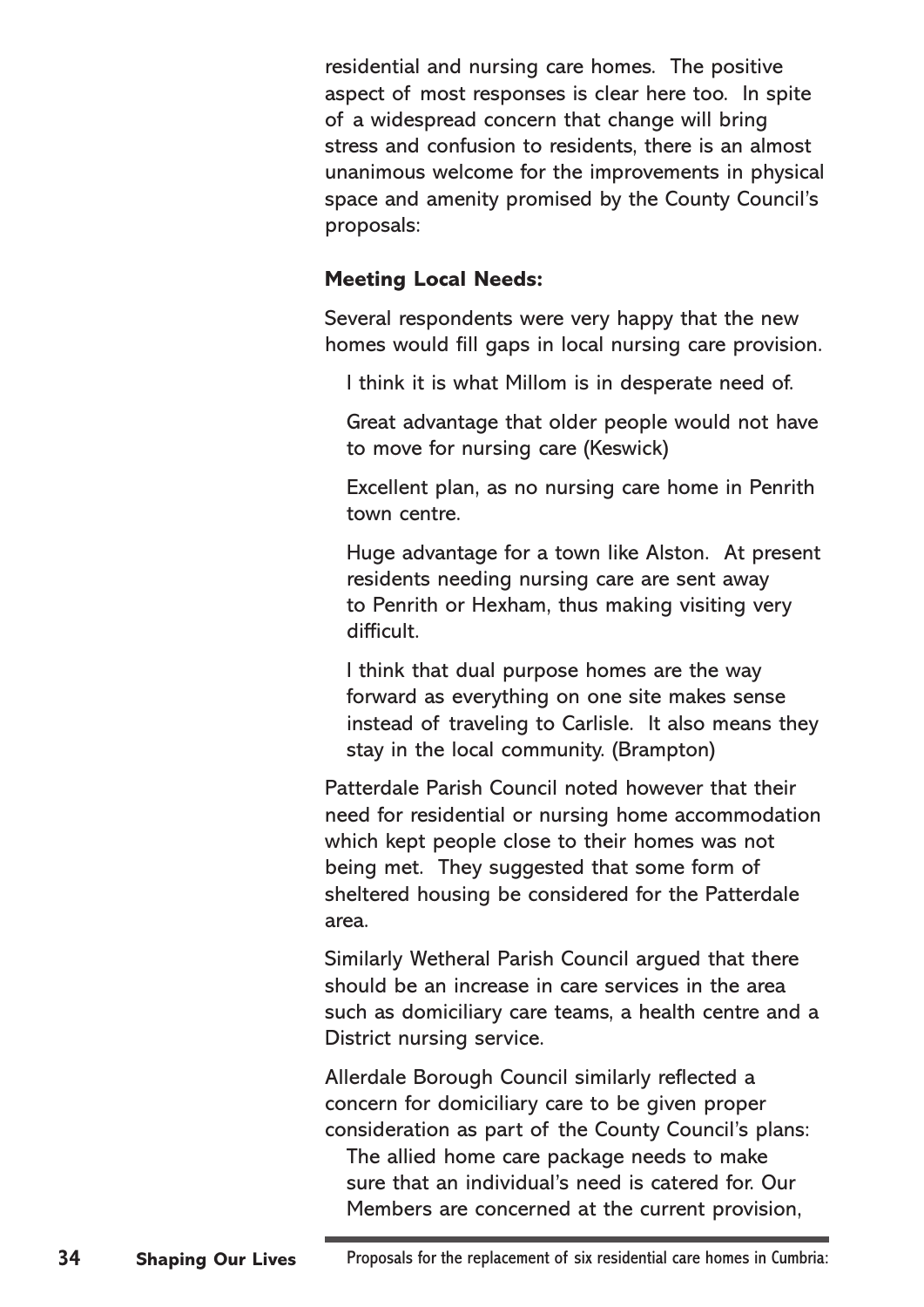through which people in their own homes are helped to bed at a very early hour, because that is when help is available….inevitably, if the home care package is not achievable, then this will have a direct impact on residential care home capacity…. There would appear to be little in the way of Extra Care housing in the pipeline for Allerdale. This issue clearly needs to step up the agenda under the home care ethos.

#### **Improved Facilities:**

Most respondents said that the new facilities would improve residents' quality of life:

En suite bathrooms, space for wheelchair, improved access to a garden (Penrith)

Ceiling hoists from bed to bath and toilet.

Will help when couples need rooms.

Better living conditions for residents; improved homeliness; more dignity and privacy; better access to health services.

Ensuite facilities mean more privacy and dignity for residents, hopefully a less institutional atmosphere.

Not everyone was positive about the new facilities though:

I think there isn't a need to have baths or showers in each room as most people are not fit to bath themselves.

#### **Reduced Disruption to Older People:**

The Council's ideas made sense to respondents most of whom could see the advantages of avoiding the stress of 'moving home' when an older person needed nursing care:

Good idea to have a 'one stop shop' available. It can be unexpected and quick to move from residential care to nursing care.

Continuity for people as their needs increase.

On the spot medical treatment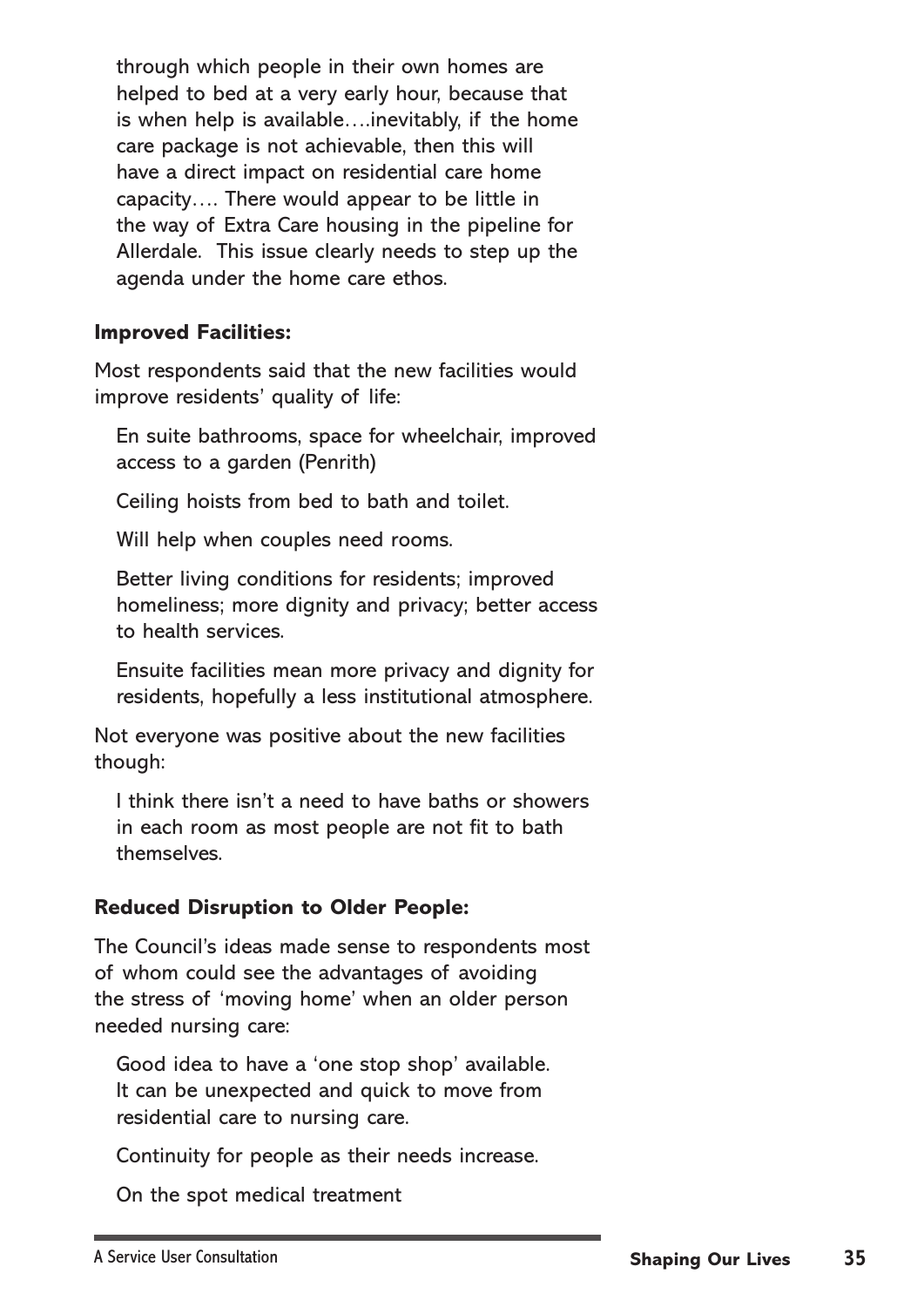Modern amenities in proximity to healthcare facilities.

#### **Concerns:**

There were a few concerns about the impact of providing both nursing and residential care together:

People may drift towards common denominator of higher dependence and health focus.

There are significant cost implications to providing 24 hour waking cover from qualified nursing staff. There is also the potential for clients and their relatives to assume that all residents will have any nursing needs met by the nurses employed in the home. It has to be made very clear to all concerned that only those residents assessed as 'nursing' can have their nursing needs met by the home's nurses.

If it is amalgamated with the hospital…it is not the same homely care.

I do not think it is a good idea to incorporate EMI residents.

There was also considerable concern that the Council would succeed in building larger homes that remained personal. This prompted a large number of suggestions which will be noted in the next section.

Two respondents also reflected a concern that in failing to include sheltered or extra care sheltered housing in the proposals, the Council's vision was not expansive enough to meet the spectrum of services that older people will increasingly demand in the future:

Great idea to develop and future proof all homes but would it not be advantageous to include sheltered housing in the plans – they should be integral to the dual registration concept and could be the hub for some residential/nursing care delivery.

New homes set within a health village concept/ style with access to 3rd sector social care/ entertainment/leisure.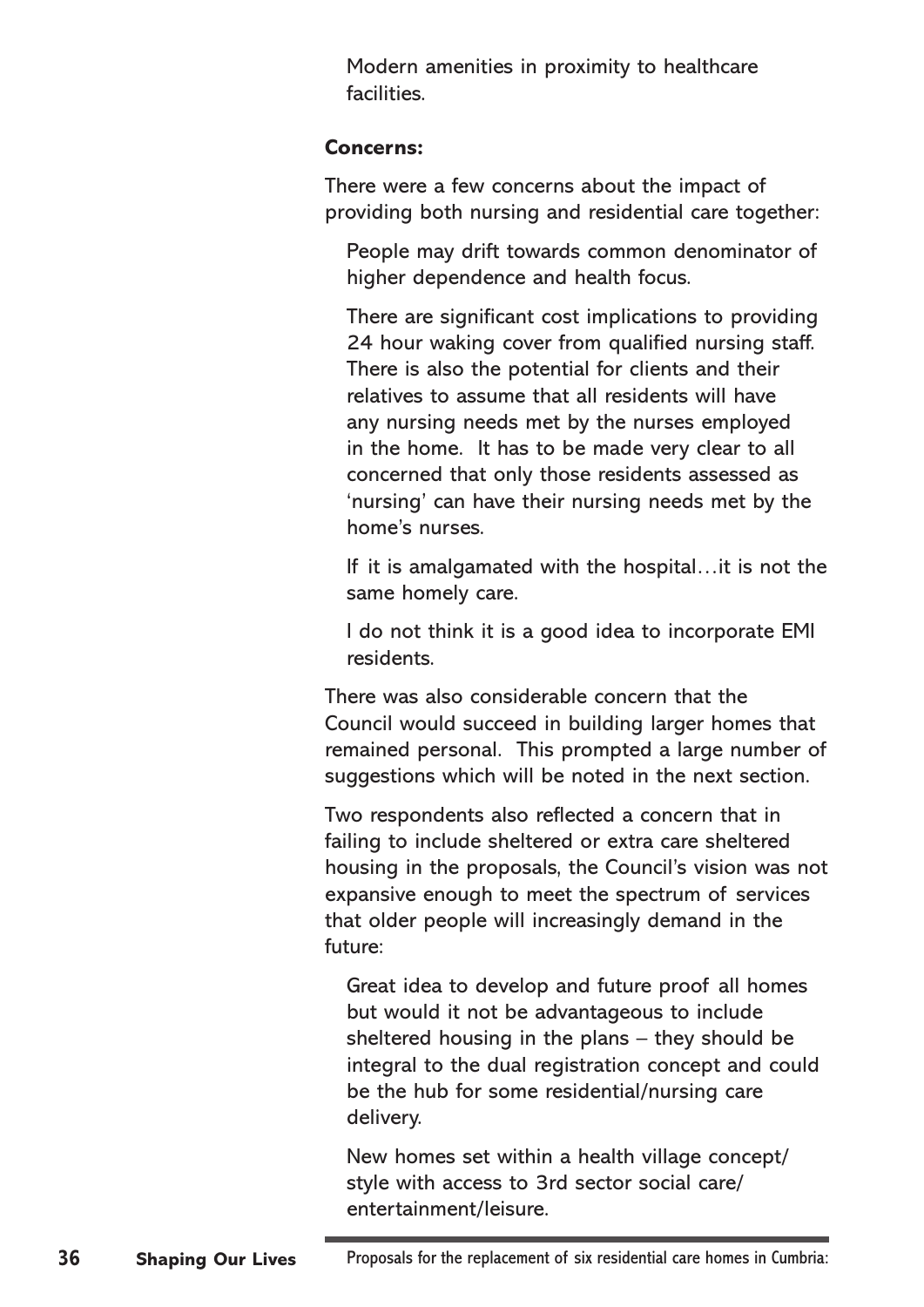## **3. The Perfect Home – What would you like to see in the design of the new care home?**

Respondents were asked what they would like to see included in the design of a new care home. This request for ideas prompted a great number of constructive proposals. There were two other questions which offered respondents a chance to express concerns about aspects of the Council's proposals but which generated positive suggestions and solutions which are included below. These are a selection grouped into themes relating to the physical environment of the hoped for new home, the design features that may encourage independence and ideas that are important for wellbeing:

### **Flexible spaces:**

A range of community areas

Small lounge and dining room for set number of residents. Quiet lounge nearby. Large communal lounge with integrated conservatory overlooking garden with nearby access. This lounge to accommodate chairs and wheelchairs for aerobics, carpet bowls, concerts and church services.

Craft and hobby area. Library area.

Raised flower beds.

Exhibition space – stimulate residents – relate to school children tales of life …and understanding between older and younger people.

Smaller units within the home that will help to retain the feeling of homeliness.

Large enough rooms (obviously en-suite) so that residents are able to bring some of their own small pieces of furniture and other possessions into the home.

Facilities for married/cohabiting couples

Quiet areas both on the units and in communal parts of the home.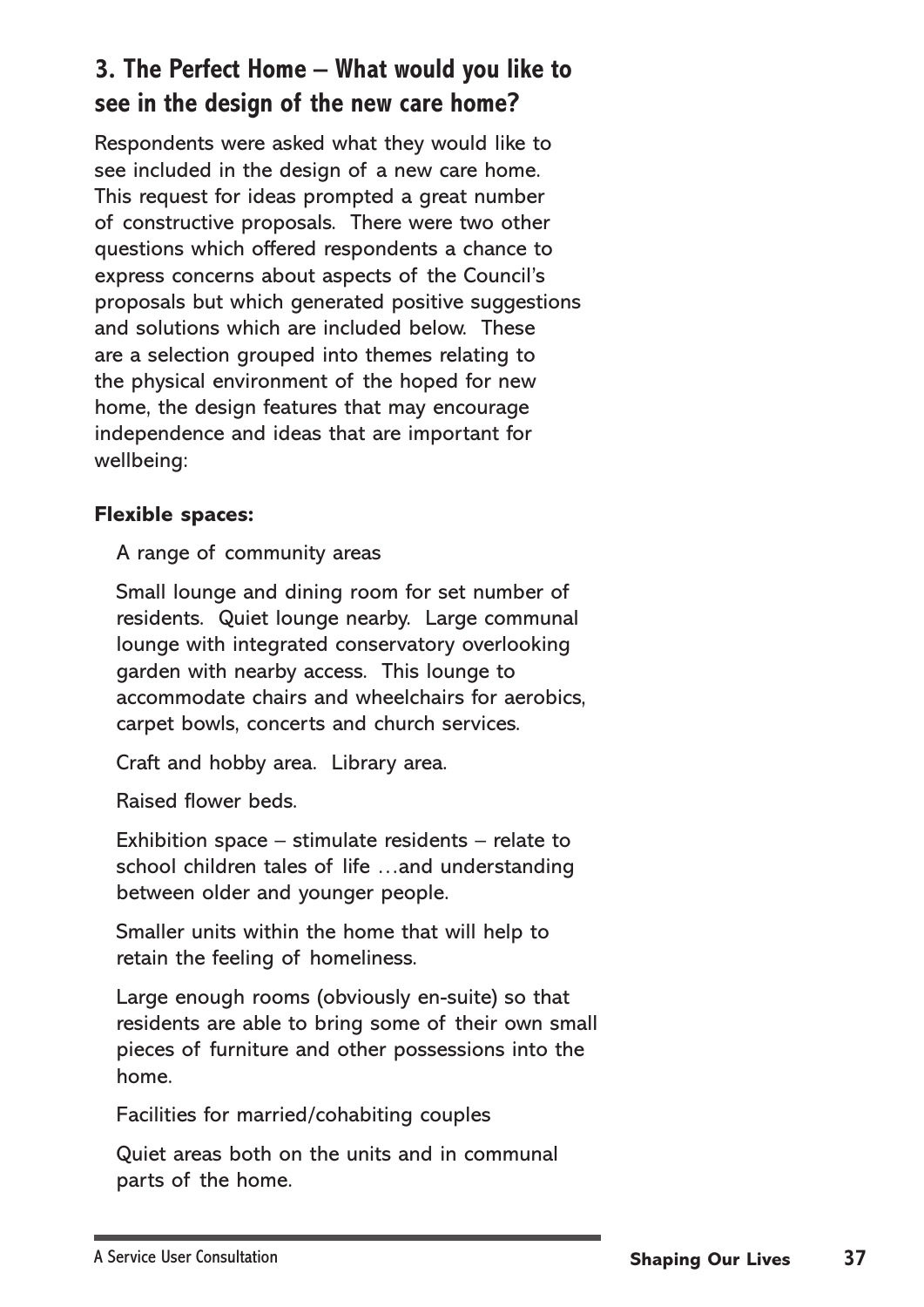Sitting rooms and dining rooms on each unit.

A smoking room – preferably one on each unit.

Appropriately placed communal toilets and bathrooms.

Appropriately placed sluice rooms with mechanical sluice disinfectors.

Larger sitting and dining facilities in communal areas of the home.

Doctor's surgery facilities/treatment room.

I think that if there are going to be different things on a new site it would be good to think about having a recruitment agency for staff and to think about recruiting different people for care work. There are not that many young people here who want to do care work but there are older people who may not have thought of it who could be good. We need to get a wider range of people interested.

Corridors that are either slightly curved or are punctuated with features so as to avoid the perception of them being unduly long.

Adequate storage areas both on the units and in the home as a whole - in particular the amount of space needed for wheelchair and hoist storage is often underestimated.

Home cinema

Swimming pool – small facility – metre deep.

Recreation space, chapel

My focus is on meeting the occupational needs of residents. It is very important that they are able to spend time carrying out the activities that are important to them. This could include a small lounge/activity areas, a space to make a meal, snack, hot drinks, access to computers with assistance if necessary, access to outdoor areas with for example sensory gardens and level access.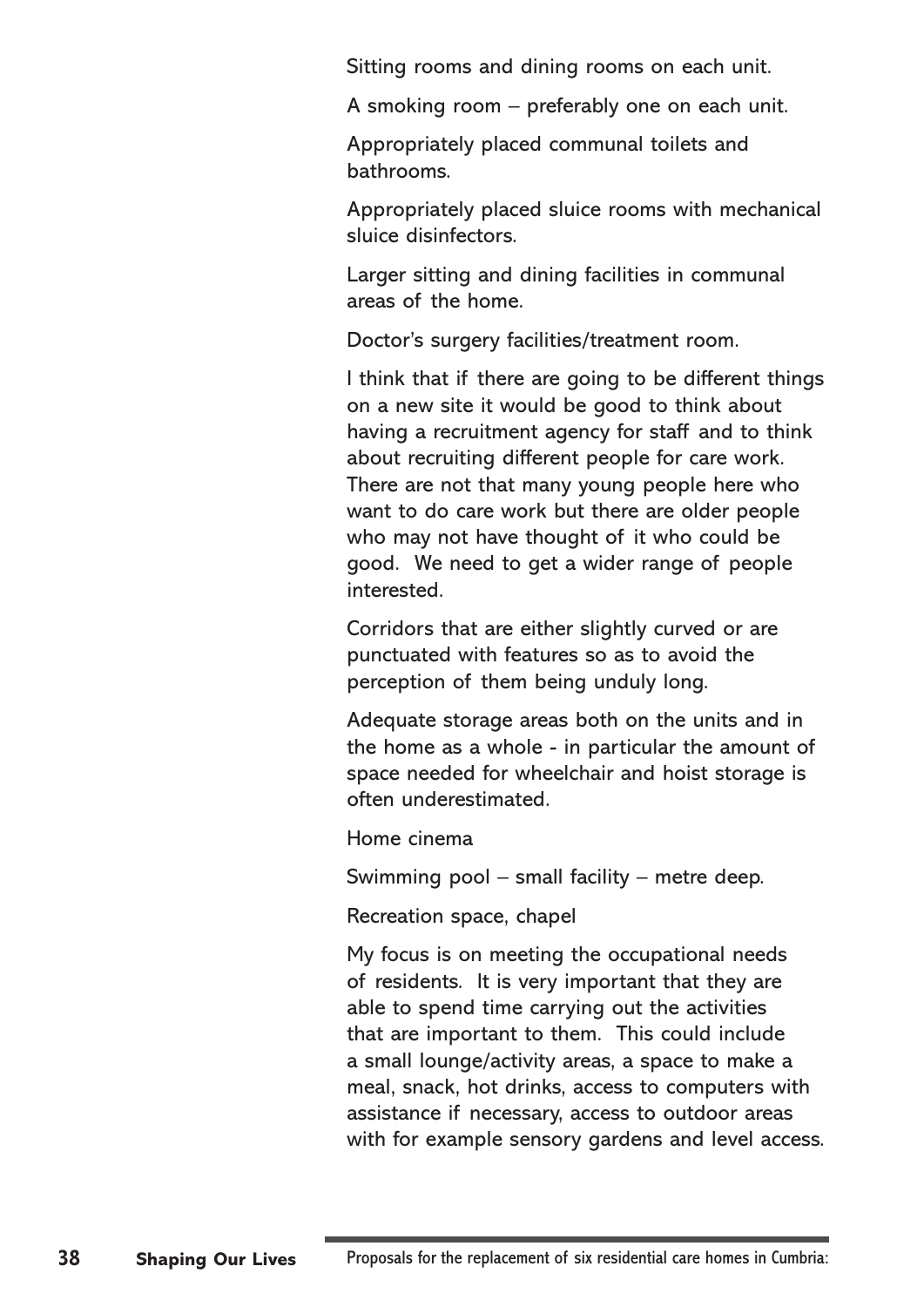Small quiet areas for reading – with no television, recreation areas; older people these days do a lot of different activities.

Small comfy intimate sitting areas not large open spaces with seats all round.

A fire(place) in the leisure rooms

Rooms for private/family discussion.

Please no more circles round a TV. Has anyone ever asked residents if they want that?

I would very much like to see a larger walking place for people with dementia to exercise in.

An area for recreation and stimulation.

Communal facilities open to all the community enabling residents to feel part of the wider community.

Hair dressing salon. Small café area (run by volunteers) where relatives and friends can take residents for a coffee and snack.

Shop for cards, stationary, confectionary and toiletries.

#### **Maintaining Independence:**

Residents to have their own 'front door' within the new homes to emphasize their privacy and independence.

Own belongings.

Small flatlet for families who have moved away when they come to visit.

Places for families and friends to make a drink or snack.

Encourage the start of a "friends of….. Home" group for fund raising and activities

Bedsits where people can close their own door, entertain family and allow family to make drinks etc.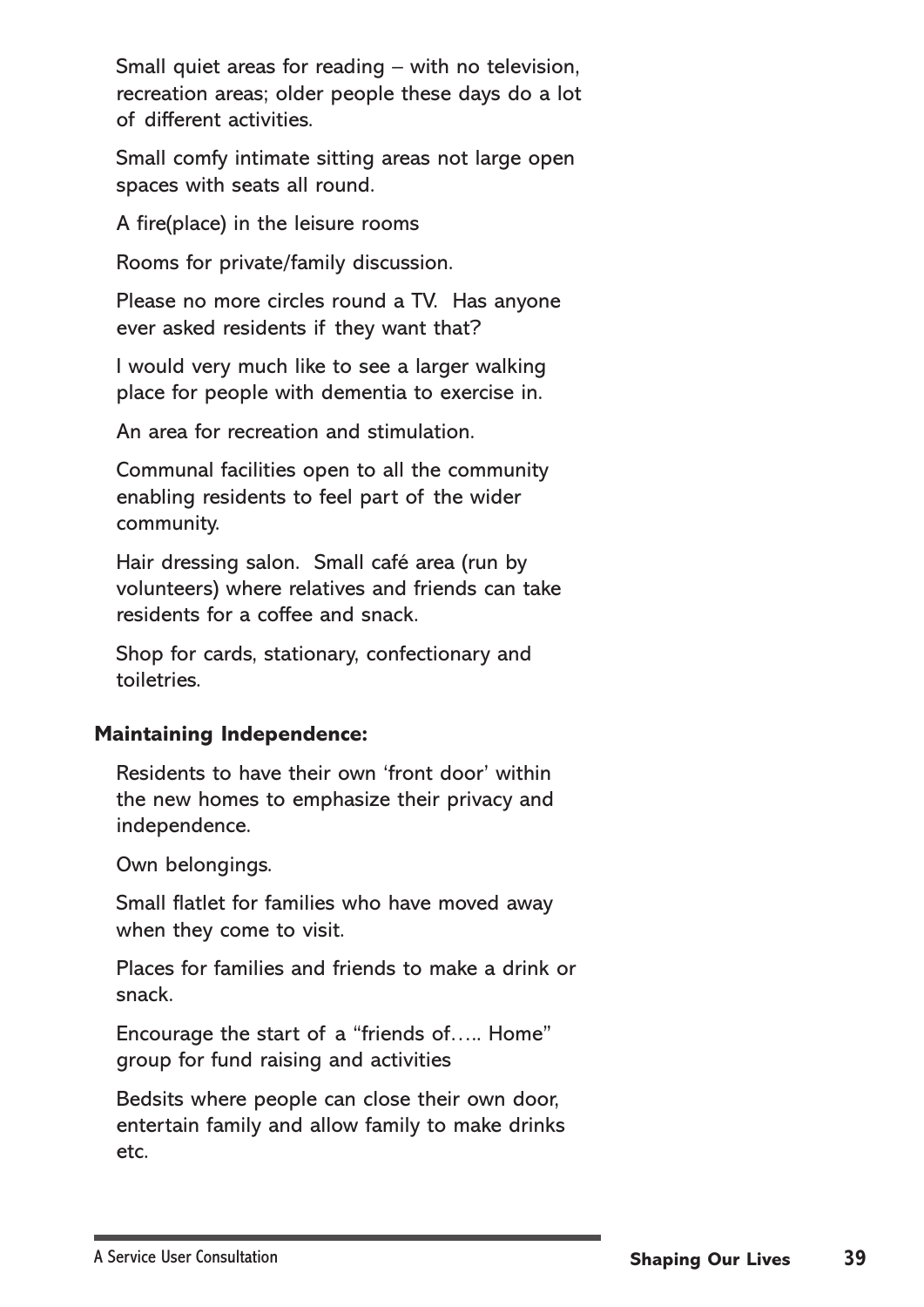#### **Increasing Wellbeing:**

Windows placed low down so the residents can see out instead of looking mostly at the sky.

Colours to warm the rooms so they don't look and feel clinical.

We need to make sure clients have their favourite furniture photos, pictures.

#### **Ensuring access:**

There were a lot of concerns that suggest that at present client's basic access requirements are not being met. There were practical suggestions on how to make sure these are met in the new homes. Consideration needs to be given more widely to this.

Equipment such as chairs so they can get out of them easily.

Chairs not low and difficult to get out of.

Simple knobs and switches on machinery.

Large light windows and a lot of them. Most older people have less than perfect vision and good natural light is uplifting.

Better design to allow bedridden patients to interact with others. A solitary existence in a small room is a terrible way to pass one's final days, months and years.

Higher sitting room seats that clients can get out of easily. Dining room seats with wheels and locks.

Sitting room seats need to have wings on them so that clients have somewhere to put their heads when they are sleeping. The floors need to be wooden for easy hoisting but slip resistant so our clients don't slip.

These important points about ensuring good provision for people with dementia should also be taken fully on board by the Council: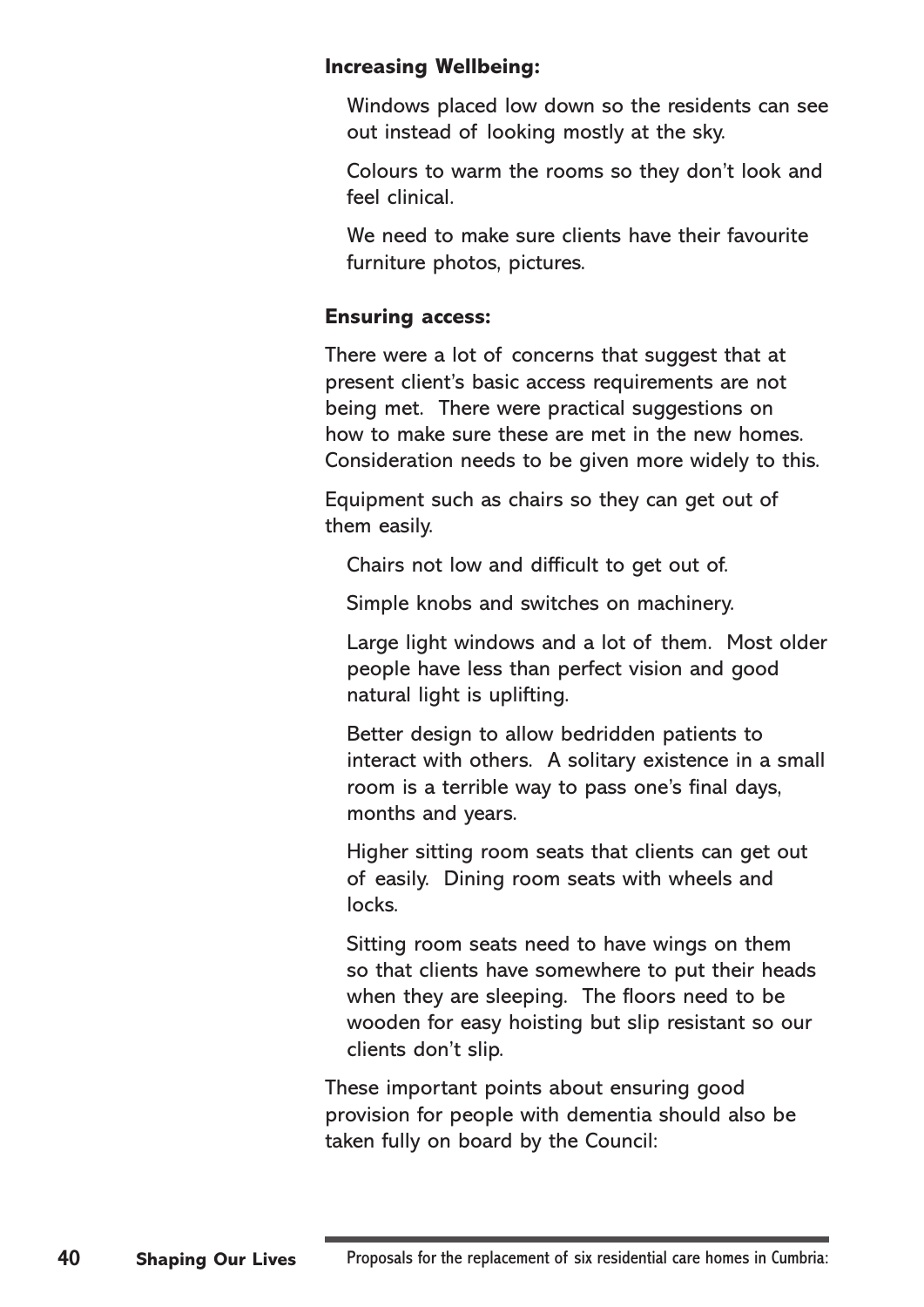It is of major concern to the Alzheimer's Society that the consultation document makes only a passing reference to dementia. Recent research demonstrates that over two thirds of residents of care homes will have some degree of dementia. This is likely to increase, given the demographic predictions and the fact that it is difficult to manage the risks attached to dementia in a community setting. Essentially, therefore, the service needs to be planned acknowledging the needs of dementia sufferers and their families, alongside responding to physical frailty. In the light of this we would urge greater emphasis in planning for dementia in terms of the environment and staffing. Much work has been done on the built environment and dementia in recent years and the redevelopment of these resources is a great opportunity to build sympathetic environments which will recognize the cognitive and perceptual needs of its users. We would urge that proper consideration be given to the research and the detailed proposals reflect best practice in design for dementia. The Alzheimer's Society is running a 'Putting Care Right' campaign which has been triggered by the evidence that people with dementia are generally very badly served in residential and nursing home environments. The redevelopment proposals are a great opportunity to address this situation in Cumbria.

Will the environments in the homes be dementia sensitive as this seems a golden opportunity to get things right from the start?

Perhaps we should visit other homes which are well known for being good for people with dementia?

We would like to make sure that the new homes take account of recent research into the kind of décor and design which can provide a calming effect for dementia patients and those with similar illnesses.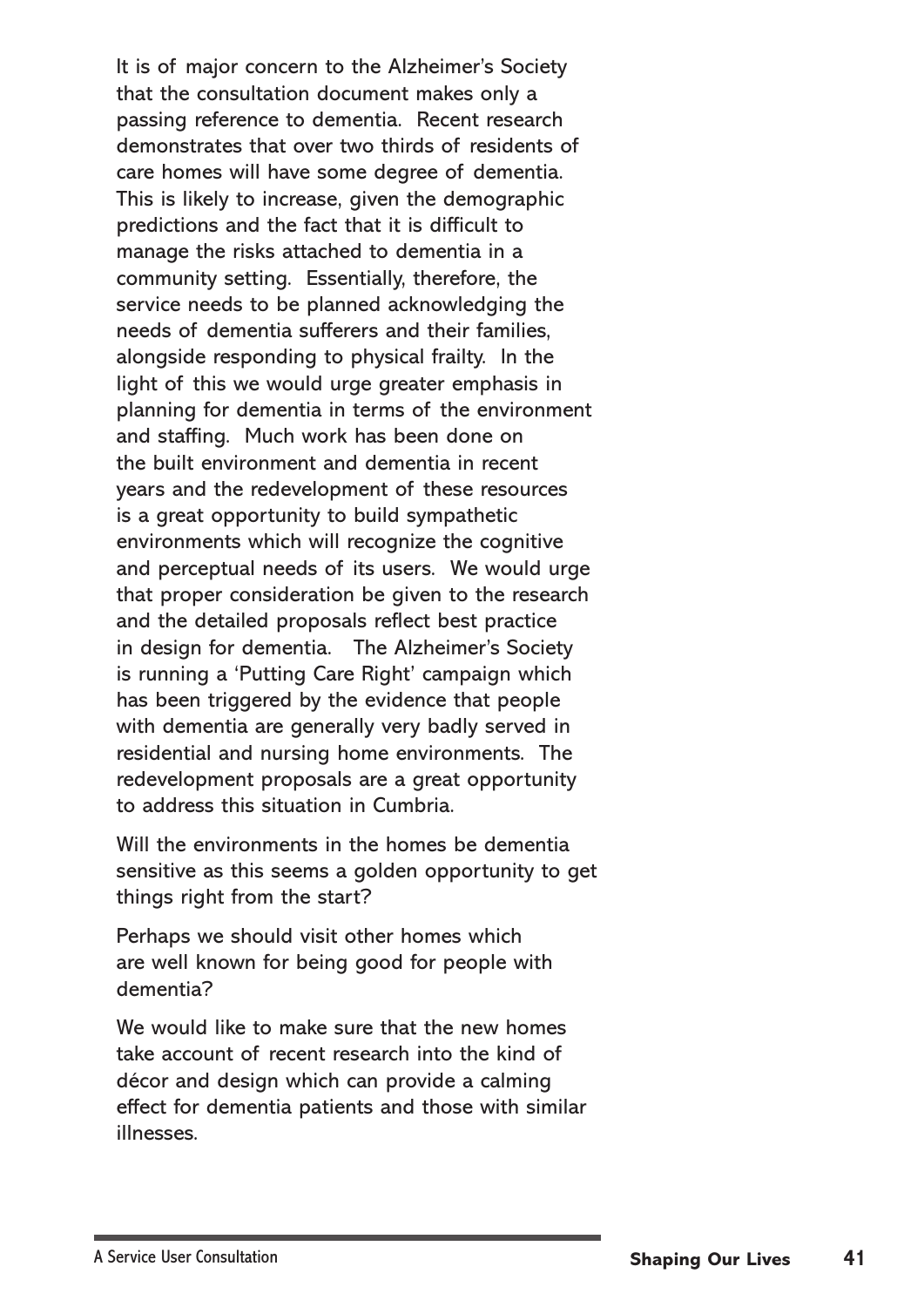## **Making the Move successful – Keep communicating with all stakeholders:**

This consultation showed that people valued being asked how to make the new homes as good as possible. The level of detail is testament to their commitment to achieving this goal. It suggests staff, residents, families and friends want to be involved. Indeed they state this explicitly in the answers to the final questions in the consultation. People were asked what could be done to reduce the stress caused by moving to new facilities:

Residents opinions sought on fitting out of 'their' own rooms at an early stage.

Communicate with residents and families in plenty of time so that problems can be resolved.

Letting the residents visit the new home before and after completion.

Give the residents ample time to digest any move.

Communication on a regular basis.

Good planning and preparation and leadership.

[K]eeping residents informed about the progress of the building programme.

Allow the residents to be involved in the process and look forward to it.

There needs to be constant ongoing communication between residents, carers, family and social care planners.

Questions need to be answered openly, support to explore fears made available. Open dialogue maintained. Good planning and involvement of residents, families, community groups essential.

Some respondents went further and advocate deeper more creative involvement:

We need to build innovation to prompt communities to design their health/social care sites. Ensure full engagements as Wanless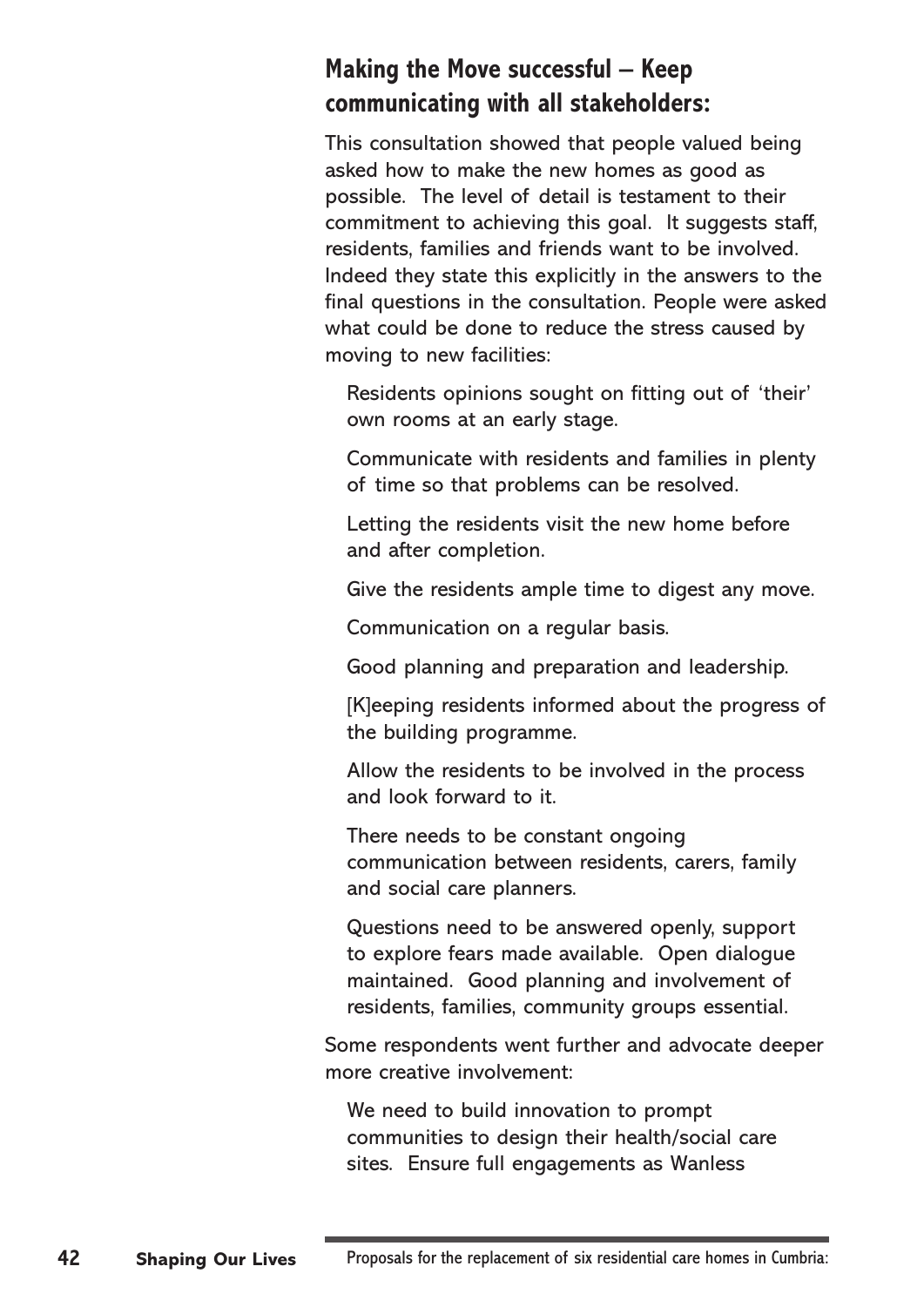suggests is essential and compulsory within the next 5-10 years. Don't do half measures.

To enable success, staff residents and families should be enabled to own the project from its inception and encouraged to give input. A staff, family and resident committee/steering group could minimize disruption.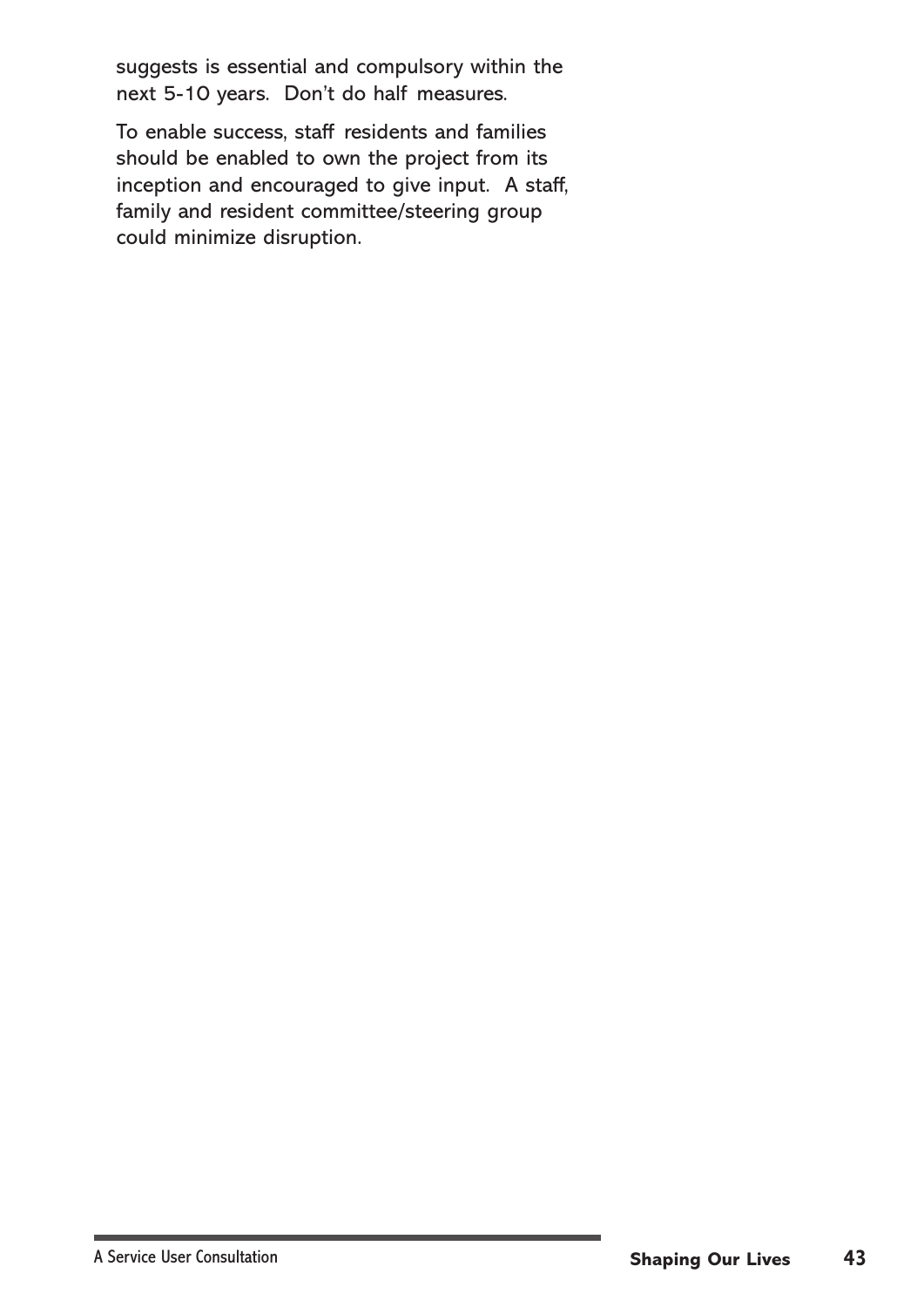# **Section Three**

## **Consultation with Residents**

#### **Summary**

Residents were broadly supportive of the Council's plans. Within this the following issues had particular significance:

Residents, including those on EMI units, like their home to 'feel homely'. For residents the key to this is:

- having friendly and helpful staff
- keeping the size of the home relatively small

To have a meaningful life residents, including those on EMI units, need the opportunities to enjoy the company of others. This can be fostered by having:

- an active activities and events programme
- a day centre on site
- spaces within the home for people to meet

For some residents of EMI units these are important:

- easy access to the garden and safe spaces to walk
- one to one attention from staff
- pets on the unit

Most residents want a meaningful community life. This can be fostered by:

- Encouraging links with the community i.e. coffee mornings, church concerts, school plays.
- Siting the home in the community so residents can see 'the world going on'
- Having local homes so people remain in the community they have always been a part of

There is a lot of concern amongst residents about the location of the proposed new homes. This is particularly evident in Wigton but also present in the other homes. The concerns focus on:

- The homes being isolated and cut off from the community
- It being harder for visitors to 'pop in'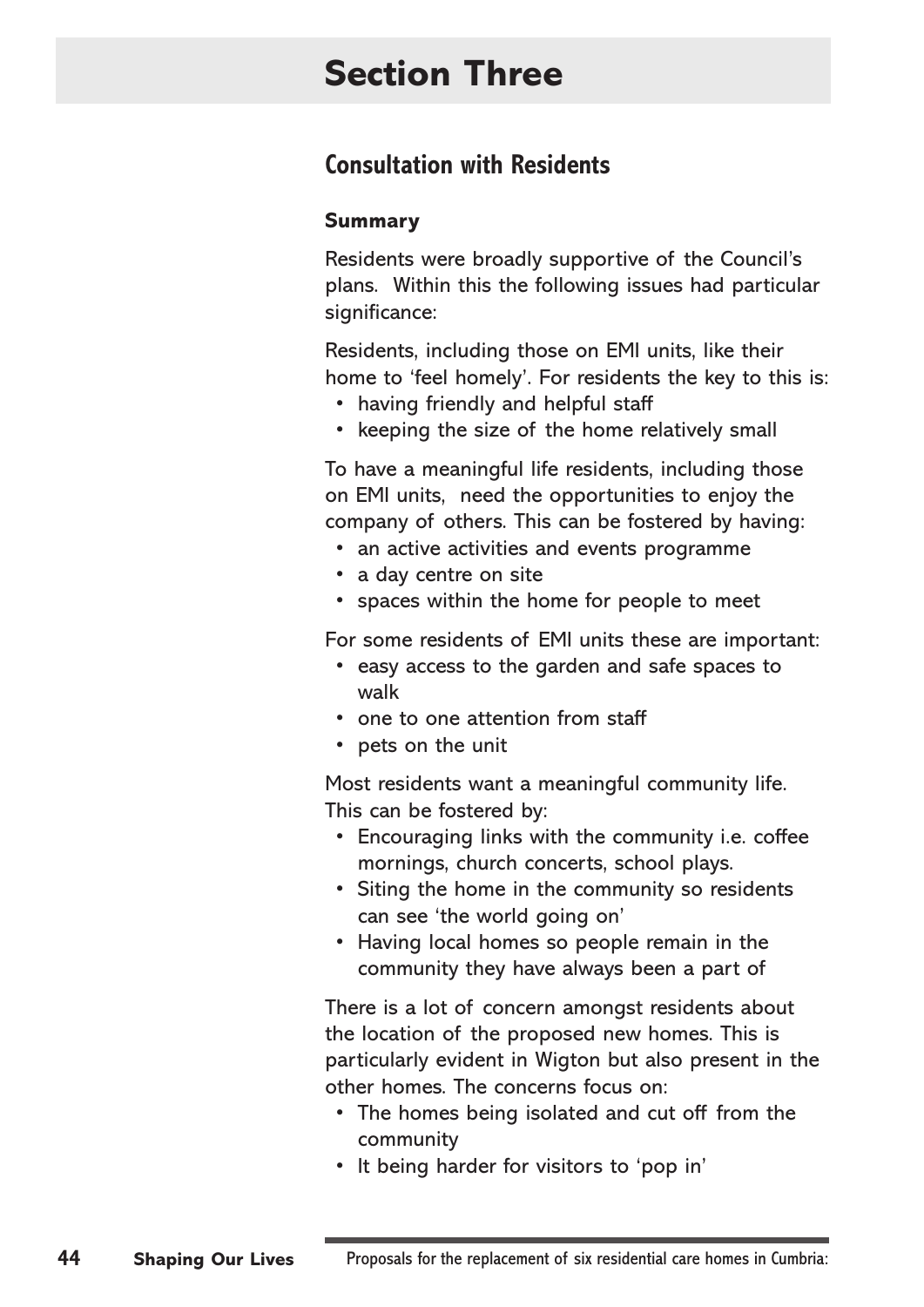- Residents will no longer be able to use local amenities
- The new location will cause difficulties for staff

There is some opposition to change although most residents would welcome larger rooms, wider corridors and en suite facilities. Residents are concerned that if the homes got bigger they could lose their 'homely atmosphere'. This equally holds true for residents of EMI units.

'Dual registration' is, for most residents a good thing. However this is only true if the nursing section is quite separate and distinct from the residential side. People thought it would be depressing to be surrounded by ill patients and if they themselves were taken ill they felt it would be more appropriate to receive nursing care in a separate wing. Some said that by going to a separate nursing wing they would be able to keep their dignity. Residents also feared that the homely atmosphere for residential clients would be lost if the nursing and residential services were not provided as two distinct units.

For many residents the thought of moving is upsetting. To make it easier residents recommended a visit to the new home prior to the move. They also felt staff should reassure residents that they would be all moving together.

Residents had many ideas for an ideal home. These included accommodation for guests; accommodation for married couples; better use of outside space; meeting of access requirements and more information about their rights and entitlements. Most residents thought a shop in their home would be a very good idea.

It appears that many residents do not have information about domiciliary support services and some were unhappy that they had to move from their own homes.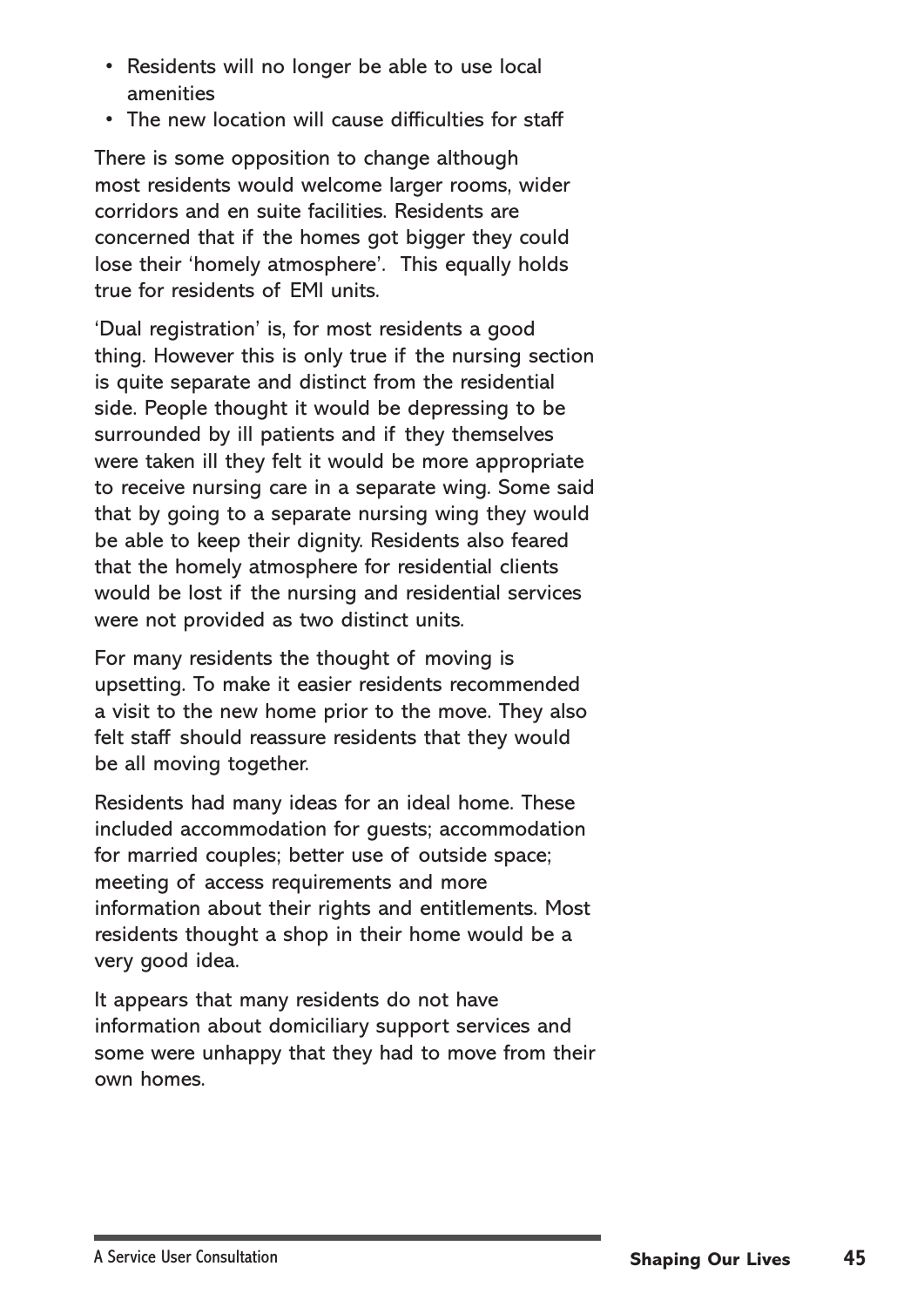#### **Consultation with Residents**

*If one of us were ill, we won't be far away. We will move to a different home. All the proposals are good and helpful.*

*I want my home to feel like a home, and if I am unwell I want to be in a hospital with patients not residents.*

*We need toys so that our grandchildren can play. We need outdoor toys, slides, swings and a sandpit.*

## **Introduction**

This central section reports the views, opinions and ideas of the older people receiving residential services through Cumbria Care. During March 2008 Shaping Our Lives asked three experienced and skilled service user consultants/researchers to talk with the residents about the plans Cumbria County Council has for their homes under the 'modernisation programme'.

## **Ensuring Access**

Shaping Our Lives is firmly committed to enabling all service users to contribute to any consultation process that will impact on their lives. In our experience the most meaningful consultations are those that use a variety of methods to allow service users to participate in the way that best suits them.

Using a semi structured interview schedule, these include face to face individual interviews and facilitated group discussions. The residents also had the opportunity to fill in the questionnaire as part of the public consultation if they wished.

Our experience has taught us that a facilitated group discussion is the most meaningful way for both the participants and for the people seeking their perceptions, thoughts and ideas. This is because, not only does facilitated discussion allow participants to 'kick an idea around'; but also a statement from one person can often lead a discussion in a new direction that those writing the schedule might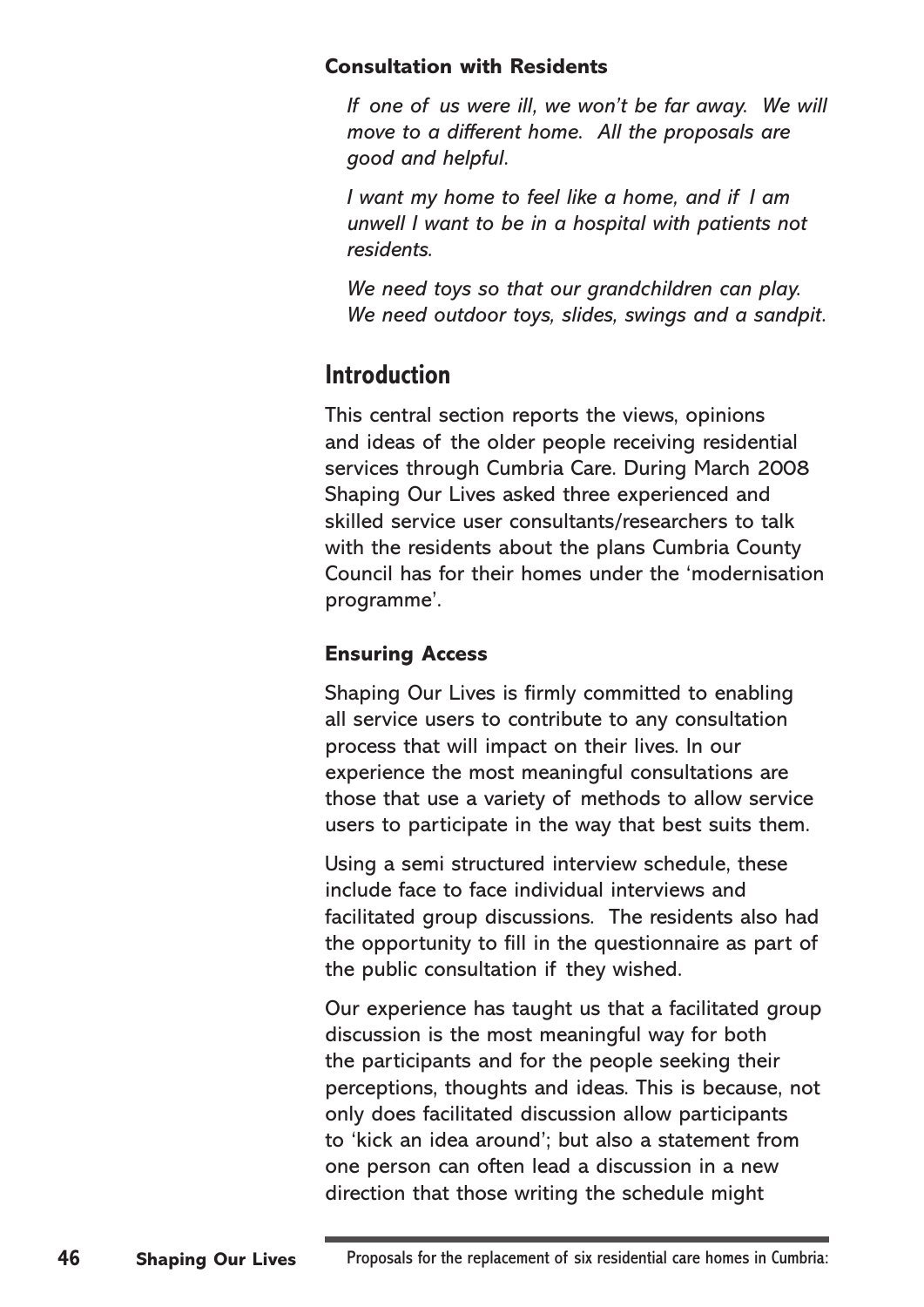not have anticipated. In addition people 'warm up' to a discussion, they can fire ideas off each other, whether in agreement or disagreement and the entire process is far more meaningful and beneficial to all participants.

From past experience we have learnt that a group discussion should involve between four and ten people, however in this instance, we recognised that for access reasons four participants was optimum.

Cumbria County Council was equally committed to ensuring that residents had every opportunity to express their views and, if needed were supported to do so. To this end they commissioned the services of an independent advocacy organisation: Advocacy Experience. Advocacy caseworkers visited each home prior to the Shaping Our Lives consultation, and individually spoke to each resident. This provided the residents with an opportunity to share their views and ideas in advance of the consultation, including how they wanted to engage with the consultation process either through individual interviews or participation in group discussions. Advocacy Experience also offered residents the option of representing them if they were unable or unwilling to be involved in the consultation process. In addition they asked if people would like them to be present at the meeting. The reasons that people wanted the advocates to be present primarily fell into two groups:

- to prompt people if they forgot the issues they had raised with the advocate
- to help with communication problems

This proved very helpful to Shaping Our Lives' consultants. On arriving at each residential site the advocate and consultants met with a senior staff member to discuss which residents wanted to join a group discussion, who wanted to be interviewed on their own and where would be the most suitable place for the interviews to be carried out. It was important that the group discussions took place in a room that was private so that residents felt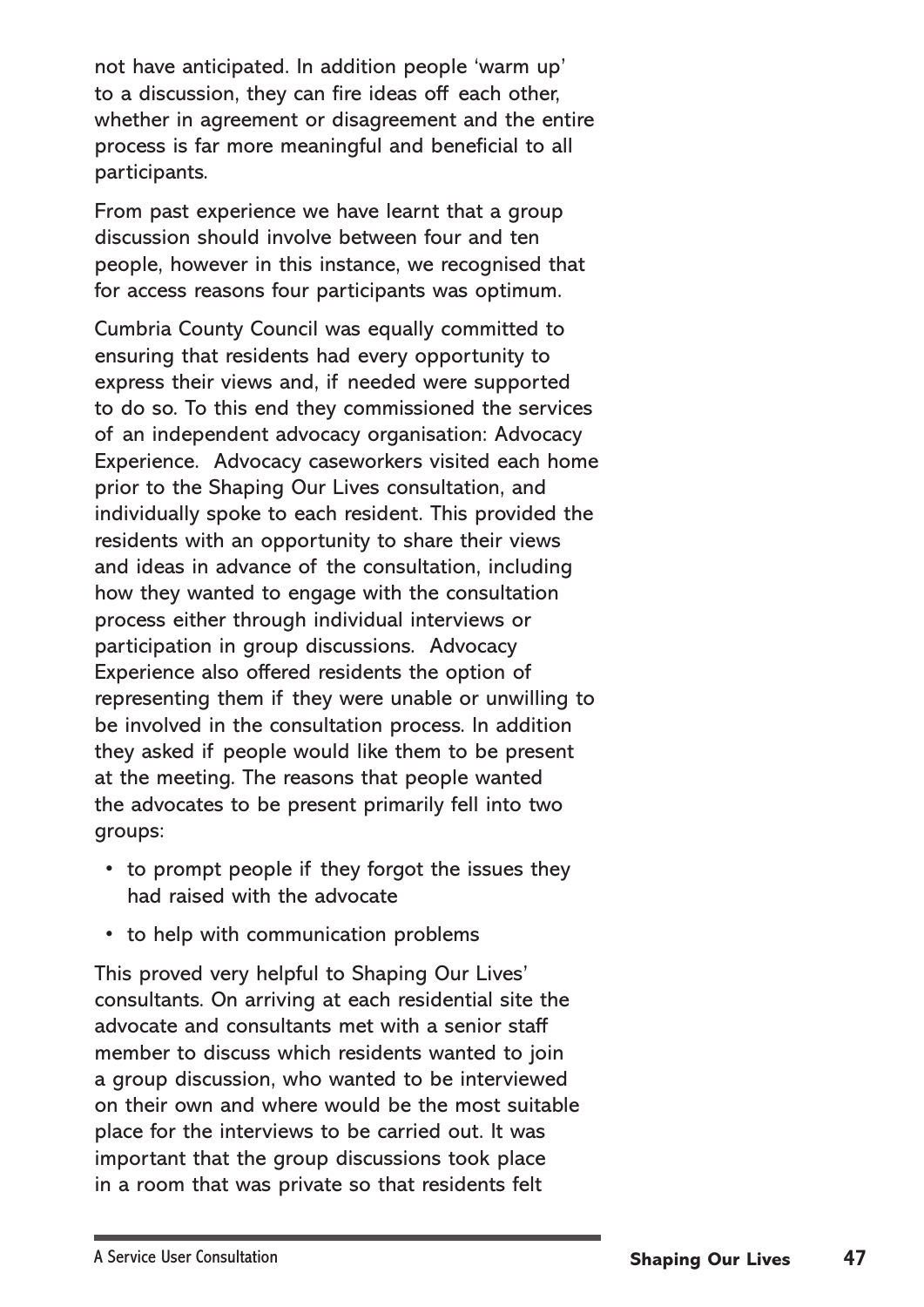free to raise any concerns or worries and that the consultation was truly independent. Most residents opting for a one to one discussion invited the researchers to their own rooms. In addition we were told of any changes we should be aware of. This included new residents and temporary residents who were staying for respite. Three people had died since the advocate had spoken to them.

We undertook this consultation using a semistructured interview schedule. The questions were slightly different from the public consultation questionnaire because we wanted to specifically hear what the residents had to say as they already live in the homes.

#### **Who we spoke to**

We spoke to 55 residents of care homes run by Cumbria Care. In Wigton we spoke to 17 women and 6 men; In Millom we spoke to 4 women and 2 men; in Penrith to 2 women and 5 men; in Brampton 4 women and 1 man; in Alston 4 women and 1 man and in Keswick we spoke to 5 women and 4 men. Thus we spoke to 36 women and 19 men. In addition to this the consultants/researchers visited the EMI (Elderly Mentally Infirm) units for observatory purposes.

We spoke to 32 residents in 8 facilitated group discussions and we spoke to 23 individual residents. The length of the facilitated group discussion varied considerably with the longest being two hours and the shortest being 45 minutes. Individual discussions mostly lasted for about 30 minutes.

In the main this section follows the layout of the semi-structured interview schedule. Other issues that we report were generated by the comments and concerns of the residents whom we spoke to.

Shaping Our Lives assured all participants that anything they said to us would not be attributed to a specific individual. We said that everything we wrote would be anonymous. It is for this reason that names of residents have been changed and with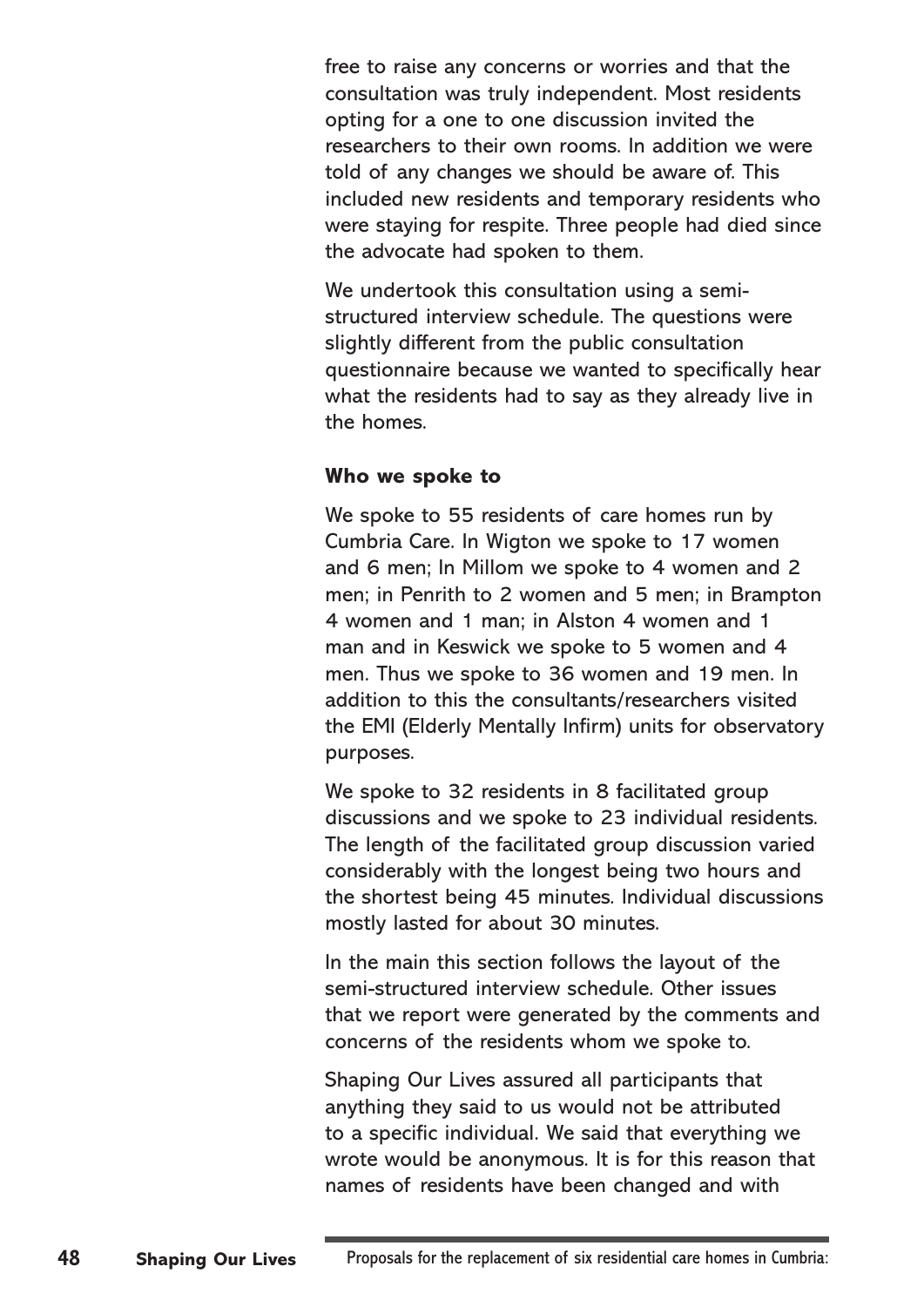the exception of Wigton nothing said is attributed to individual residents at specific sites. Wigton is mentioned specifically because the residents are particularly concerned about the location of the proposed new home.

## **What people told us**

### **1. What do you like about your home?**

When we asked people to tell us what they liked about where they were living at the moment the majority of residents said they were content with where they were:

I find it very acceptable.

I couldn't say one wrong word.

It suits me very well thank you.

I have no more needs.

It's a good place to be, we have no complaints.

It's housing us, anyway.

[Living here] it suits me.

It's our second home.

I'd recommend it to anybody.

Most of the residents we spoke to found it quite difficult to articulate exactly what it was about their home they liked. As these residents of different homes try to explain:

I can't put a name to it….it's everyone and everything combined

It isn't easy I know to say what it is, but I've been to other homes and it's not there.

A large number of people would have agreed with the following residents:

It's homely here

It's homely

It's home from home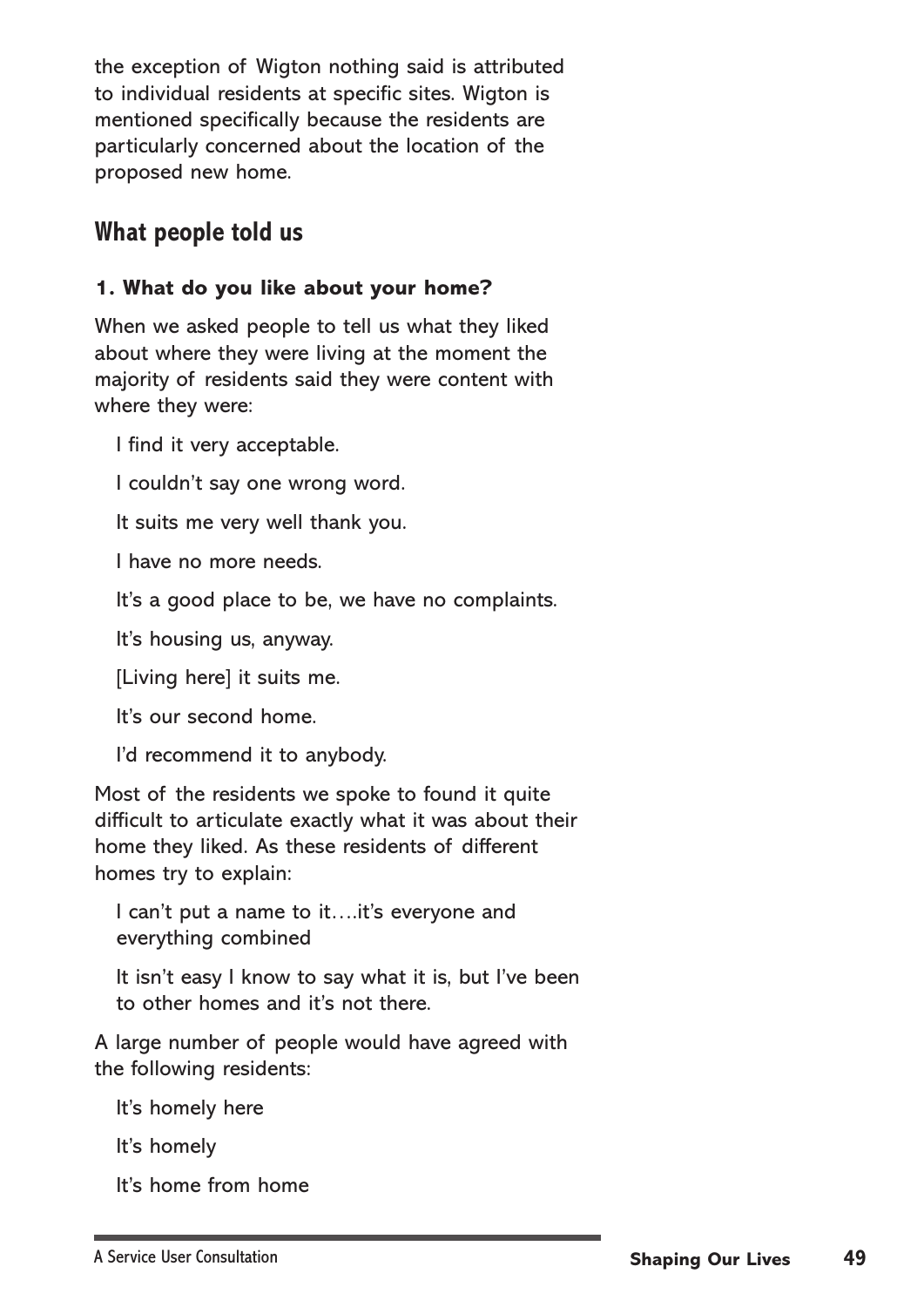It's comfortable…like you feel like at home

It's a lovely atmosphere

We're a close family.

It is just 'home' to me.

I go on trips and I am glad to get home. I know where to go. Eighteen steps to the toilet and twelve steps to the dining room.

It's home from home here... they're all your friends

A few residents were more specific and tried to explain what they liked about where they now lived:

There are greenhouses, there's a seat out there that you can sit on, and round the back there's Japanese gardens…where the Alzheimer's is there is a garden and they can walk out and sit amongst it.

There are nice areas to sit, upstairs there are little links, and we have a nice day centre as well.

I think it's the freedom we have in here, you can go where you want.

I like the look of the place. Especially the carpets.

Some of the residents said that:

I like being looked after.

I like to be waited on.

It's a great thing not to prepare my own meals.

But in all the homes it was very clear that the one thing all the residents agreed on was that it was the staff that made the home seem homely:

It's really friendly.

All the girls are really good; they'll do anything for you.

The residents and staff are friendly.

I think its great, the staff come right away, there's no dillydallying, comfy beds, nice food, we really are looked after, much nicer than at home.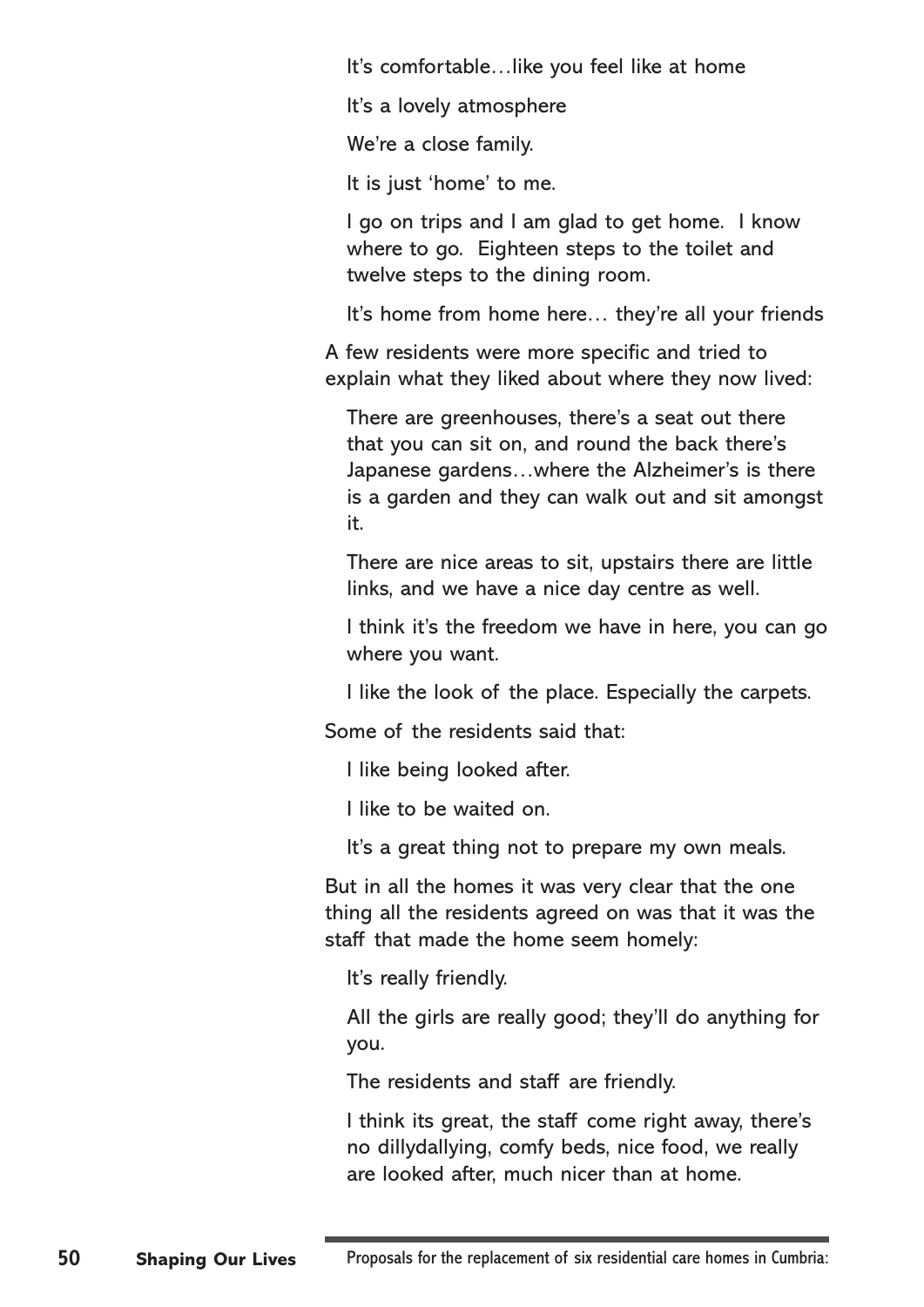[...the staff] have been here for years, there's one girl been here over 25 years, she is one of the supervisors; she was one of the first that came. *Facilitator: So they must be happy here?*

Oh yes. We have new ones that have come but they are all nice girls. I've been doing interviews for new staff.

I think it's the girls that make it myself.

The staff are very friendly

The manager here is very good at listening. *Facilitator: Do you like the staff and the other residents?* 

Oh yes.

Oh yes, everybody is very nice.

Equally most people seemed contented with the level of care and support they received:

I had a few rough nights but I ring the bell and they take care of things, they are thoughtful.

The staff are very helpful, both day and night.

Mind you, the staff are good: 'if you want anything, tell me and I'll bring it in next time I come', that's what I find the easiest.

We're well looked after.

I find TLC here and I couldn't wish for more.

Sometimes one's nicer than the other when they're helping you.

You can ask any of the lasses to get you something like, even a packet of cigarettes and they do.

If you need anything you can call.

Staff bring things in for people.

Nothing is too much trouble for them.

I must say this, the staff in all homes can't be all good, because my daughter-in-law is a Sister and she's worked in many homes and she wants to know if I'm all right when she rings and she says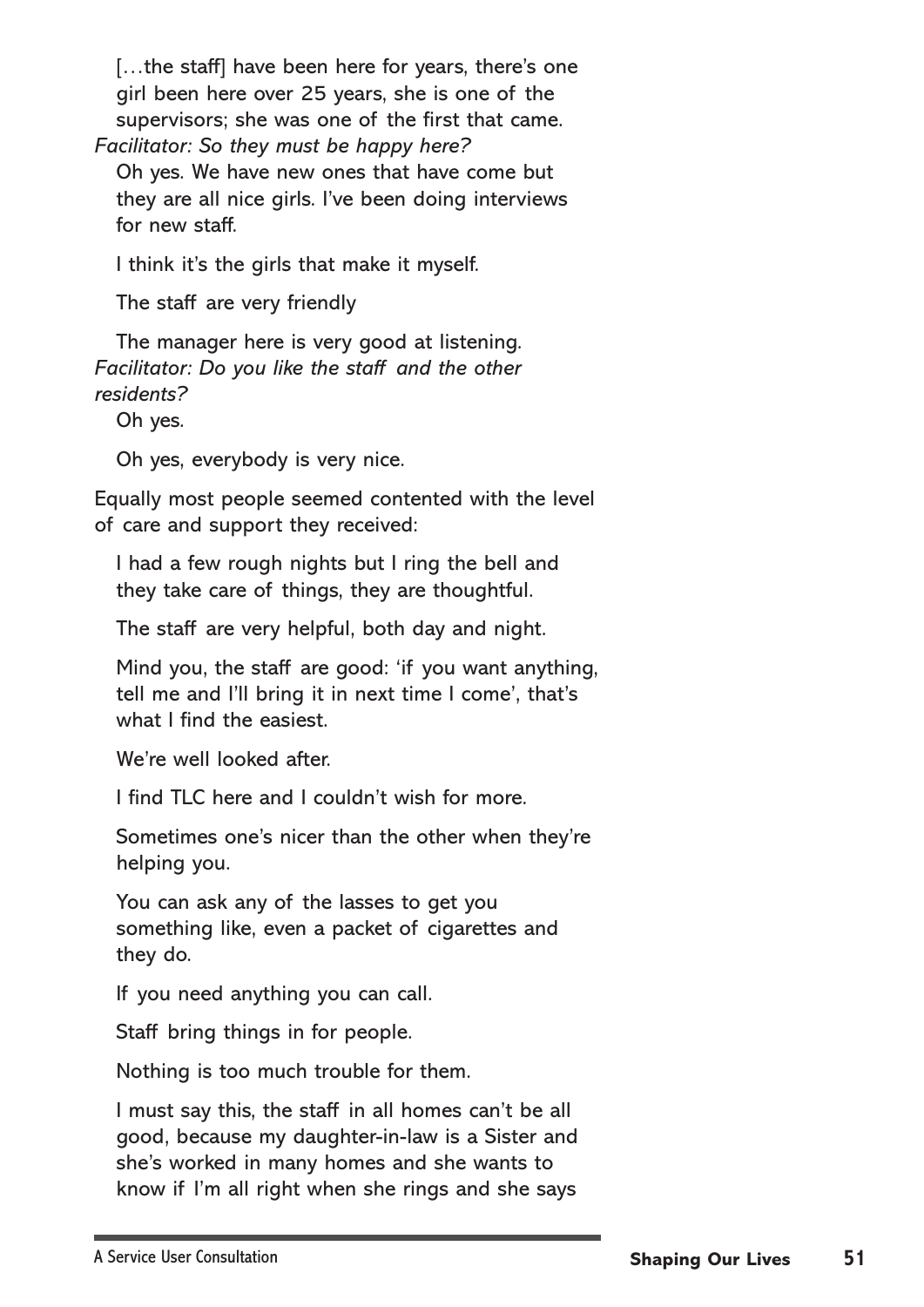to me, 'are you all right in there, cause if you're not, you're out!'

[The staff are] Very accommodating.

We heard very few negative comments about the staff. This exchange between two residents could be seen as a mild exception:

Some are good

They are all very good, but they have good days and bad days like any of us

The residents of one home had concerns about the shortage of staff which obviously impacted on the quality of the services the staff could deliver:

I could go out and have a coffee but now I'm blind I can't go on my own, I have to have someone to go with me.

I can't go out on my own now. Staff don't have the time.

*Facilitator: Does this make it difficult to arrange to go out?*

Yes, there is a staff shortage. I used to be a painter and paint landscapes.

There aren't enough staff. They are always very busy.

There used to be more [staff].

The place could have more nurses but they are short of staff.

## **2. A Meaningful Life**

One of the important ways in which we make sense of our lives, how we get and maintain a sense of worth and value is through having a meaningful daily and community life. The residents in the homes we spoke to had varying degrees of success in giving meaning to their live in an institutional setting. In both the group discussions and the one to one interviews participants told us of the many ways in which they 'passed the time' and gave significance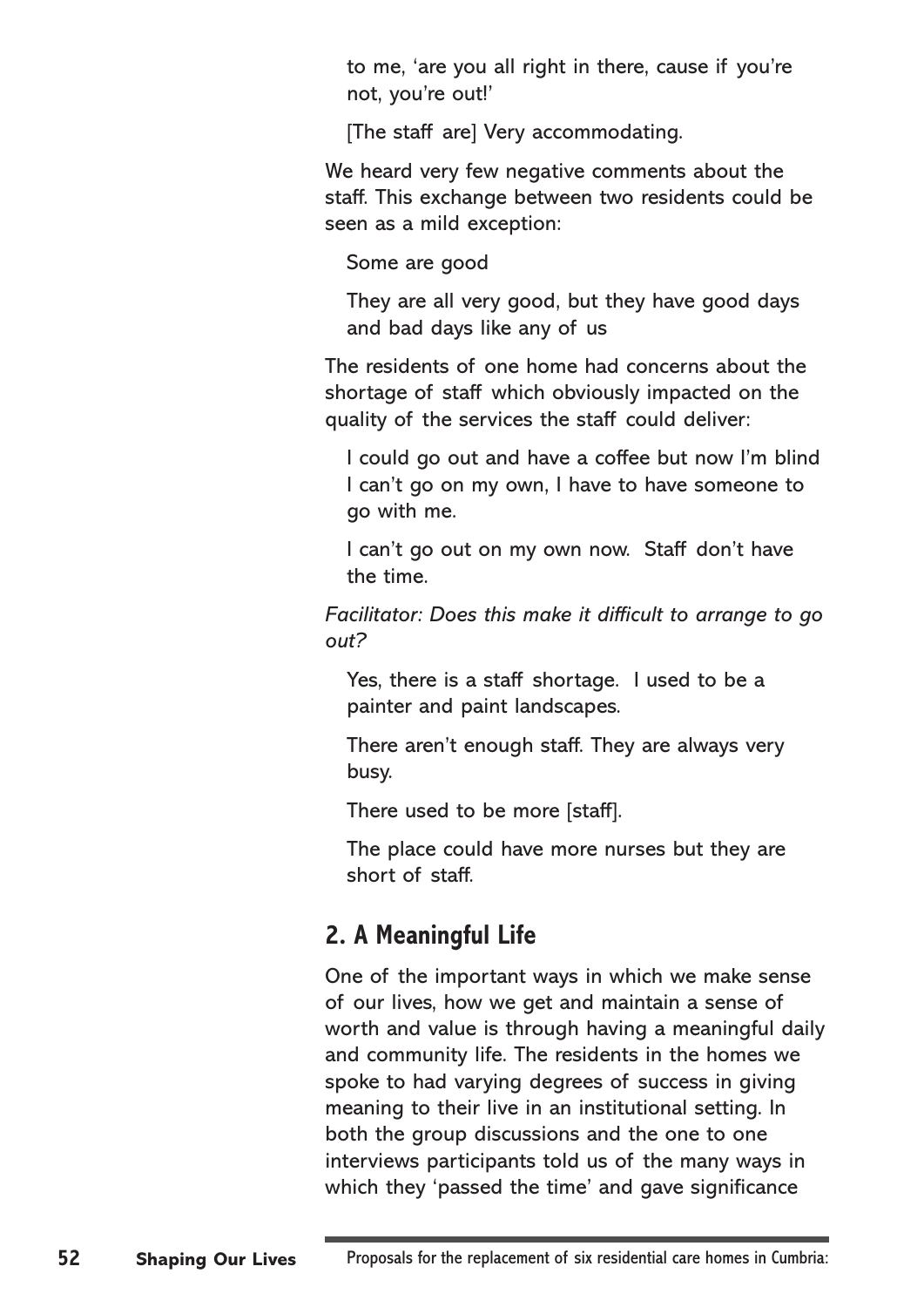to their lives. The researchers did not ask any direct questions about this but in all cases this information was volunteered. We feel it is very important to include what residents say in this Report as it provides crucial evidence of what residents want and need to feel pleasure and fulfilment in their everyday lives.

What people told us roughly separates into two sections. There is obviously slippage between the two and they are not mutually exclusive.

- Daily life
- Community life

### **Meaningful daily life within the home**

An important aspect of the residential home for many of its residents is that it provides people with 'ready made' company. Some of the residents had experience of living on their own and of loneliness:

I think people like to communicate with others, we communicate with the staff, if we were on our own it would be extremely difficult. It could be very lonely. I sympathise with these elderly people who do live on their own, and only have someone come to see them for a couple of hours a day, I wouldn't like that.

Before I was living alone, now I like company.

Company is a great thing.

I don't live in my room; I go to the living in room. I like to be among people.

I like sitting where there is somebody, I mean I wouldn't sit in there [the lounge] if there wasn't anyone.

A few residents told us that they still experienced loneliness, whilst living in a residential home:

I like to chat at meal times but not everyone is sociable.

You see lots of people think it's a great idea for people to move into a home because they have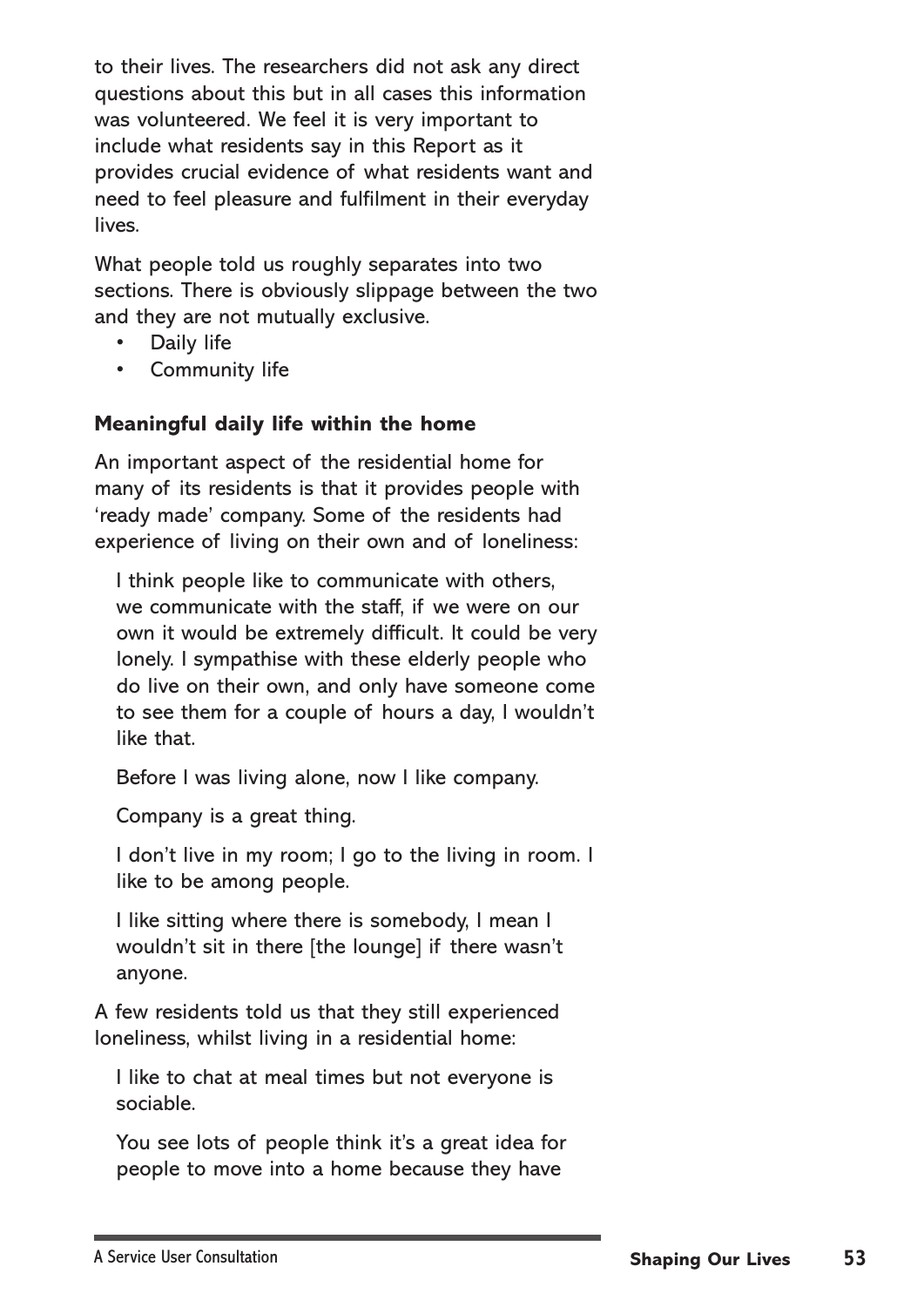someone to talk to, but the great problem with this, is the lack of communication in our society.

We are all strangers thrown together.

In one home we heard that having a day centre based in the residential home was good as it meant that residents got to meet more people:

You get to know people in the day centre.

I like talking to the day centre people.

For people using the day centre, it means they are familiar with the home before they move in, either on respite or more permanently:

I came once a week and then three times a week

before I moved in, it helped me settle in.

I've only been here 3 weeks, I came for respite to start with.

I'm just here for respite. It was out of the blue... but I should be back this week, I want to go home.

I have been to the day centre now I am on respite. I know some people who live here which helps with respite. But I am looking forward to going home.

It is not surprising that many of the people we spoke to told us how important having meaningful relations with people were to them. Many spoke of how they had made new friends since moving into their homes, both with staff and with other residents.

#### **Events and Activities**

The majority of residents we spoke to told us of events and activities that the home organised for its residents.

There's a notice board where they put information. [If you can't read the board] they'll tell you what things are happening. We have a good activities girl. We have a man coming regular every month to have a singsong and we have a happy time. The girls have done a pantomime at Christmas for the last three years.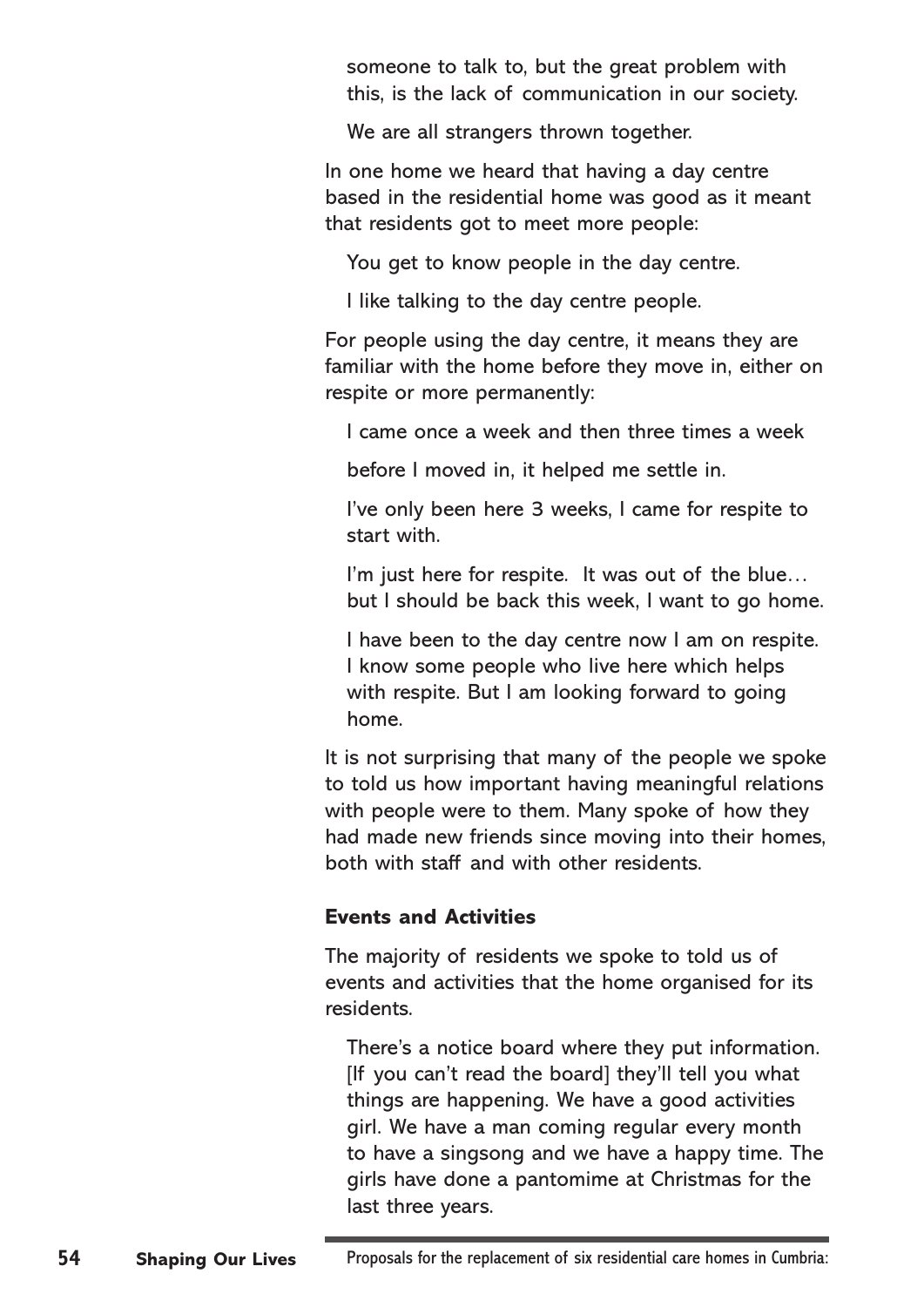The organ man came, it was nice, but he wasn't on for long enough.

There's music, dominoes, egg dunking, bingo. It depends on what people like. It suits me alright.

There's a lounge, someone comes to entertain us.

We get entertainment at Christmas time, and a nice Christmas dinner. It was beautiful.

We had a man comes singing all the old songs, it was great, sometimes we play bingo.

The minister comes once a month

Other residents find different ways of living a meaningful life:

I go for the papers every morning, to the minimarket, 6 papers, I go every morning at 7 before anyone is up. I do a bit of sweeping up outside. It puts the time in.

You can get out, Clive goes to the market you see.

I listen to the wireless and they send a tape for the blind every week. It's very interesting; you get all the deaths and marriages, what's going on everywhere.

There's a garden you can sit out in. To get a bit of sun. It can get a bit stuffy. It's nice to get a bit of fresh air.

We feel that it is important to recognise that not all the residents felt that they were able to live a meaningful life. All three of the Shaping Our Lives' researchers reported that the residents we spoke to were all extremely pleased to be given the opportunity to talk to us. We were thanked copiously by many and we all felt that this was significant and perhaps reflected that residents opinions and ideas were not readily sought and/or that residents often felt rather bored. One woman told us:

I've never been bored in my life, but I'm bored.

Another said: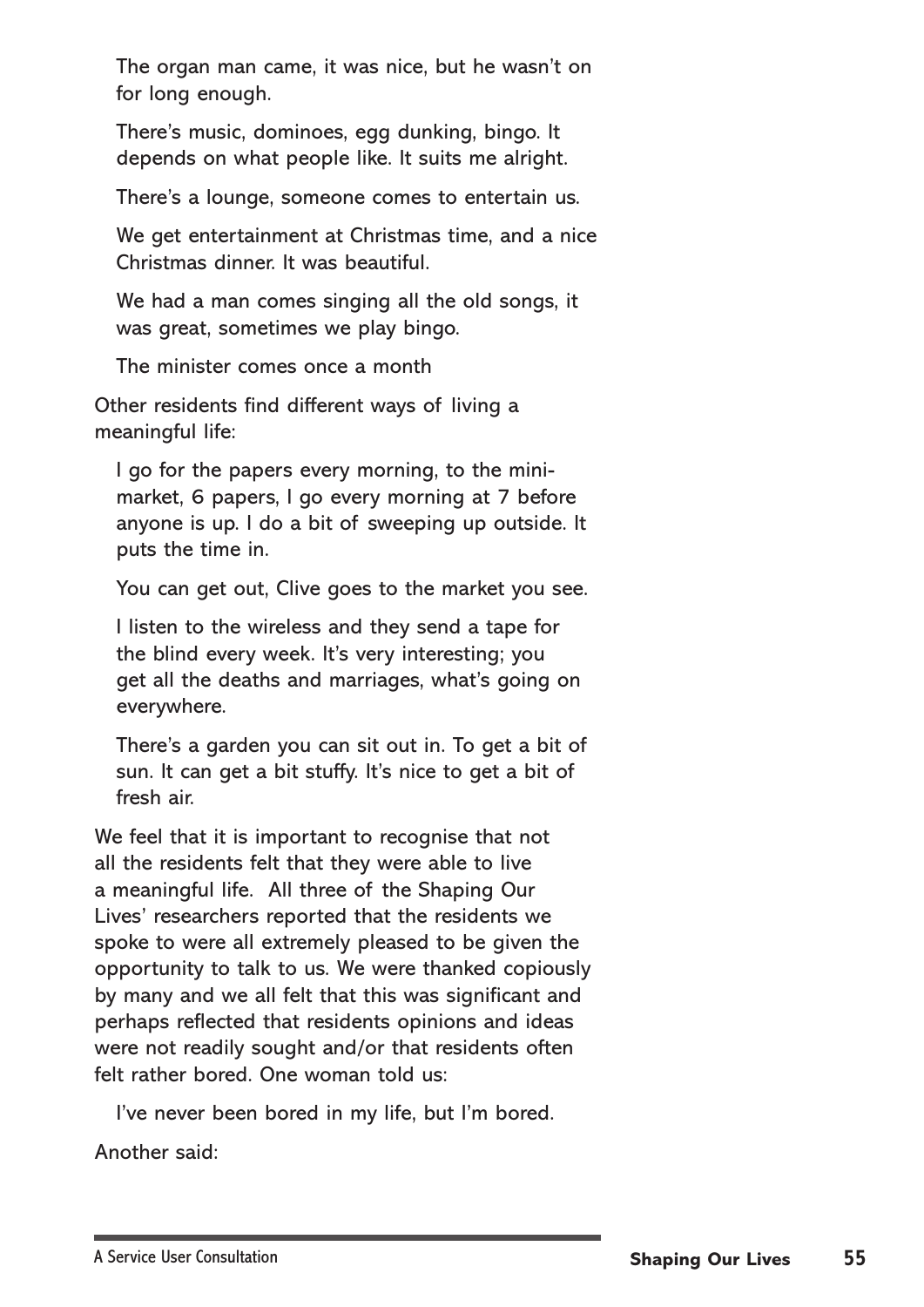We don't have much to do here. Not really. People fall asleep in the lounge because they have nothing to interest them.

#### **Meaningful community life**

The people we spoke with told us how much they enjoyed watching people going about their everyday business. It made them feel that they were still part of the community which most of residents had always lived in. One home overlooked a school sports field and this provided much interest for the residents.

We see them over at the school, see them playing football and that.

*Facilitator: Do you enjoy that?*

Yes. You spend a lot of time looking out the window don't you Enid?

I like watching the football games and such and the children playing.

*Facilitator: Some people said it was nice to have the playing field nearby…*

Oh yes, you can see them playing out there.

Other residents just liked to see people in the 'outside world':

You see people going places.

*Facilitator: Some people said they liked sitting outside more than in the garden. Can you tell me why that might be?* 

You can see more people out the front than you can the other side, you can see who is coming and going, you can see what's happening.

You see people you know going over to the bungalows occasionally

You saw someone you know Mary didn't you? Was it yesterday?

Yes I saw her from the window in my room. Crossing the road. I waved and she waved back.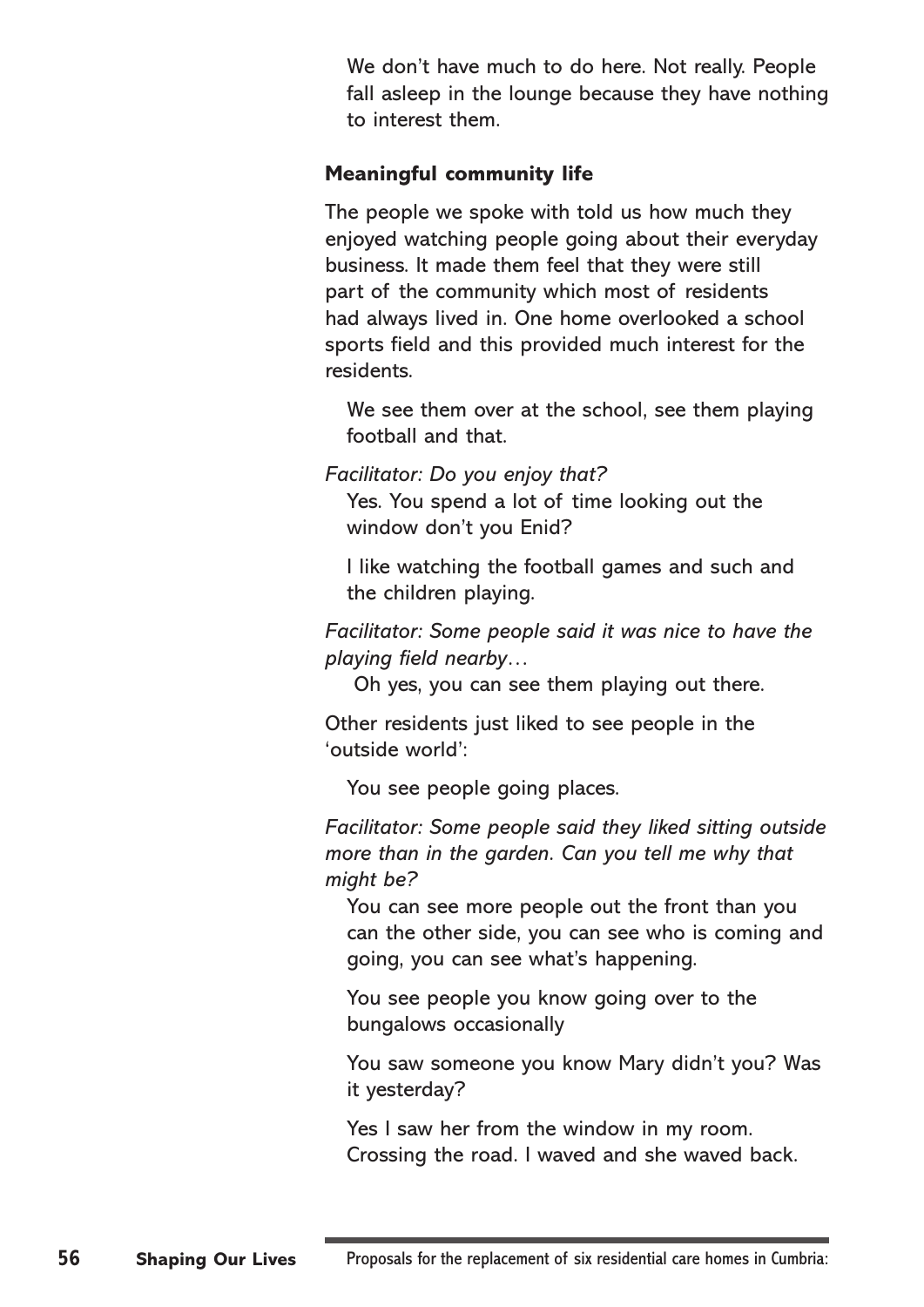I have a pleasant room; you can see people going past.

You can go out and sit on the terrace, this is what people tell me, if it's in the summer you can sit out and see the people out and about, but I've only just got here, I'm going home soon.

For others sitting 'out the front' provides an opportunity to talk and communicate with other people:

It's company, you can stop them and have a chat if you want.

We like to sit out here [in the front] because you can see people coming and going, people from the bungalows come and have a word with us, and it doesn't matter who comes, they always come chatting.

I enjoy a good chat.

The residents who were supported, either by staff or friends and family, to go out for an evening or day recognised that this helped to, as this resident says, 'pass the time' in a positive way:

We go down the Star Club, they come for us and they fetch you back, there might be the Jubilee Singers or someone on the accordion, it passes the time'

Other residents agreed that leaving the home for a few hours a week was important:

I like to get out, just for a short while each week. Just to see what's going on.

There are things to go to, I go to the church next door, there's churches round about, coffee mornings, often have a brass band that comes to play at St Mary's.

We go on outings, we go for an ice-cream, or a lunch, or a spot of shopping.

My son takes me out every Sunday for lunch. I look forward to that.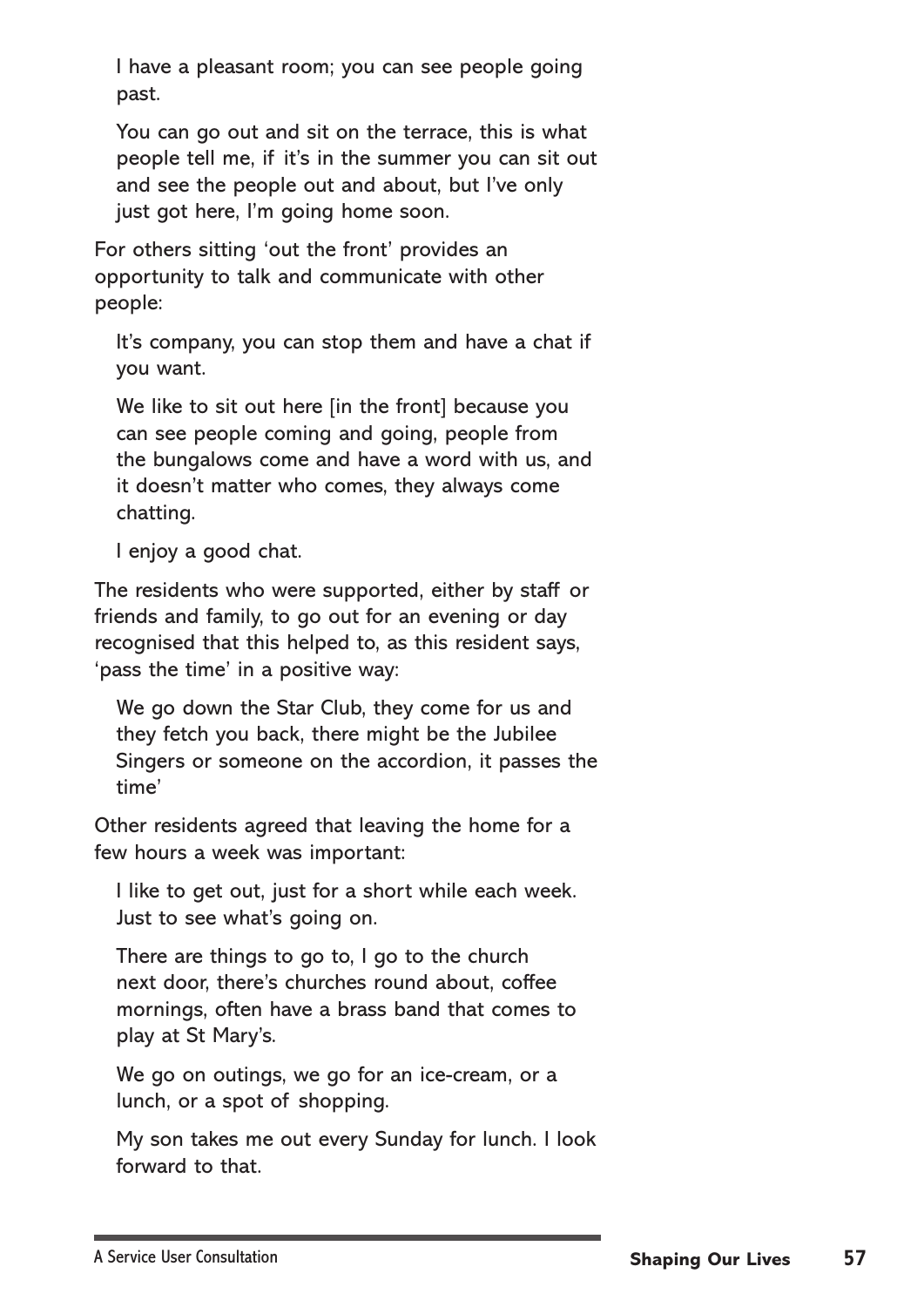A lady comes to take us out; we stop for a cup of coffee, go up to the lakes, which is good.

I can get out, I just tell them where I'm going, I just walk into town.

We had entertainment all through December. We went to see Helen Shapiro. There is entertainment for those of us who can go out and there is always something arranged for those who can't go so noone misses out.

In one home the facilitator felt that the residents she spoke with did not want to talk about going out side. She wrote:

Residents appeared to avoid the question about going out, it was as if there was agreed resignation over being able to organise transport. There were one or two passing comments about arranging transport through the GP surgery for hospital appointments. And one resident said:

If you are disabled it's hard to go out. We're short of staff and if we are out, we can't come back in but they are so busy. I miss going outside.

At a different home a resident said:

I would like to get out more. See things and talk to different people…but it is difficult.

In order to live a meaningful daily and community life it is very clear from what residents told us that people need to feel connected with those around them. It is important for residents to feel part of their local community. Whether this happens by locating a residential home in an already existing community setting where residents can watch people go about their daily business and interact with them, or whether it's a new build these issues are central to the well being of people in an institutional setting. These points were made forcibly by residents when we asked them about the councils modernisation programme.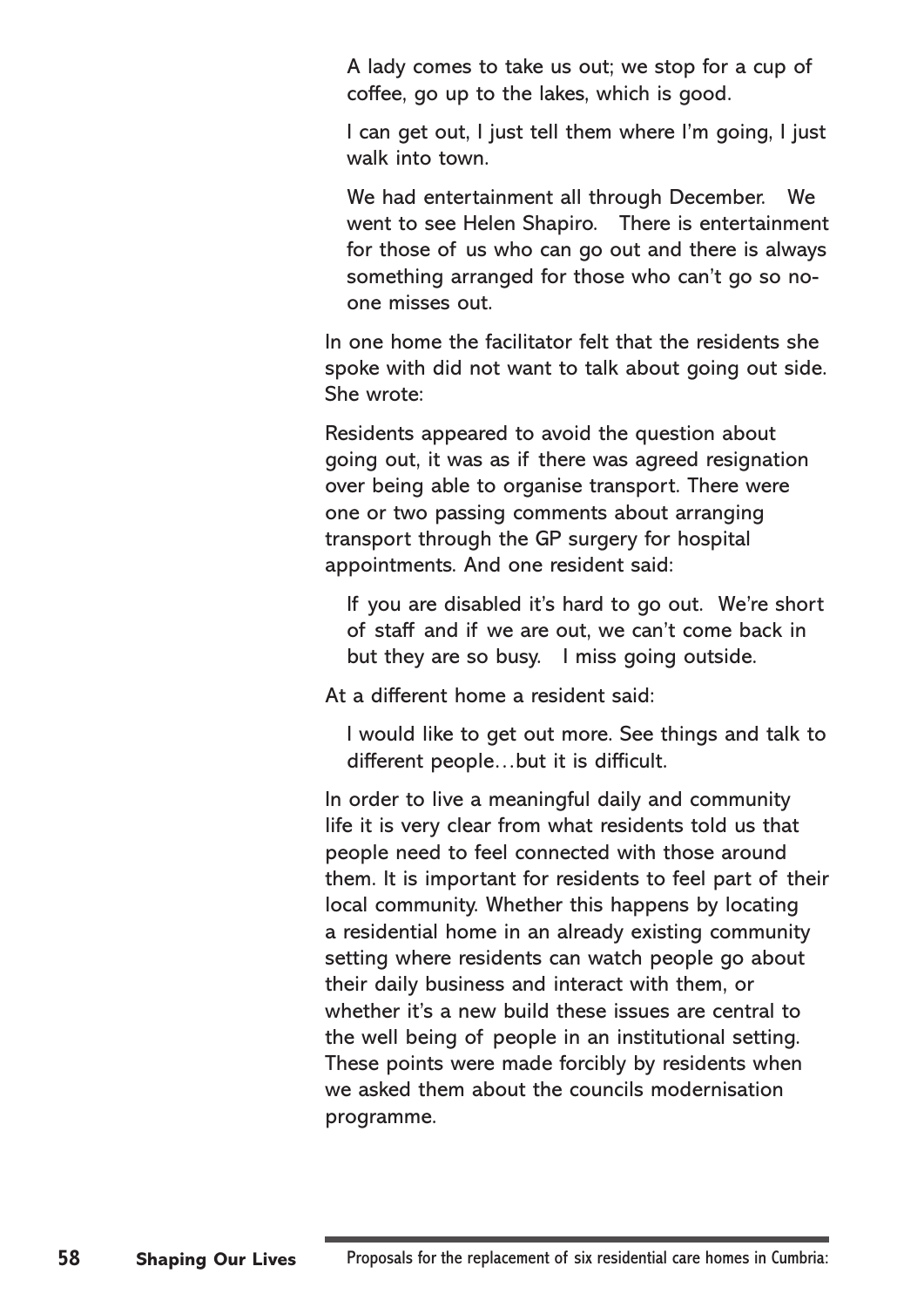## **3. The Plans for New Homes**

### **Location**

At Wigton the residents understood that plans already exist to move their residential home to the site of the local community hospital. At present their home is situated in the centre of the town; the new home would be approximately 2 miles out of town, in the countryside. People travelling from the town by public transport would have to cross a busy dual carriageway.

The residents who we spoke to at Wigton were very vocal about these proposed plans. However, whilst Wigton is a specific site the residents of other homes equally voiced concern over homes being located in rural settings. We start with a discussion between two residents at Wigton and then we report what other Wigton residents had to say. We then move on to what residents from all 6 homes told us about the location of the proposed new homes:

## **Wigton residents**

The residents of this home were very concerned about the proposed move.

It's too far away really, but I don't know where else you could get.

There would need to be a bus service.

They'd miss the shops. Those such as Frank go out to the shops, they can wander down the street.

If I may say this I'm, I think we'd be a lot better stopping here, I'd not be happy going up there.

They were talking about the auction site, but it's gone now. Tesco's have got it.

There's a garage with a bit of land behind it but I don't know if it would be big enough because you need a car park.

*Facilitator: If the new home was built somewhere really central would people still be worried?*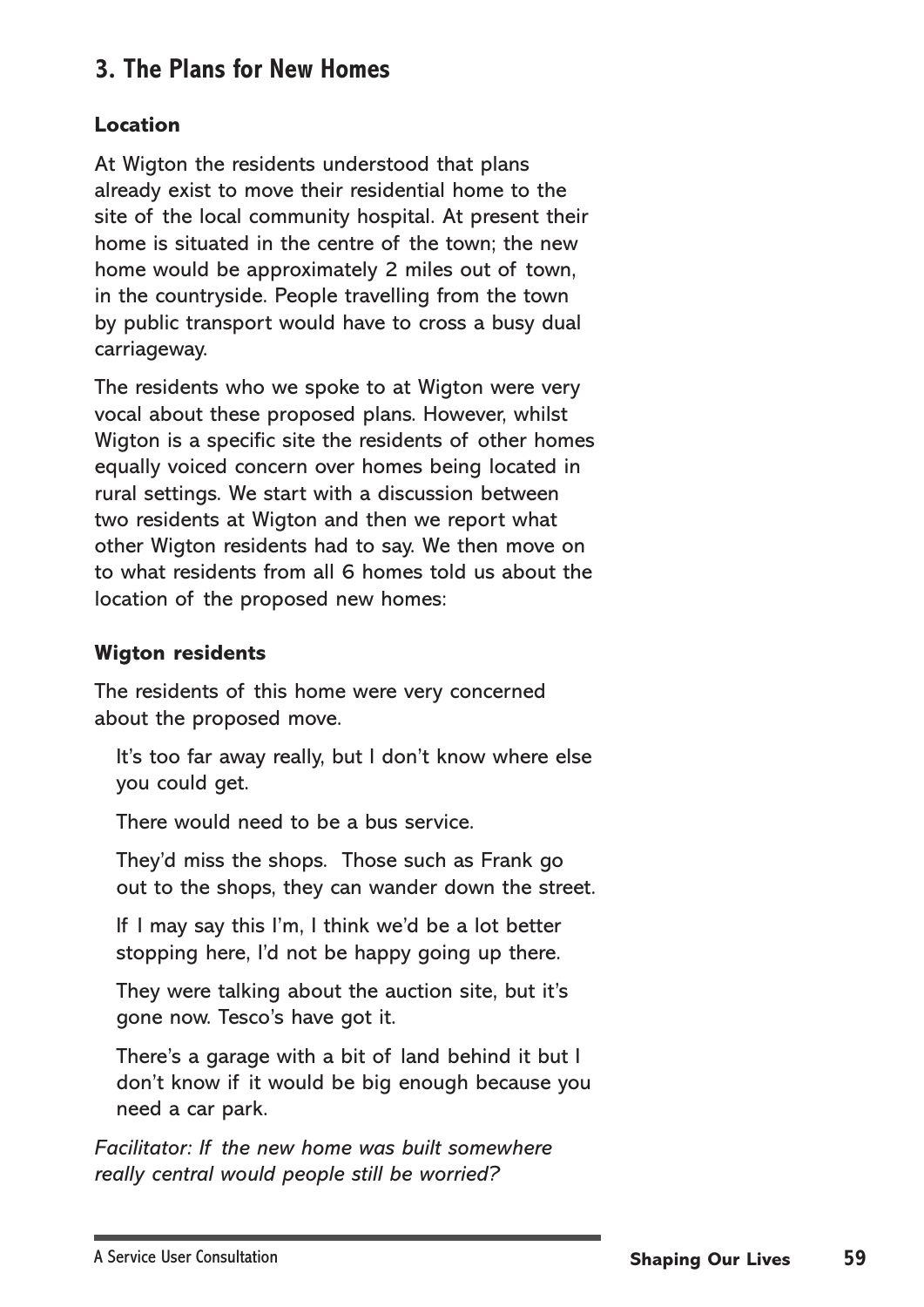Not as much, no.

And this from other residents:

I like it here, because I have a scooter, and here I can go out whenever I want, down the street, into some of the shops…. its gets you out, where as if you went out of the community where its all going on you would miss out on that

They've talked about moving up to the hospital, but none of us want to go up there, it's out of the way from everything, of all the amenities, from everything together.

I've been going to the doctor regular, I can just pop there. Where as if it were further they would have to bring me, and it's a lot of hassle.

Local people can walk here and visit the home a lot, and they don't need to have a car. To get up to another site they will have to have one.

People passing chat to us, whereas if you were somewhere else you wouldn't get that. I think you'd lose all that.

If you are out in the country, you've got beautiful scenery, but its not the be all and end all of everything, especially when you can't get about, when you are healthy you want to go for walks. When you are not, you can't.

I'd want there to be access to shops. When you can't get about, say if I was living out in the country, I'd only have the country to go in, where here it's like a country town so you have a bit of both.

I think this [Wigton] is the best place for the home.

I'm against moving away from the amenities maybe at the auction site or petrol station.

I think you should knock down this place and build it here again.

They say it's very difficult to get to, you've got to have a car, they say you have to use two buses to get there.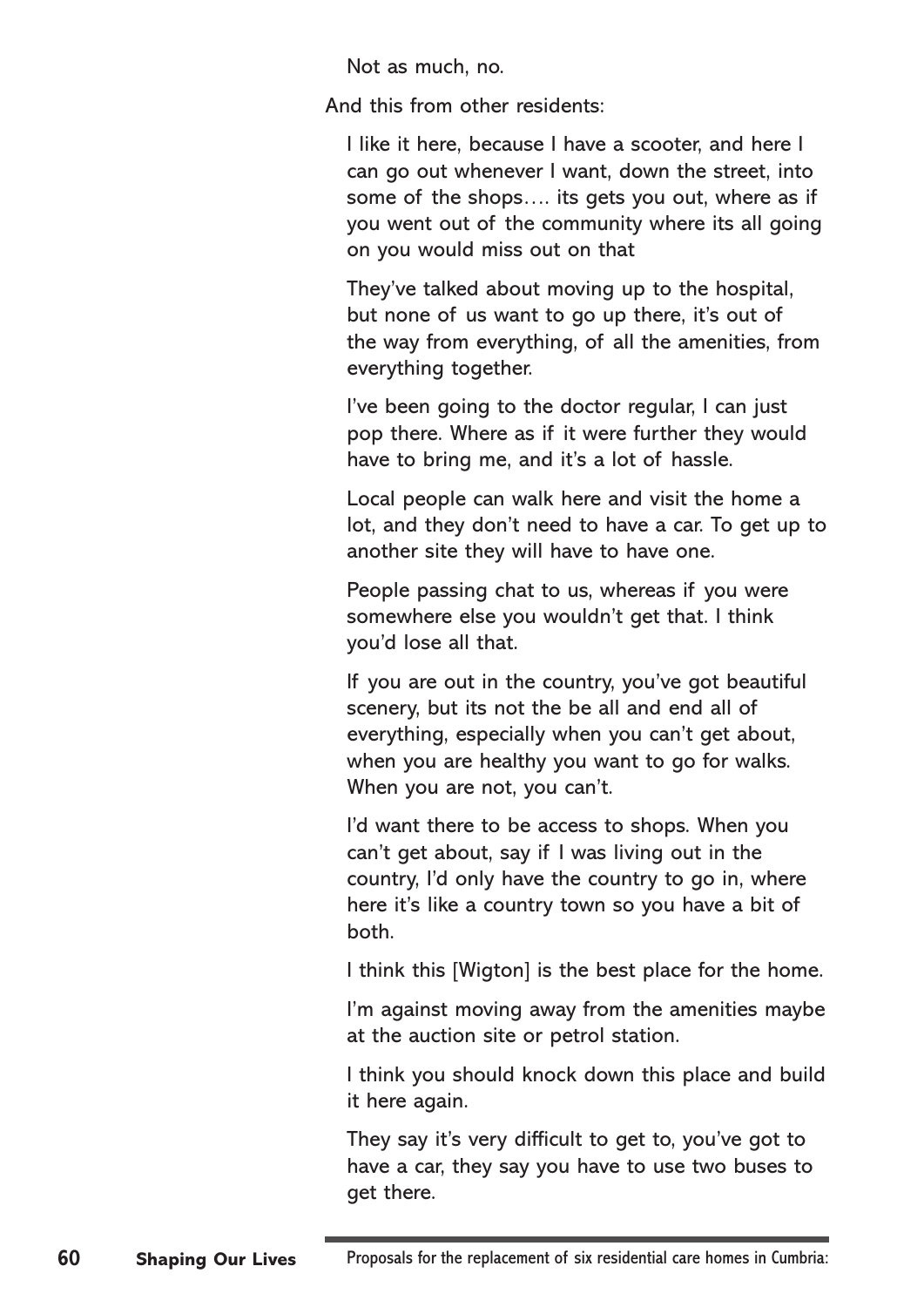We heard very similar comments and concerns from residents of all the other homes. Residents like to be in a town where things are happening around them and where they feel part of a wider community.

Well the one advantage that Grizedale Croft has got is that it's on the flat. It's just next to the town centre, so the new site at the hospital would be quite a walk from the town centre, and I think that could be a bad thing for this place.

[Alston Hospital] It would put people further up the hill, it's further away from town. There are lots of people here who couldn't go shopping.

The point was to put it down on Church Road, on the flat; it's the only place it would work.

Some residents were anxious and worried about the plans:

Oh no, not up there on the hospital site. *Facilitator: Why do you say that?*

Oh no, because its all up hill, there's bound to be somewhere in the town.

I couldn't walk that far now

There's quite a few people who say they don't want to go, they really don't.

Others appeared less concerned:

It doesn't matter to me where it is, as long as everybody's happy.

It makes it easier for people to call in and visit, because they might be doing their shopping at the same time and they are in town and so they think 'Oh I'll just go and see so-and-so.

It suits me, I don't live far away from here. I sometimes come in to use the day centre.

It's easily accessible from the station.

I would find it difficult if they decided to move it 20 miles away, it would affect the staff. The staff are already established, the majority of ladies are married with families, there would be a lot of pressure on them. Some of them have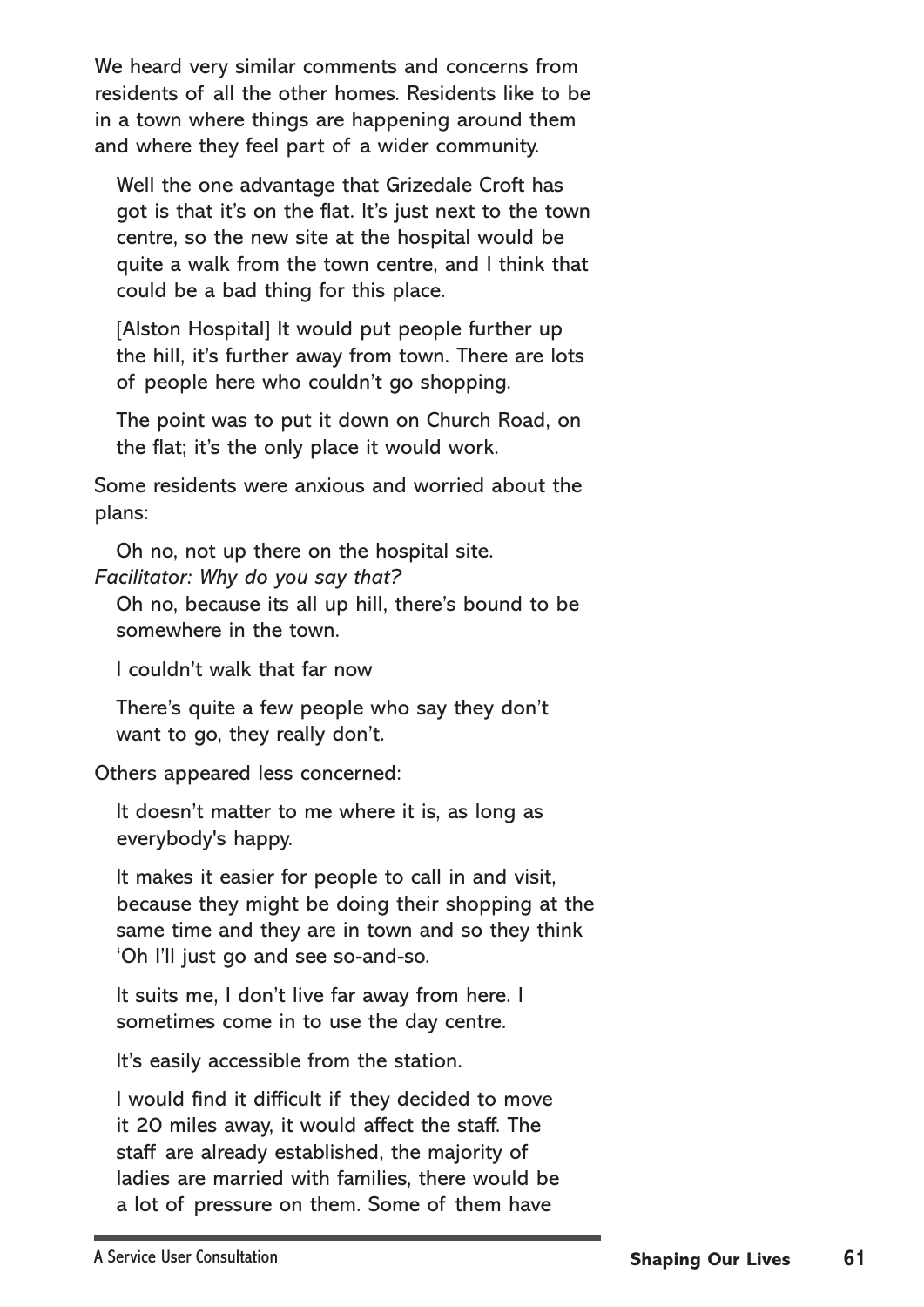to start at 7 o'clock in the morning, so they would have to be up at 6, probably don't have breakfast, they haven't got time to, it adds a lot of pressure, bringing up a family, got to sort out their husband's problems, its very difficult. So I think the location of these various places [the proposed sites] are wrong. Here is ideal, because it does allow the ladies who work here easy access.

I like to see the road, the people passing and so on…that's all part of what I like.

I like to walk outside into town. I have someone with me and I go quite often.

It's rather isolated where the hospital is, rather bad to get to.

You're cut off by the by pass, it's putting a lot of people off, like.

If it was up there you would miss all the comings and goings, you wouldn't have that up there, and, you know, that's your life. I've always had people around me and I'd hate to be stuck where there weren't people.

It'd be good to have a new home in a town so you felt you was a part of what was going on and you could see it all.

#### **Amenities in the home**

When we asked the residents if there was anything they would like to change in their home or would like to see in a new home all three of the researchers were struck by the low level of expectation from the residents. These responses were typical:

Bigger bathrooms wouldn't make any difference. I can't wash myself, can't dress myself, well only to a certain extent, so really I'm happy to take what they offer.

If people are unhappy, they just accept it.

My room's nice enough, I mean it's small, smallish, that doesn't matter, I mean you're only in it for so long anyway.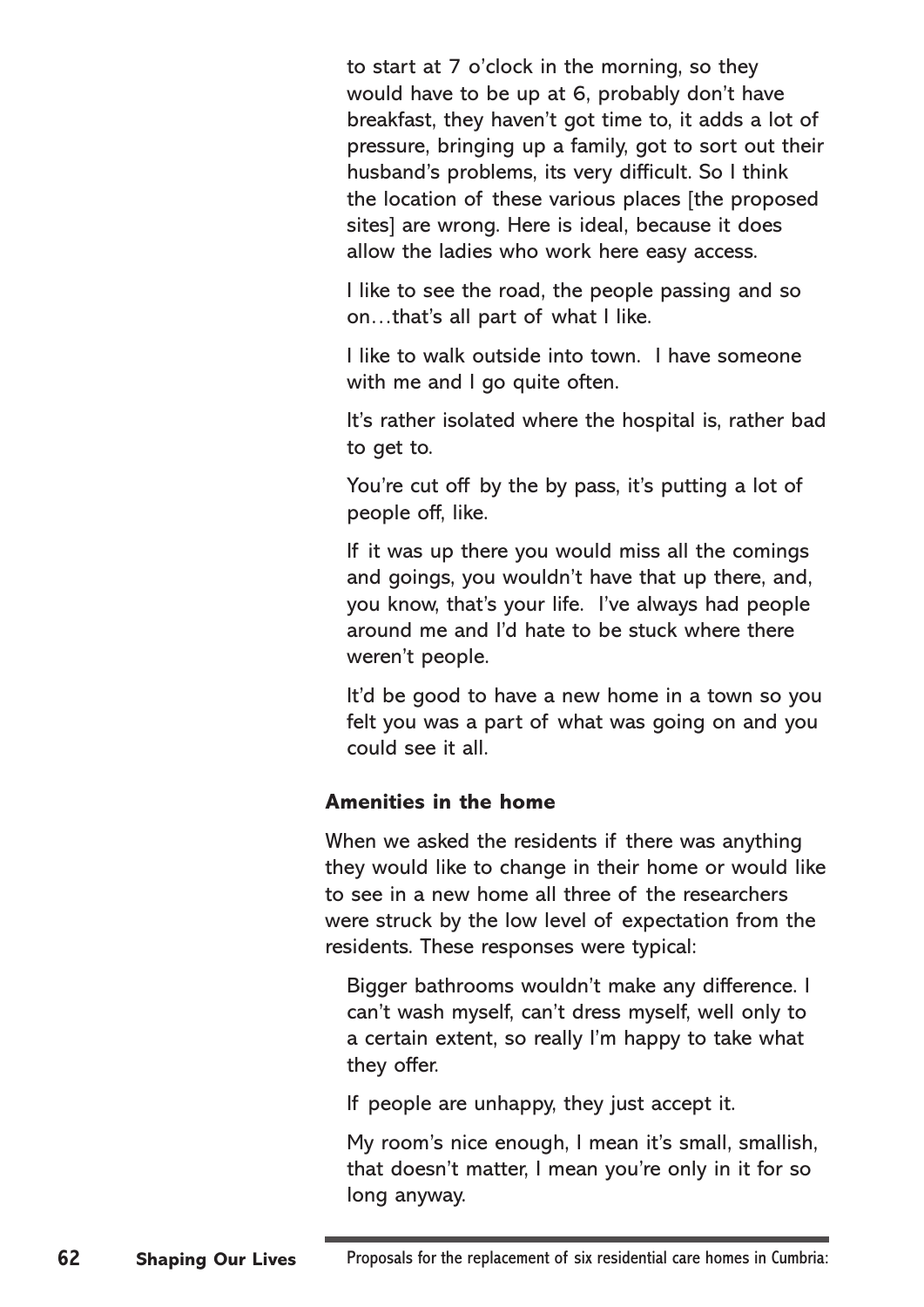What's the matter with this one? I think it's wonderful, spend the money on something else!

She's right there, a lot will say that.

What's wrong with Inglewood?

We've been getting new furniture which is lovely.

I'm a bit 50:50. Is it worth spending all that money?

My room is ample, I have a toilet and a shower… own bathroom not necessary.

I'm very near to a toilet. It's just across the way, I tend to forget my commode.

It's O.K. here. Most of us aren't here that long. Doesn't matter much to me.

Other residents however did have stronger views. In particular these related to:

- Room size
- En suite facilities
- Corridors and doors
- Food

#### **Room size**

The majority of the residents in all of the homes felt a larger room would be good

The rooms would be better bigger.

I think the rooms could be a bit bigger.

I brought my own bed and chair, but with the chair, there's not much room to move.

I think it would be better with bigger rooms and more en-suite facilities, so you can be self contained like a one bed roomed flat sort of thing.

The bedrooms are a bit small; they could do with being a bit bigger.

The rooms are for midgets!

Mine is a midget, its minute it's very very small.

You could have a table and chairs. But with the numbers of visitors I have it wouldn't be worth it!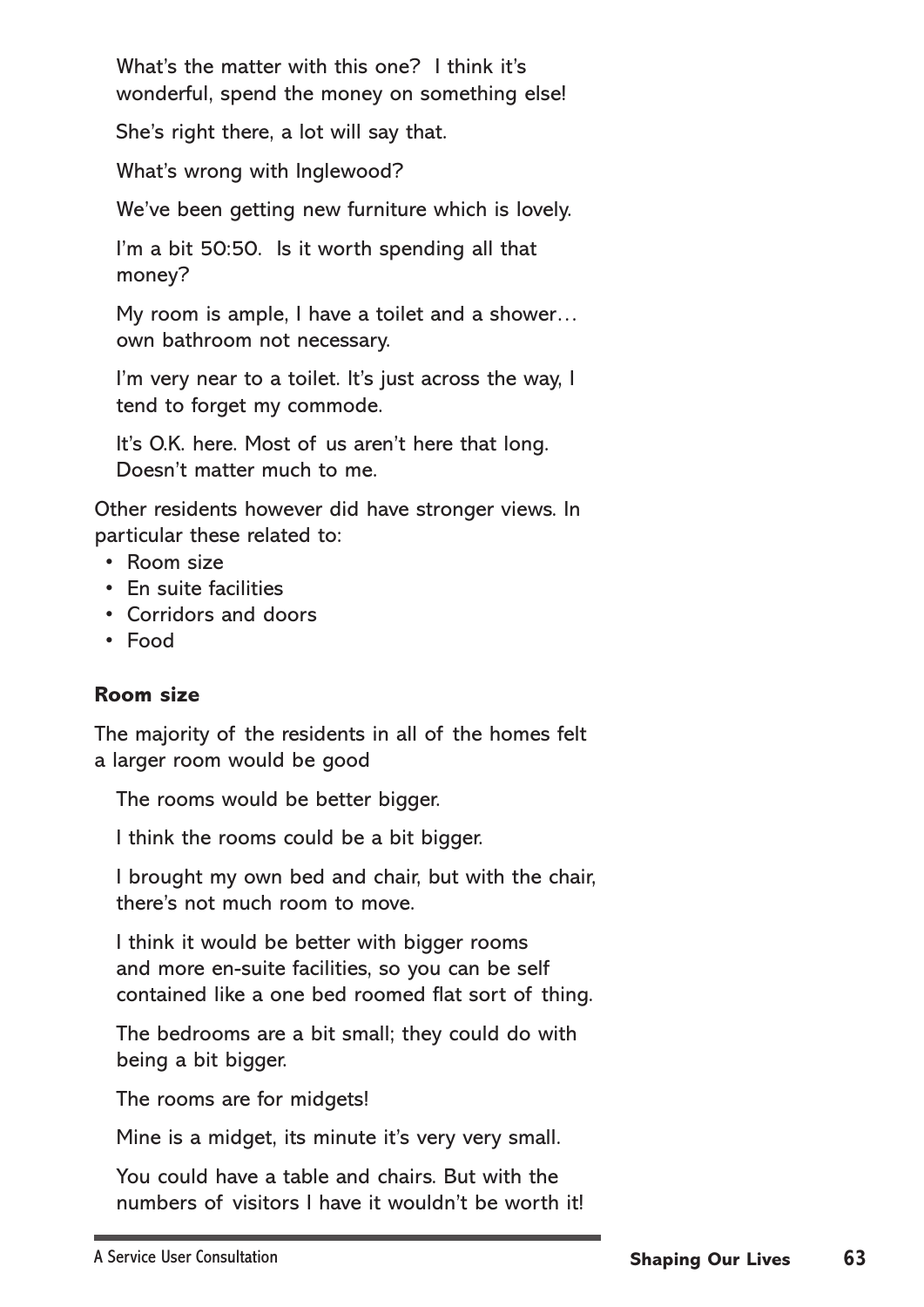I want a bigger room and my own toilet.

Yes, a shade bigger would be good.

This view was not universal:

Yes, but as you say if the rooms were a bit bigger, you'd have more room to move about, but they are adequate

I don't know if I agree with what Ted says about having a bigger room, I don't think we need bigger rooms, the bigger the room the more it takes to look after them, its got to be cleaned out. They are big enough to entertain two and three visitors.

It's alright with me.

[Room size] suits me

We were told on more than one occasion that there were no 'private places'. This seems to centre on having privacy when talking to ones visitors and needs to be considered along with the size of residents' rooms.

I'd like some space to have visitors

I'd like a bigger room so I can have a private talk with my visitors.

I don't like having to take visitors to the lounge where other people might be.

### **En suite facilities**

Most residents thought that having en-suite facilities would be a good thing:

I could do with my own toilet.

I think everyone should have one [an en-suite].

My dream is for me to have my own loo.

I would like my own toilet and shower. It would give you more privacy.

I have bowel and kidney trouble and I could do with more privacy. Some residents take a long time in the toilet, they can't help it. I take a long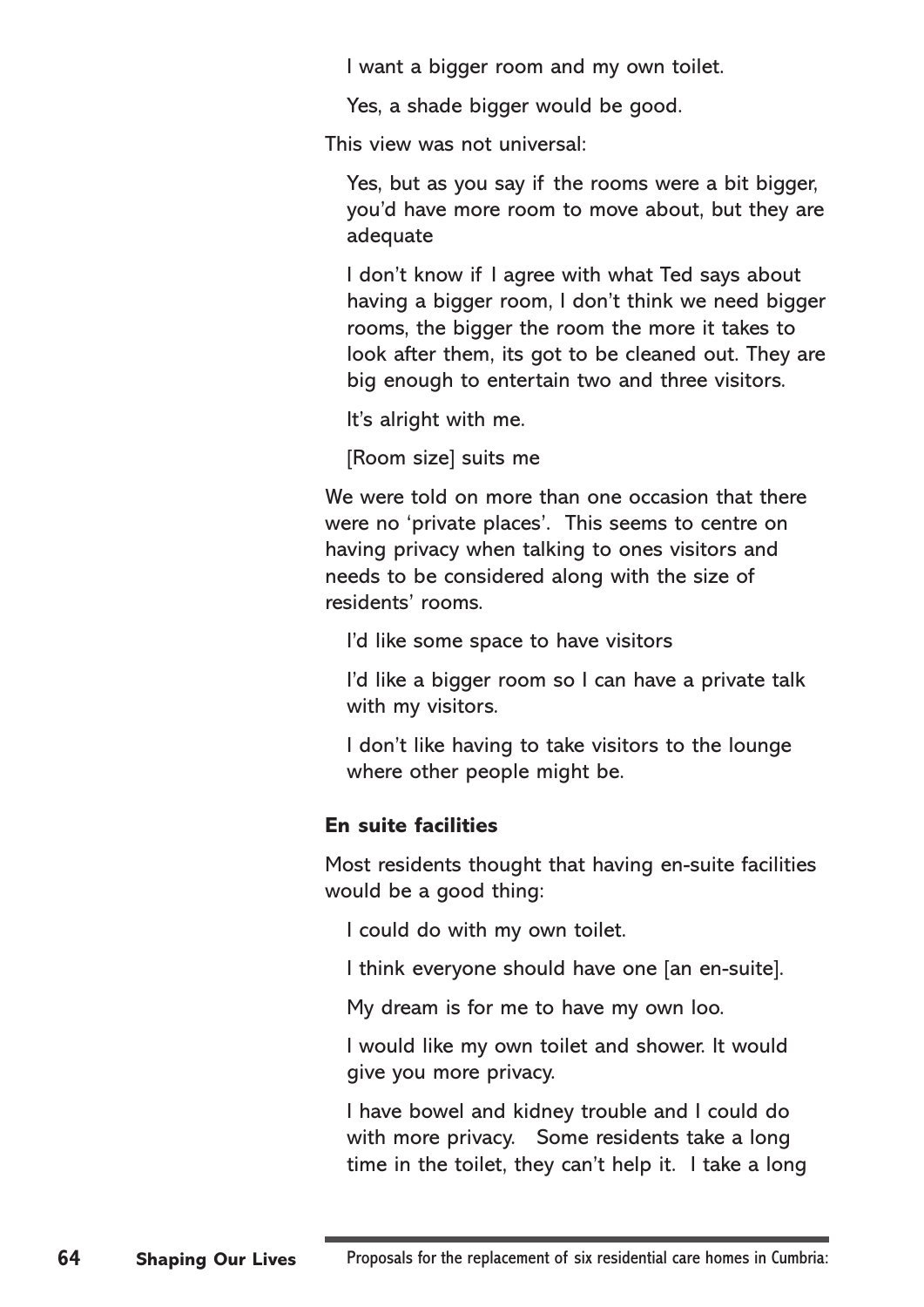time and if I can't wait I keep a bucket in my room. It's not nice.'

Will we have our own toilets and hoists? It is difficult as I can't hurry. I am slow to walk or do anything.

One resident explained that it didn't matter to her:

I'm alright I've got a toilet just opposite me.

Other people didn't express a view either for or against having such facilities:

There are 40 rooms and just 4 en-suites.

There's no sanitation in the room

These new homes, you'll have your own shower, here you go for your bath once a week

Doesn't bother me either way. I suppose it is a bit of a waste of money. Who is going to pay for it all?

Perhaps this resident explains why some other residents are not concerned about having en suite facilities:

You get used to it [not having your own bathroom] you get institutionalised.

Three different residents were not in favour of en suite facilities.

I'm alright as I am, I mean there are a lot of people who need help to be bathed so why would you need so many?

I don't agree with having individual bathrooms, I think a bathroom has got to be shared by other people, on different days or times.

That's alright (having en suite) if you can use the bathroom yourself, but if you've got someone coming along to do it, there won't be any use.

It later transpired that all three residents needed assistance and were very worried that having en suite would mean that they did not get the support they needed. This highlights the importance of carefully though out, accessible information about the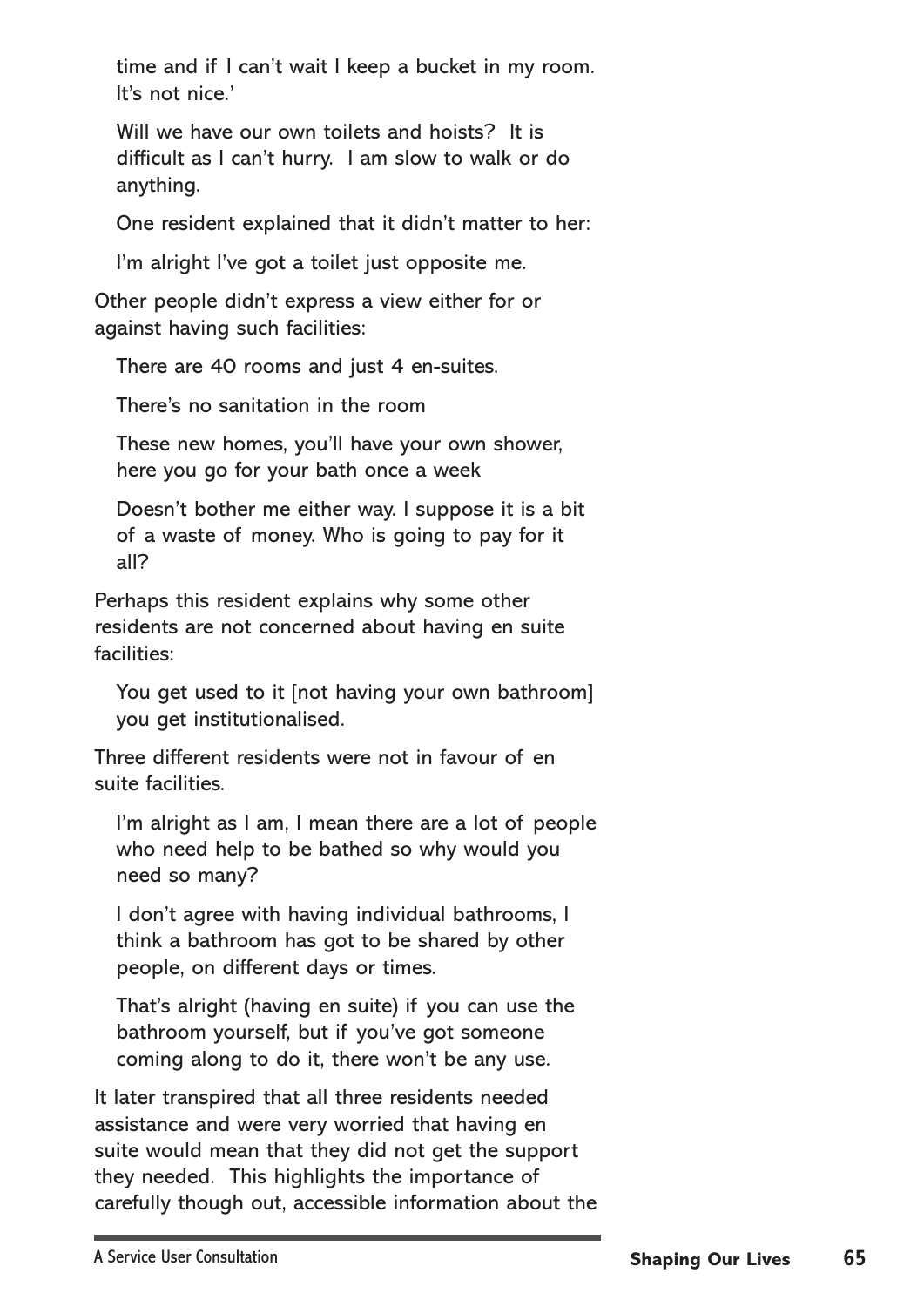modernisation programme that needs to be readily available to all residents.

#### **Corridors and doors**

Many of the existing homes have heavy fire doors and narrow corridors. All the residents viewed these as a barrier to easy movement within the home.

Wider corridors would be superb, I use a Zimmer and I can't get past people ok.

The corridors are very narrow, so if there are a few of us we would struggle to get down, so wider corridors would be better.

If I met anyone on my scooter out there, I would have to back out.

…Its difficult getting out on my scooter from the staff room.

Some of the doors are very hard.

If somebody comes I have to go to the side to let them pass.

Corridors could be a bit wider.

Wheelchairs get stuck in the corridors and a member of staff has to come and help people reverse. They should have to get a drivers license!

We need those electric doors that open for us.

The doors are very awkward, some shops have a button you can press, and they open at your command, that's what you need.

### **Food**

Although no questions were asked about the food in the residential homes, we heard a lot about the food. Indeed all the researchers commented on the importance people placed on being in the right place at the right time to ensure they did not miss their mid morning cup of coffee, or afternoon tea. It is well documented that in an institutionalised routine day these breaks take on more significance than they might otherwise.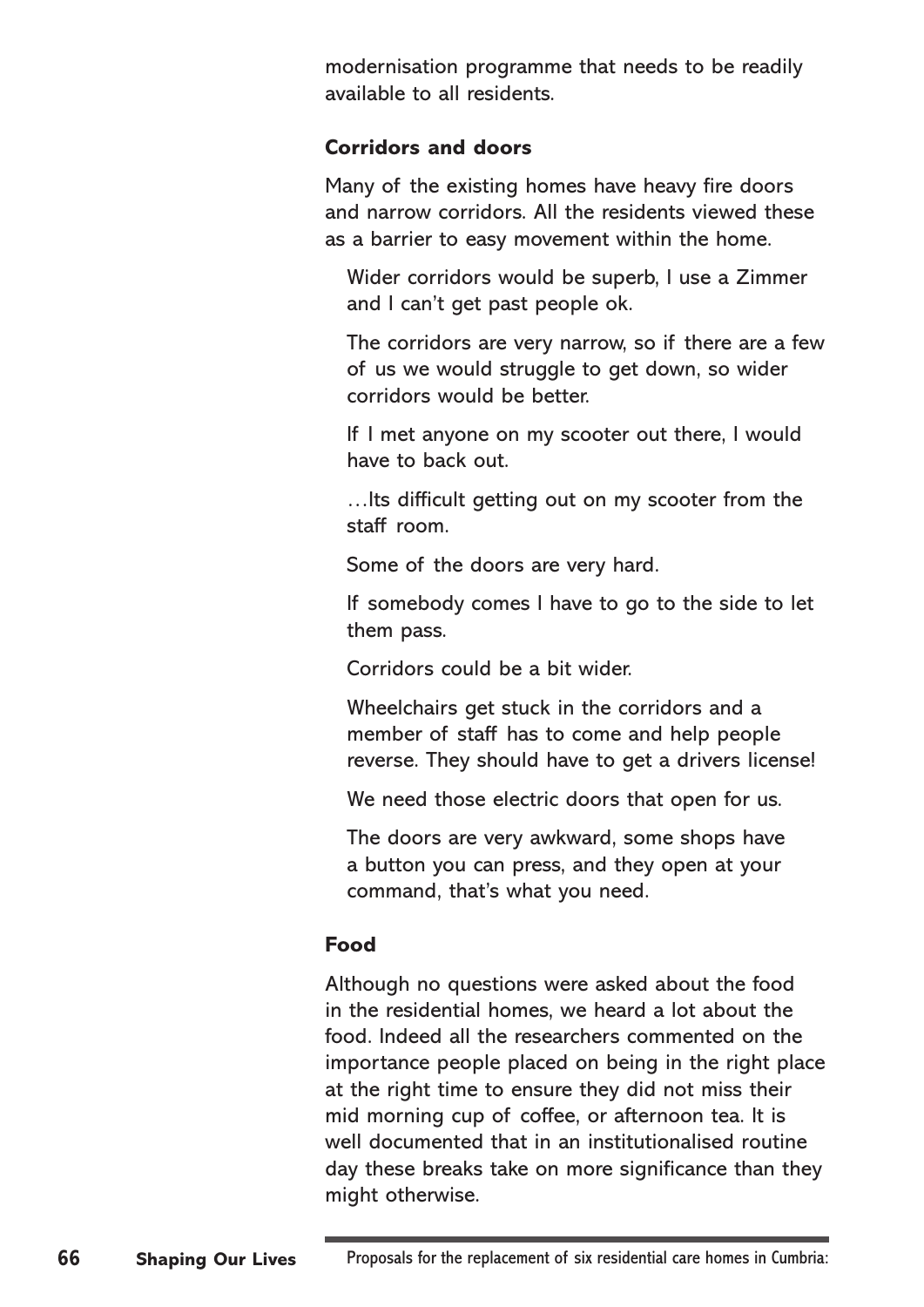Although some residents were happy with the food:

Very good, no complaints about food.

Oh, the food, it couldn't be better, really.

Lovely food. I don't know how they do it all.

Other residents are less happy. This resident echoes what many told us:

When I first came in here, we used to have our food cooked here, and now it comes from the kitchen upstairs…so sometimes its damn cold when you get it. Other days they say they'll send it down at a certain time, and no one is there to collect it so it just sits there getting cold. Sometimes I would like a nice hot dinner.

The food could be improved. There's no menus but they can't please everyone.

Sometimes the food is alright and sometimes there is a choice.

The food could be better. I'd like steak and kidney pie.

Every meal isn't perfect but that's the same as home.

It's better than hospital food, hospital food is terrible, the food is made here, that is the main thing.

Food is obviously very important to some of the residents. Thus we feel that when the new homes are developed residents wishes around choice and locally prepared food are taken on board.

## **4. Dual Registration**

When people were first asked about their home becoming 'dual registration' most residents looked upon it favourably. This was said in a group discussion and the other members of the group all agreed:

I think it would be a good idea. You come into a home like this and then if you are ill, too ill to help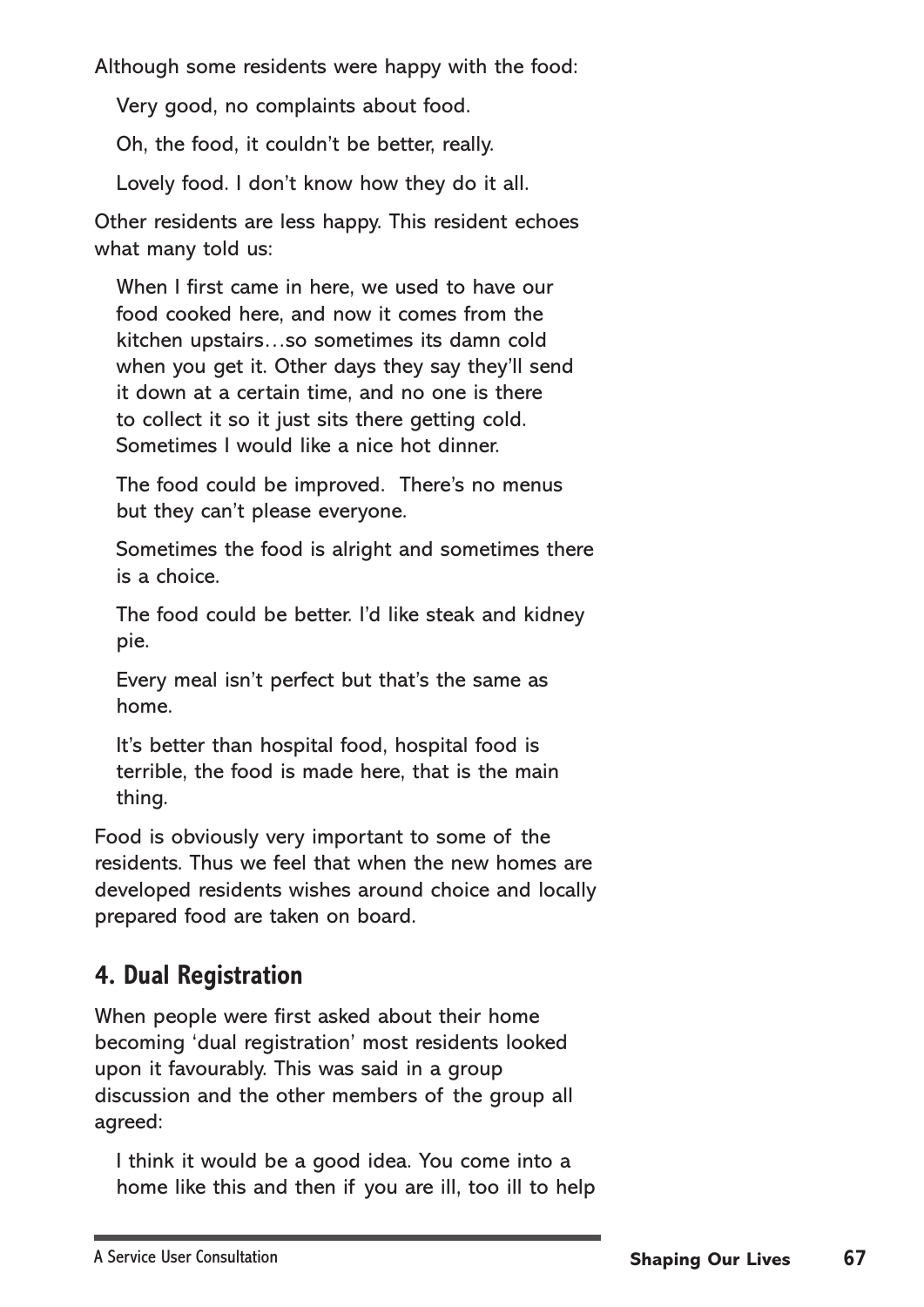yourself, you'd have to go into a nursing home, so I think having the two combined is a good idea.

Other residents also agreed:

That's a good idea.

I think its necessary myself.

It serves two purposes then.

More nursing staff, more individual help for those who need it.

Well, if it improves their lives and gives them a better experience, let them have it, as far as I'm concerned, let them have it.

I think that would be alright.

That's good, I think.

Spot on, that's my opinion.

Everybody would want to go to the new place

I wouldn't mind moving, as long as it in was Alston

I think it would be better, I mean they fetch them to the hospital anyway, so it wouldn't be no different would it.

It is vital to acknowledge, however, that whilst there was a lot of enthusiasm for a dual registration home, residents also had a lot of concerns. As we have already stated residents value the 'homely' quality of where they live and would not like their homes to lose this.

#### **Size of home**

The majority of the residents expressed concern if dual registration meant that their home would get larger than it is at the moment:

Some people are worried that bringing the two [residential and nursing] homes together would make the place much bigger.

I prefer the smaller homes, you are like one little family, its like being at home with your family.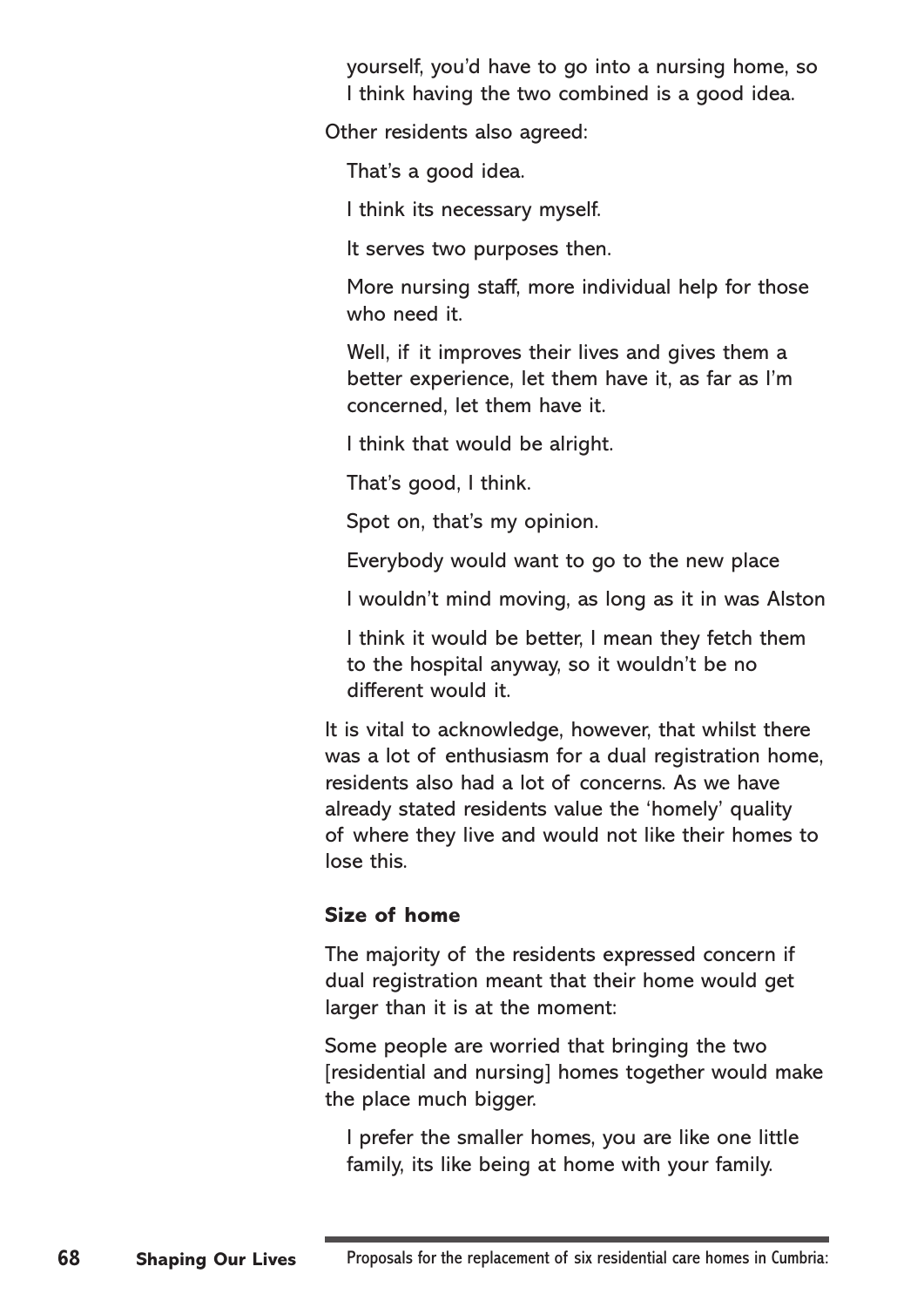I've been in here six years, and a lot of those [people] upstairs I don't know yet. To go upstairs you have to go up in the lift, which I hate. Whatever is going on the girls take you up there. All the children come in from schools at Christmas to sing carols; the girls will bring you up. You're not isolated at all, but it's just not easy to get up there. So there are still people up there who I don't know.

It would alter the face of it.

I think it is necessary but it would change the atmosphere, it would be bound to be different if it was bigger.

The smaller it is, the closer knit it is.

I don't think it should be any bigger. *Facilitator: Why's that?*

It's big enough to contend with. More than 40 people would be too big.

It would be too big if there were more people.

Only one resident expressed the view that a larger home would be beneficial:

We'd be better with a bigger home. I don't know, it's nice in here but I would rather have it bigger. There would be more people to speak to.

### **Two homes: one site**

The three researchers all noted that, without exception, residents of the homes all assumed that if or when dual registration took place this would mean that the homes would be clearly divided and separated into two quite distinct and self contained areas: residential and nursing.

 I think they should be separate. I think that would be better, much better. They could not be all mingled together.

To me you are getting everything here already. You've got the doctors and nurses coming in everyday, you can't fault that. I'm one of the lucky ones that can get out and it only takes me a few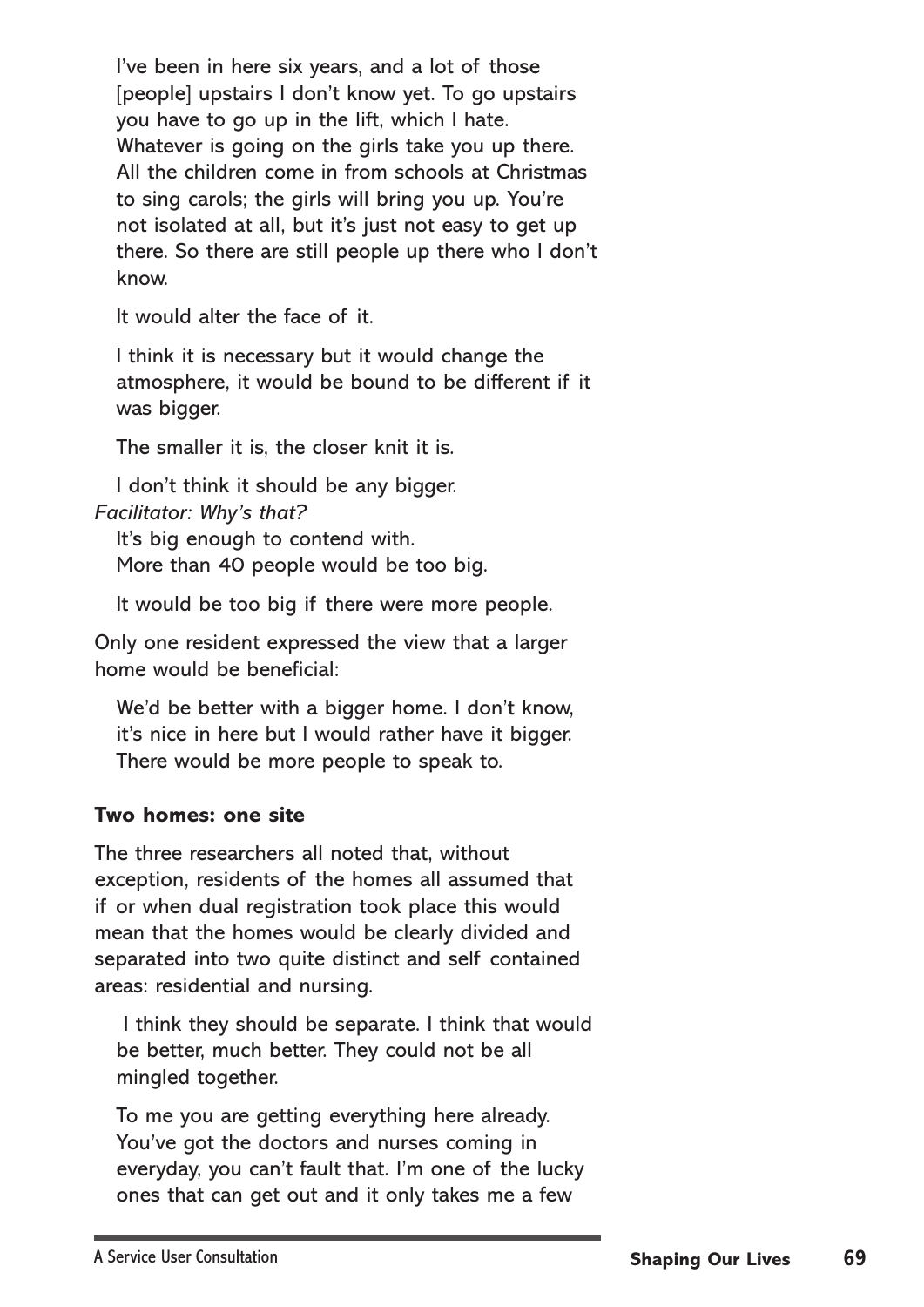minutes to go to the clinic, but if I couldn't go the nurses are in and out every day. There are two or three doctors. You could just call. You get the quality in that side of it.

I think it would be alright separate just not mixed up together.

I think it should be separate.

I don't think it suits everyone to be together like that. I think it's more private like that [separate].

It's not everyone who likes a nurse being around.

That's what I would like to see yes, to be separated. If someone was taken very ill, they could be taken to another part of the building.

I can't see it being workable [not being separated]. I find it difficult to put an estimate on how that would work; it would make it bigger and bigger and bigger. I like the size of this one, we all know each other.

I think dual registration would be good idea.

Facilitator: Other people have said they would be concerned about living next to very ill patients.

No, I'm not very concerned, as long as that part of the hospital is separate, for everybodies benefit. *Facilitator (to group): You all seem to be telling me that you think that a 'dual registered' home, nursing and residential, is a good idea.*

Yes

*Facilitator: Do you think there would be any disadvantages to you living in that sort of home?*

I see it as one big building but nursing care separate.

Yes, I just think that's necessary, surely?

Nursing would have to be separate. You wouldn't want it any other way. Oh No.

It should be two different wings of the same building.

I would want to be separate if I was poorly.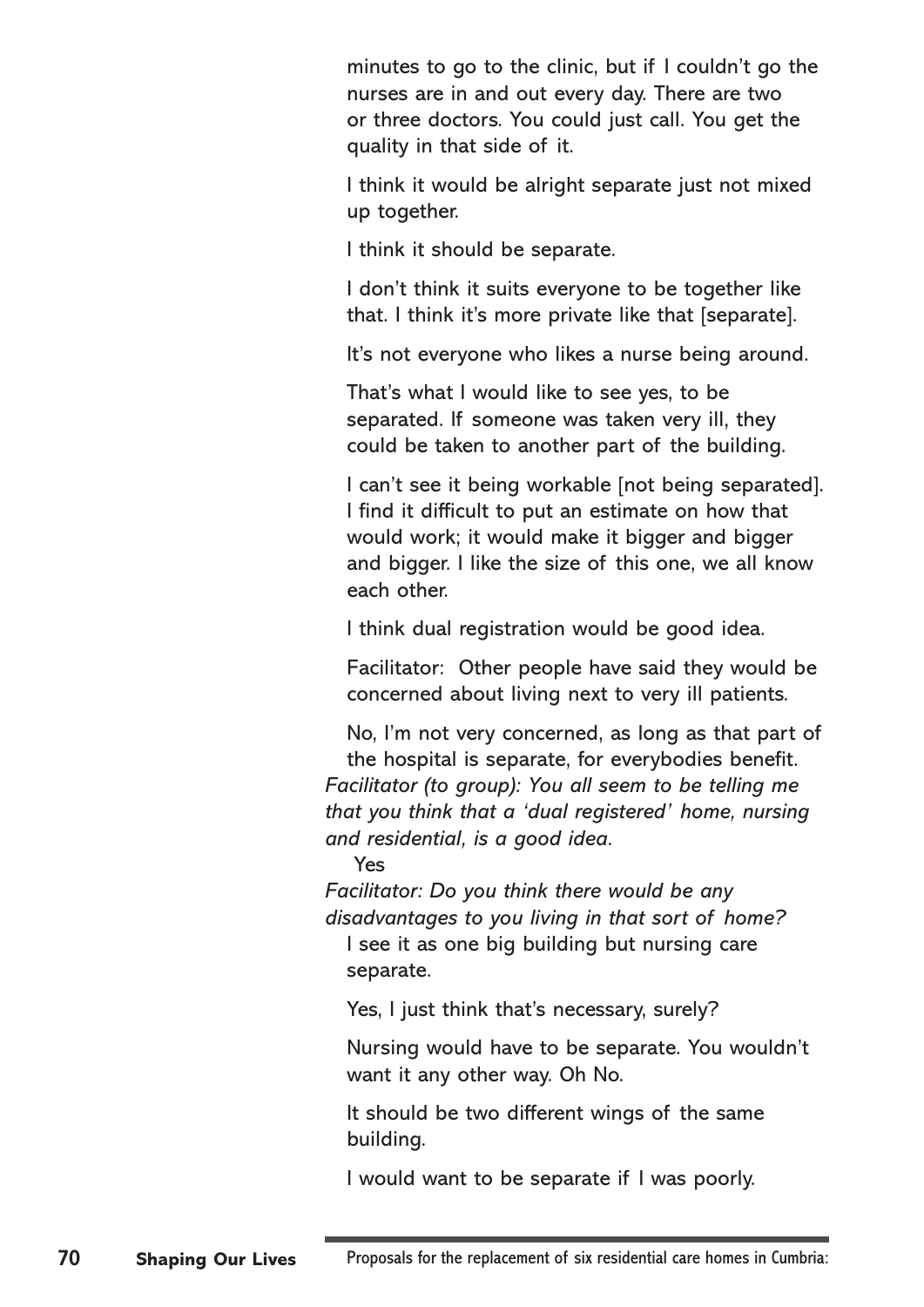I think you'd be better with a nursing home attached to the new home

I think it's a good enough idea as long as there are separate wings, that's my opinion.

It was very clear that people wanted to draw a clear line between the residential home and that part of it that would be the nursing home. When asked why this was peoples answers tended to fall into one of two groups:

- To be surrounded by ill people would have a negative effect on residents
- If people were not feeling well themselves they would rather be away from other residents and be in a more hospitalised situation.

This is what residents said:

I wouldn't like to see people who were very ill in the room next to me.

I've always had a laugh here, there have always been nice people, there are 8 of us here in larches, I've never been miserable. But I spent 12 months in the orthopaedic hospital, I know how bad it was then, because there were so many people ill around you, and it makes you feel ill, you just feel depressed.

I know what its like, I've had people ill in this bed and people desperately ill in this bed, and it's not very nice, I mean it happens to us all at some time, but it's hard to take.

If it was a nursing home people might think you are crackers.

It would be depressing. If you were in an environment where people were ill all the time it would get to you

You would have people in bed; it would have to be a big place, a miniature hospital. You are talking about bedded patients. I think that would be extremely difficult to introduce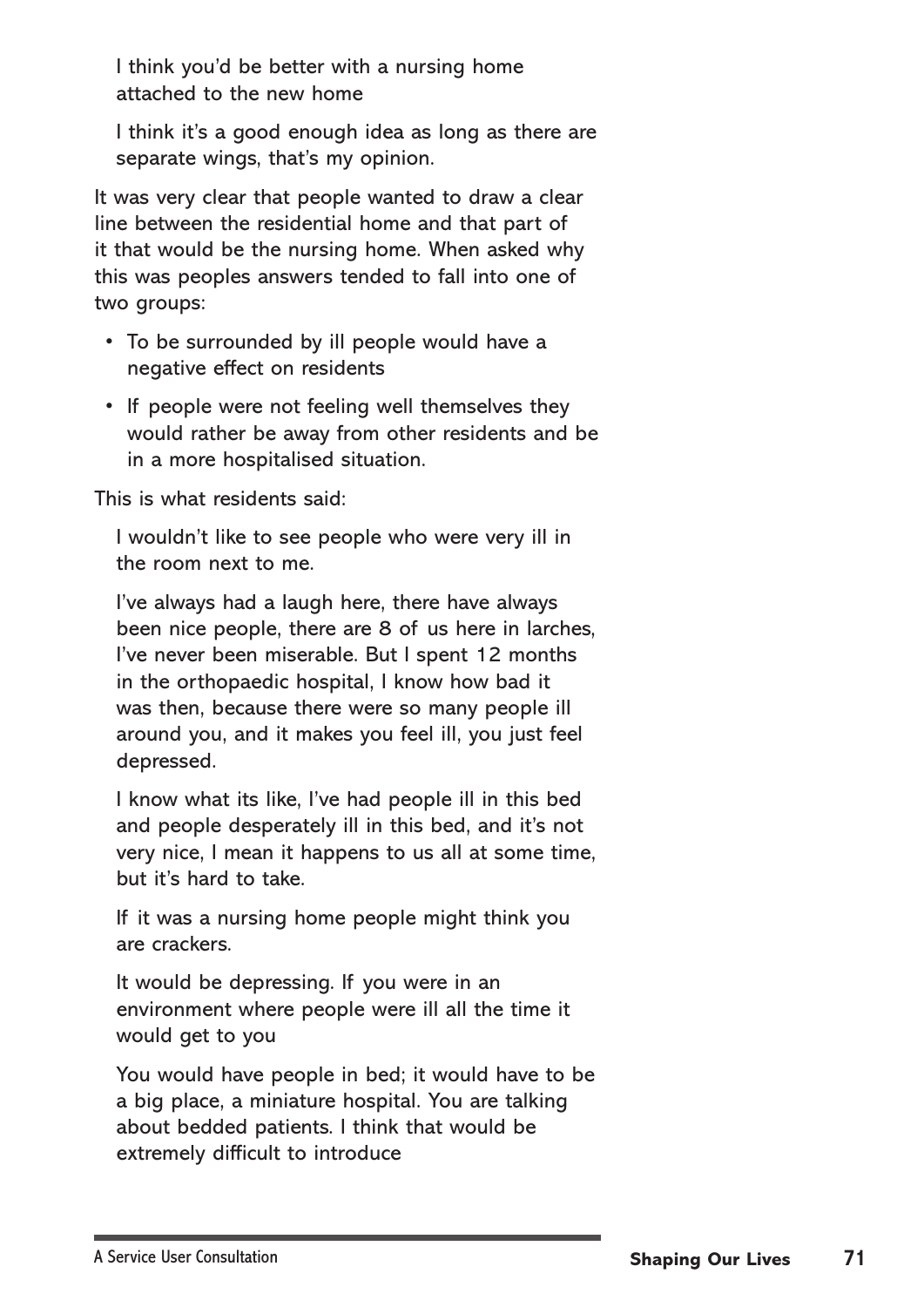*Facilitator: – So you wouldn't want your home to become a nursing home?*

No, certainly not. It's more private isn't it? It doesn't suit everyone to see that does it, it can upset people.

### **Dignity and Privacy**

There was concern amongst some of the residents that if they became ill and were not moved to a separate nursing area it might cause embarrassment for both them and their follow residents:

There are people who can't use the toilet and that, and that's just wrong. I want to keep my dignity

I don't want to be wheeled around on a trolley or something, not in front of people who you know.

You want to keep yourself private like.

In hospital it is different because you are all in the same boat. Which is not the same as being here.

## **Hospital Rules**

Equally residents expressed concern that if the two homes were run as one, then it followed that the nursing home regulations would be imposed on the residential home and on the residents. This worried residents:

If it is nursing care the whole feel of the place would be more like a hospital. You might not be able to have carpets, different standards that would make it not feel like a home.

…[the home] might have a cold look.

It might feel like a hospital.

The smoking room would have to go.

Would we be allowed to keep our cat?

It could turn into a mini hospital.

You would always be under a microscope.

You could lose individuality.

I wouldn't like that.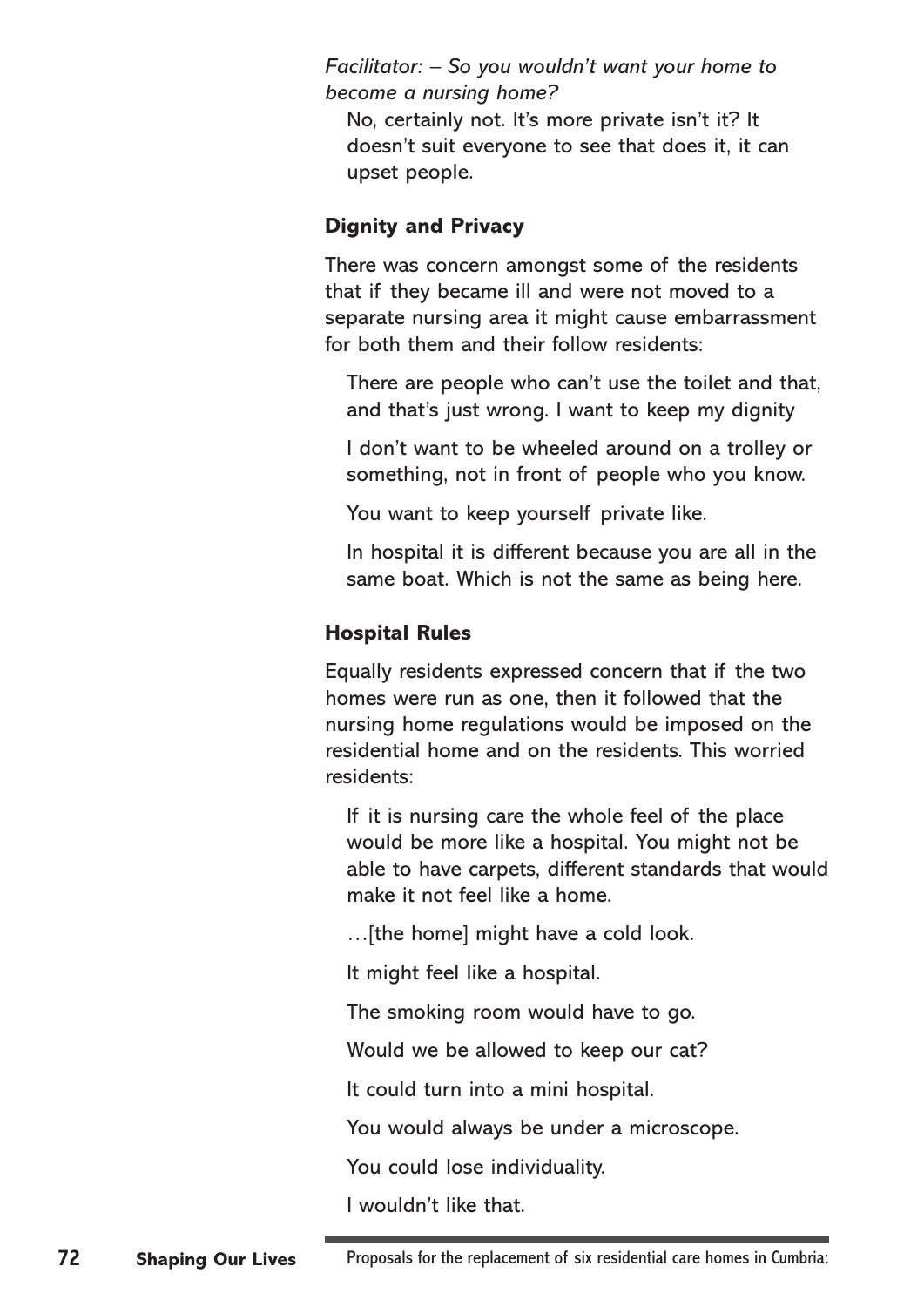The advocate reported from one home that:

If their home becomes registered as both a nursing and a residential home it was suggested by some residents that there would be more segregation between men and women. In this home at the moment the residents mix quite freely, and some people we spoke to were concerned at what impact this would have on their home.

In general there is a lot of confusion, uncertainty and misunderstanding about what it will mean for residents if their home becomes 'dual registered'. Most of the people we spoke to had little understanding of what this means in practice and the implications for the home. Residents feel that they have not got a clear picture of what the home might look like. For example, would the residential quarters be separate from the nursing quarters or would it be mixed. Residents would welcome more easily accessible information on this and on how it might work.

### **5. The Move**

The researchers asked the following question:

*If the proposals go ahead, existing residents would move into the new facilities, do you have any concern over the move?*

For most of the residents the thought of having to move was very upsetting and most people did not relish the idea:

It would be a bit of an upset.

I don't know, I really don't know, it would be an upheaval for anyone who was a resident here.

You get used to doing certain things, in a certain place.

I wouldn't go out of Wigton

I hope I don't have to, I don't want to move.

I don't want to move. We are just going to be told what we have to do. We are shoved here, shoved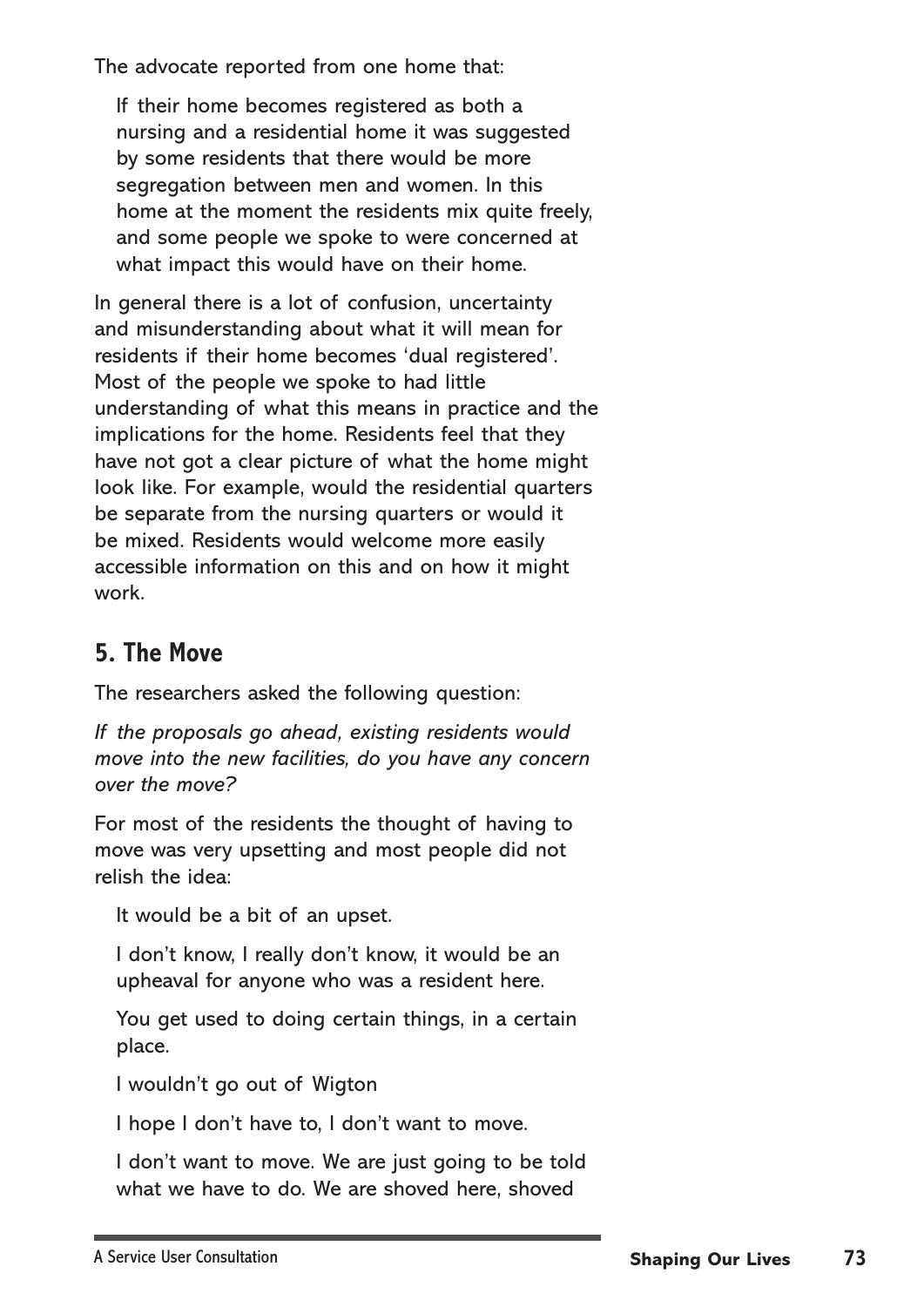there…do this do that. I don't like it [the thought of moving]..

There were a few residents who were not disturbed by the thought of a move:

You get used to things, people can get set in their ways, I believe in moving with the times.

Well, it could be better, I'm sure they'll do their best to make it better. I don't really mind. I'll just go with the flow.

It's fine as I am at the moment…. I didn't have concerns when I came here, I had to sell my house to come here, I had to come here, I couldn't cope on my own. I just accepted it. If we have to move we will all just accept it.

I think it would be different to here, and I think it would be better. There's only one disadvantage to it, the only problem is it being out of town. Good if it isn't so far out of town. If it was central it would be better

Others had suggestions of how to make the move smoother and less worrying for residents:

I'd think they'd make things as easy as they could. *Facilitator: What could they do to make things easier?* Reassuring us that it's going to be ok.

No, I wouldn't mind as long as I was among the people I knew, that's the important thing.

It would be alright if we all went together, residents and staff.

This suggestion received a lot of support from others in the group:

I would like to have a look at it [the new home] before I moved in, if I didn't like it I wouldn't move in.

In a different group a similar comment also received support from other residents:

I think if they took some of us on a trip to see the new home, we could tell others what it was like and the fear of the unknown might go.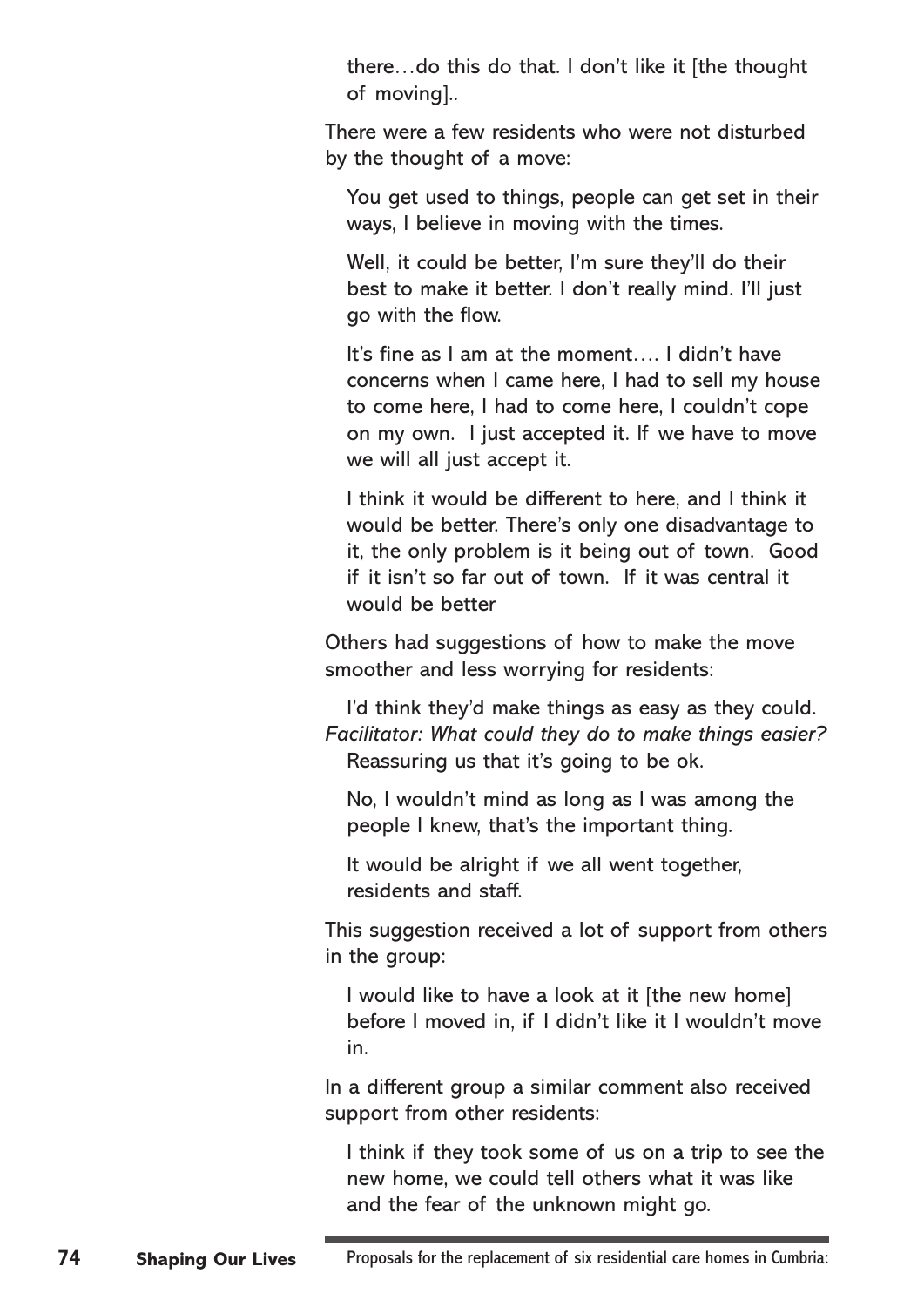These residents tried to explain how other residents were feeling:

At my age, and there's people older here, they don't like change, they're frightened of change. *Facilitator: Are you?*

Not really, but there's quite a few are, because when that chap came to give us a talk….well, all they could say after he'd gone was 'they're going to take us out of here'. Some was saying 'we're going to be turned upside down' – the biggest fear was moving.

*Facilitator: what do you think it was about that that worried people, just change?*

Yes. The biggest thing they said after he'd gone was 'Oh I don't want to go, I don't want to go'. They don't like change. They didn't understand they'd be comfier, like, they were panicking. They're frightened of moving.

A lot that's in here like this place, now, as they are. They don't want change.

*Facilitator: Do you think it makes people feel better knowing that the staff would be moving with them, because the staff seem to be very important to people?*

Yes, they'd be going as well and that will satisfy a lot of people.

We cannot underestimate the general anxiety and worry that the majority of the residents we spoke to, feel about a move to a different site. Residents made helpful suggestions about how some of the fears might be allayed. These include visiting the home before the move, reassuring residents that residents and staff will be moving together, and ensuring there is ample accessible information made available to residents about the move.

# **6. The Perfect home**

We asked residents if there was anything that they would like their home to offer them that it does not do at the moment. We asked them if money were no object what would your ideal home look like.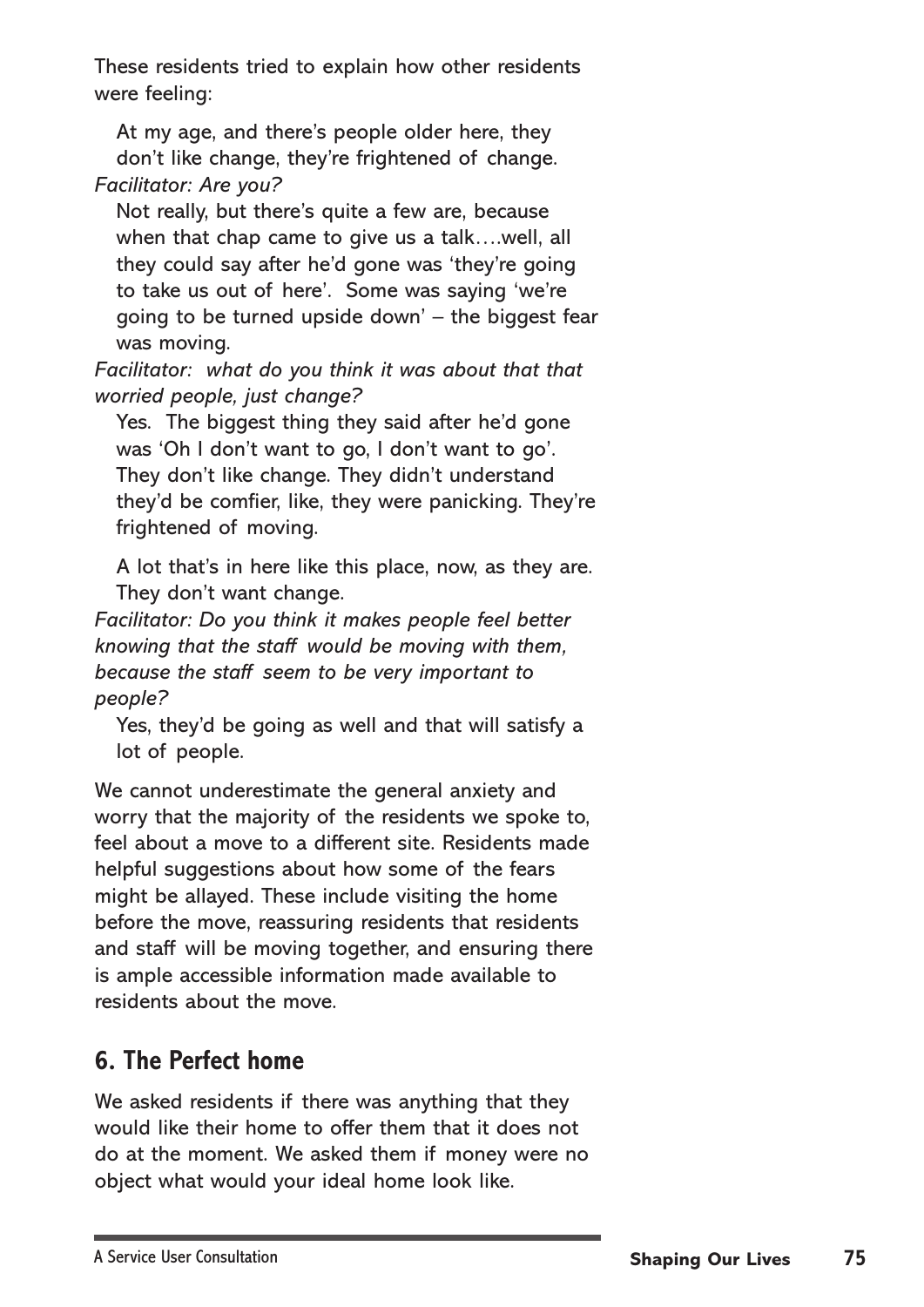#### **Guest Rooms**

One of the first things that people talked about in two of the small group discussions was making a room available where guests could stay:

There is no where for visitors to stay. My daughter has a long journey to make.

Oh no there isn't a place to stay. *Facilitator: Would that be a good thing, a guest room?"* 

Yes. Yes it would

My relatives live in Sheffield, and they've nowhere to stay so that would be good to have.

Yes I think it would [be good to have a guest room].

In a different group not everyone agreed:

Could we have a room where visitors could come and stay?

We'd all like family members to stay overnight.

If a person comes to visit me, you couldn't have provision for someone to stay, that's completely out of the question. People come to see you and you talk…but as for staying. No.

No guest room and I'm not bothered.

#### **Accommodation for couples**

We then asked residents if they had or would like to have facilities for couples who live in the home. With the exception of one resident every one thought this would be a good idea. One person had had the experience of moving into the residential home with their spouse but they had had to have separate rooms:

When I first came in I came with the wife, we had separate rooms.

*Facilitator: Would you have liked to have been together?* 

Yes it could have been better.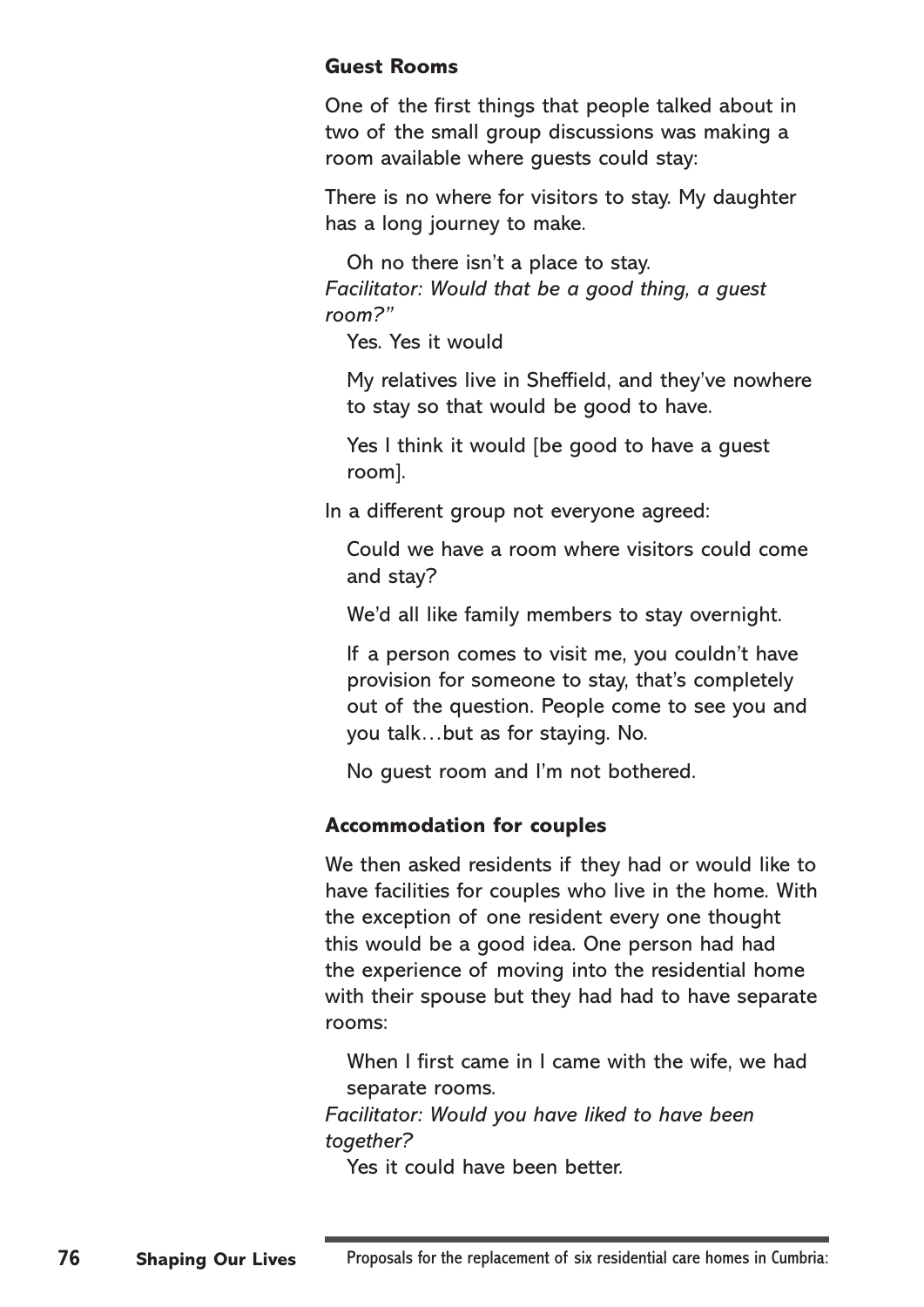Other residents thought it would be good to have accommodation suitable for couples:

Here there isn't a room that would hold two people. But it would be sensible. Oh yes. I know of a place, the two front rooms weren't furnished, and the couple could come and bring their own furniture.

I think there's a bit of a shortage [of double rooms] in most homes. A friend was in a nursing home in Silloth, and the husband and her had to have separate rooms. There was some one here, Glen and his wife they had to have separate rooms.

This resident was quite upset when we discussed the possibility of catering for married couples:

[The home] It couldn't have a husband and wife, they would come and reside here all the time, its not what this organisation is all about, its about retired people and sick people, you couldn't have a husband and wife set up here, it would be all wrong, I don't think it would work.

He went on to say:

They'd have to have single rooms wouldn't they?

Some residents made some very specific requests.

I wish I had a kettle

We need a desk for our enquiries.

An arena, a sports ground for kids.

Young people to meet up with us

I'd like a swimming pool!

These also included three comments from residents in three different homes, about the lighting:

The lighting's not so good here; it's difficult with my eyes.

Cumbria County Council need to make sure that the lighting is good to make it easier for people with visual impairments.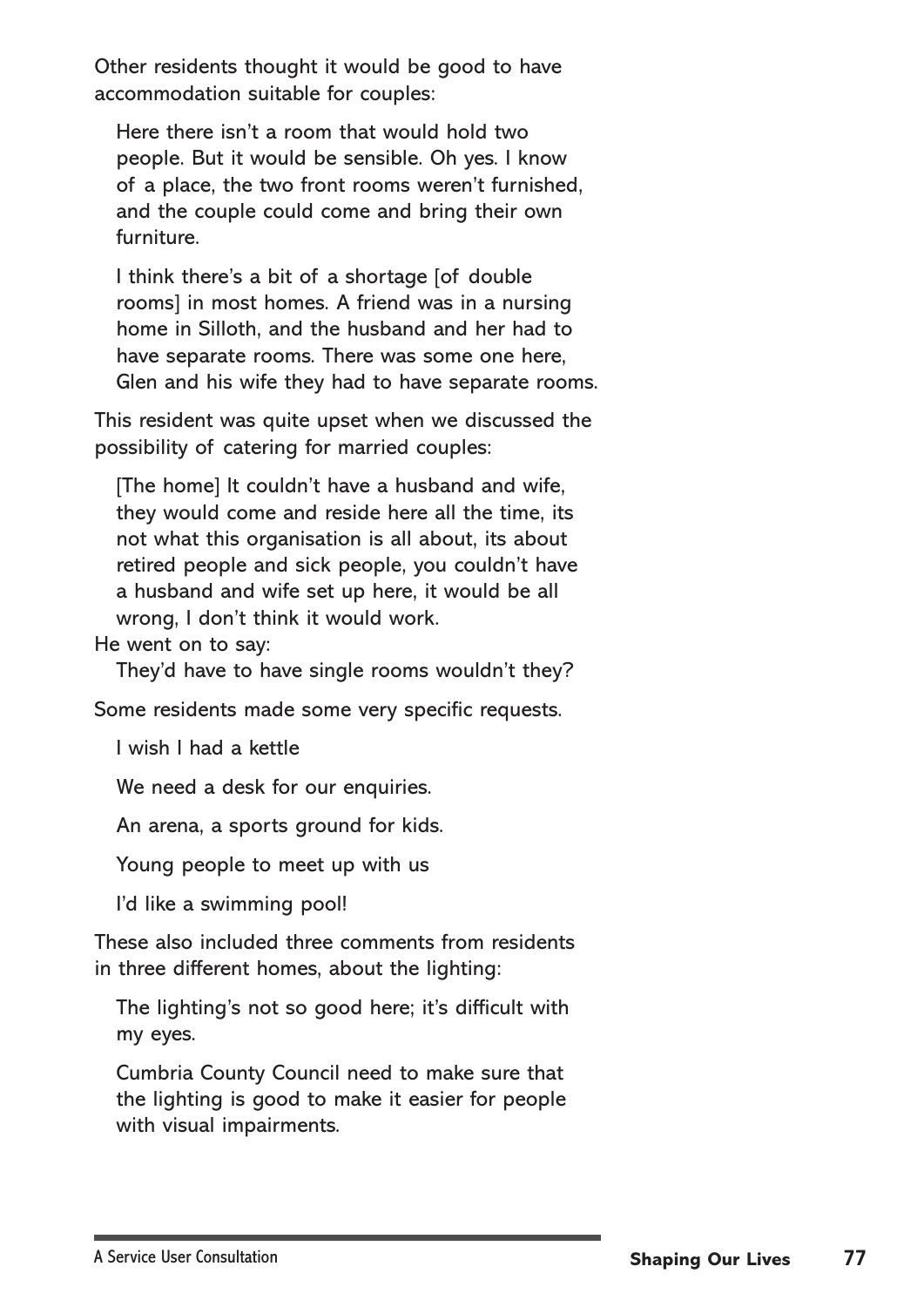I would like some bright lights. I find it always dark in the lounge and in the corridors. It makes it difficult.

We were told that none of the homes had parking space available for motorised mobility scooters.

I had a scooter at home, but I couldn't bring it here, cause one lady has one. They don't have the proper facilities to keep it in, I've just left it in my son-in-laws garage, he's going to sell it for me. I used to like going up the street, two or three times a week. It would be handy here so I could go up the shops. I have a friend up north whose home has facilities for scooters.

There isn't any accommodation for people on scooters and things…I've stuck mine in a garage over there, but I could use it up town

Parking for scooters please.

I would like to have had the chance to go out on a scooter. But we have nowhere to store them.

One resident thought mobility scooters were not a good idea:

I'm totally against anything like that [mobility] scooters]. Quite frankly the people who are driving those things are not fit, they shouldn't be seen on the roads.

There were quite a few comments concerning outside spaces:

The garden has gone to wrack; it would be nice to have it nice.

We could get more seating [for the garden].

I think it would be better to have a garden where you can sit out, there isn't much garden here.

It would be nice to have good flowers in the garden.

One resident said that he wanted the bathroom designed so he could easily have somewhere to soak his feet, for as he puts it: 'it makes you feel altogether different'.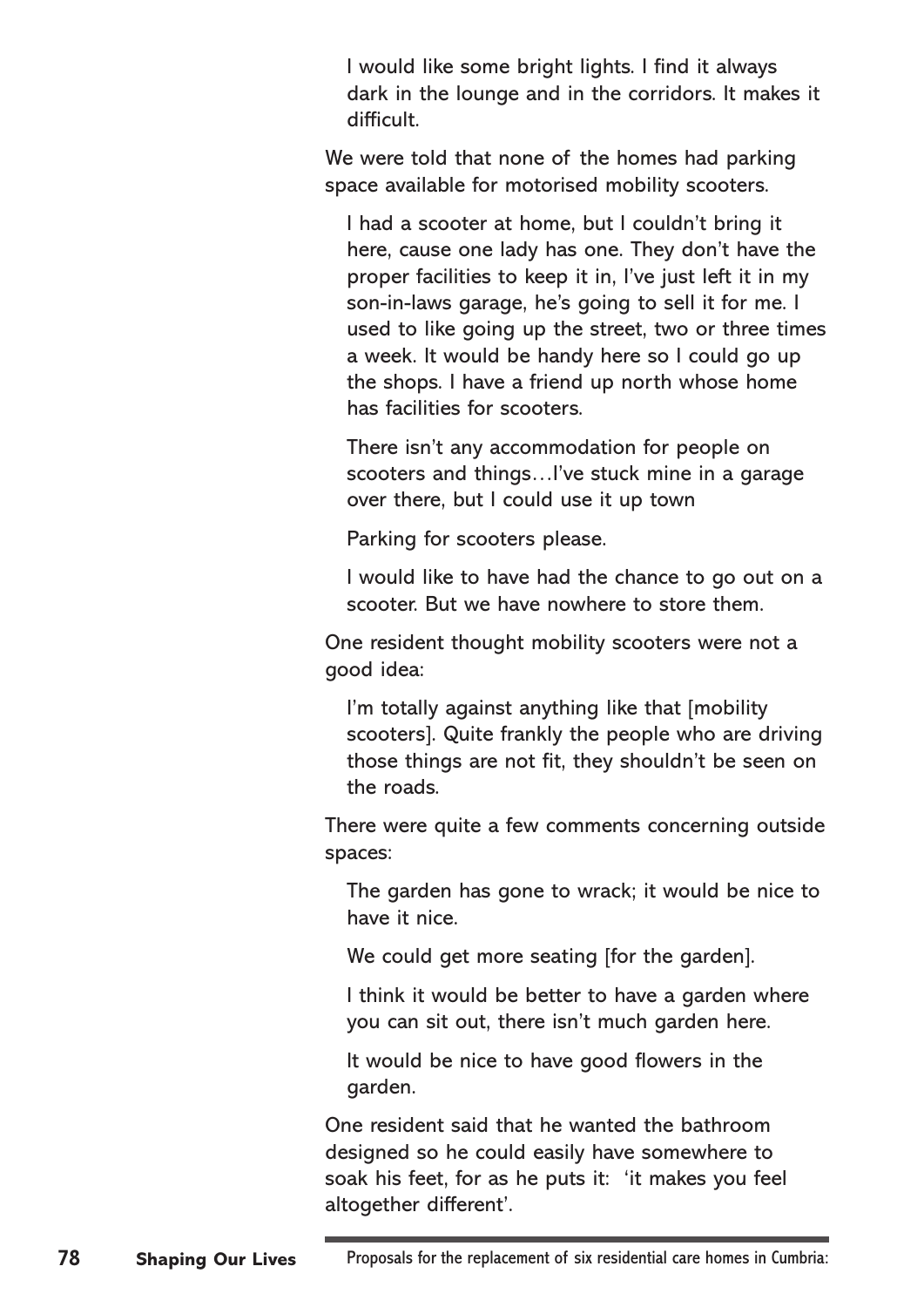There were a few comments that raise issues about the standard of personal care that some of the residents were receiving:

The washing done properly, and know you will be looked after and to be well bathed.

I would like a home where I can have a proper bath, take all the time I want and not be rushed all the time.

I would like to be perfectly clean.

It should be noted that this last comment is not a reflection of any lack of personal care received by the resident as she later went on to explain that she was concerned that the current standards should be maintained.

Several residents discussed the possibility of having a conservatory:

A conservatory would be nice

I think that's a splendid idea, it could throw it down from the skies and it wouldn't matter.

I think that's a good idea, glass all round.

What a good idea.

We need a conservatory so we can enjoy the garden. There needs to somewhere covered so we can see out and keep dry. If we go out, and can't get back in, we can't summons help for the toilet. It makes it hard to go out but we could have a little covered space outside the front so we could see people going by.

I'd have a conservatory and a little shop.

The majority of the residents who we spoke with said that a shop in the home would be very useful and would give them a feeling of independence:

A shop would be good, to buy sweets, cakes or anything that you like.

Otherwise you have to get someone to bring it in for you.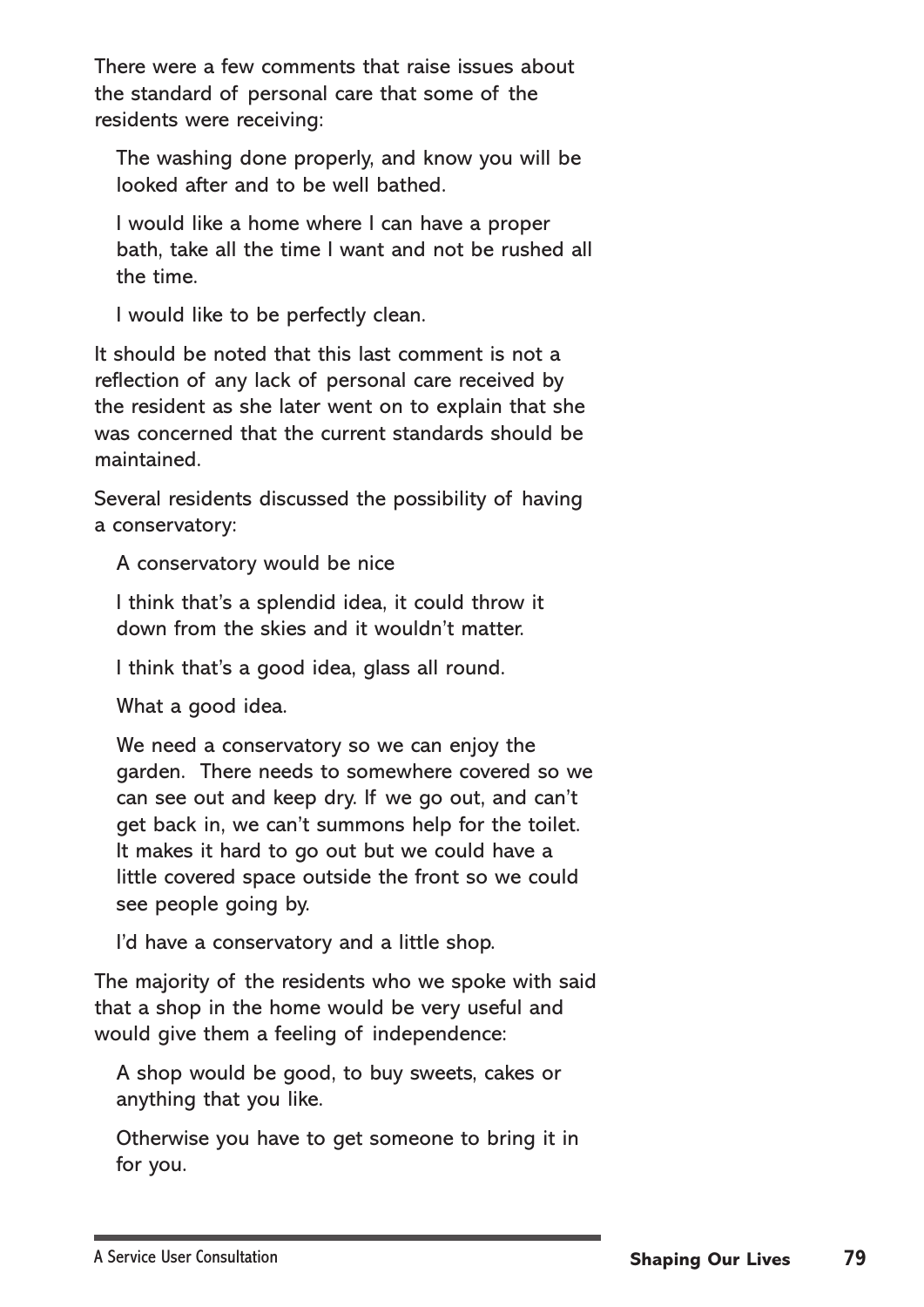I wanted to buy Easter eggs but I had to ask my daughter in law to buy them.

I need to be accompanied to go to the shops. So a shop here…

I would like a shop, I'd love a shop.

A little shop selling odds and ends.

A Shop? What a good idea, if they're going to build a new place they could do it.

Yes, that's a good idea. We do have a lady that comes round and she's quite useful, but you don't always see her. It would be good if it was there all the time.

Oh I think we should have a shop.

Whilst the majority of the residents we spoke to clearly thought that a shop located in the home was an excellent idea, a couple of people did not:

No, no shops. A shop is used for all types of people, children, a shop wouldn't be economical, if you were trying to sell anything to anyone.

No you don't need that [a shop]. You've not got far to go down the road to the shops.

Other residents had different ideas about what they thought a perfect home would offer it's residents. These two residents want access to library services:

What about a cinema club?

Oh yes and a library I'd like that.

They could get a library van to call each week.

Yes what a good idea.

This woman explains why she can't go to any of the courses that are run in thee evenings:

In Wigton there are night classes, like pottery, sewing and stuff…but unfortunately all these classes are at night, and old people don't like to come out at night, so it would be nice if they could offer them in the afternoon.

This was a very specific request: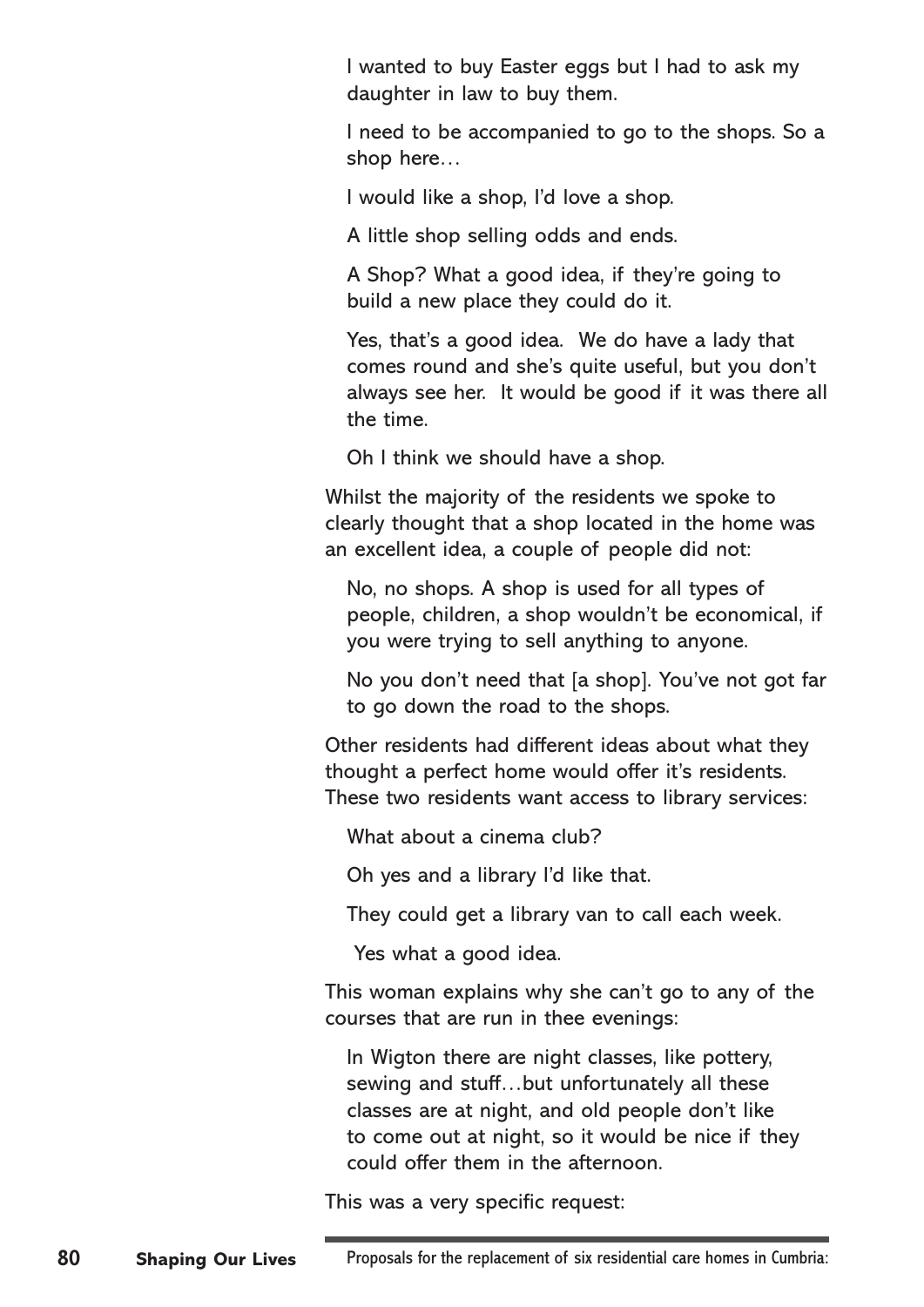Tell them we would like a big clock and calendar on the wall because none of us knows what day and time it is!

Many residents thought there was a need for a games room:

A games room where we could play board games.

We could have a games room, bowls, tennis, library, sewing and reading room, hairdresser.

Lack of accessible transport was a barrier for the residents and denied them access to the rest of the community. Many residents talked about this:

A bus service for a few hours a day is what I would like.

We don't get out but some kind of van or vehicle to get on, such as a bus.

We could do with a bus and a driver.

Other residents discussed the need for a prayer room:

Some would say a little chapel.

That would be lovely.

But we have one here and nobody goes.

Yes, the spiritual side is important

I go to the local church, so no I don't particularly want a chapel or prayer room.

This group of three women wanted the council to give them more information about their rights and entitlements:

In Carlisle you can get a scooter [shopmobility]. But in other places there is nothing for disabled people. In Wigton there are not many shops you can get in with a scooter. I think the council should do more to help people who need it. People need more information about how to go about getting to places. For example I have a disabled key for the toilet….a lot of people don't know about that… People should be telling you. I think there should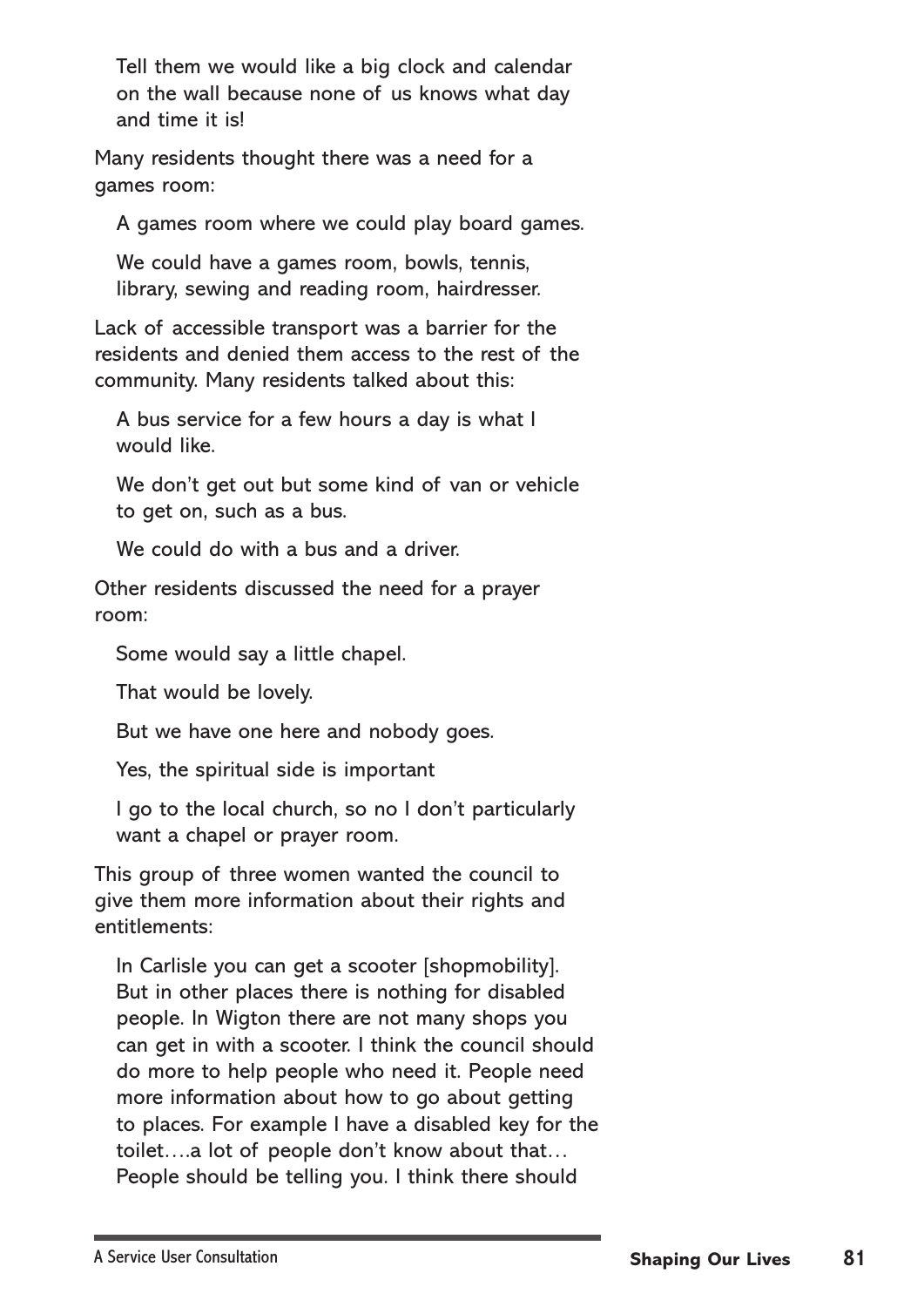be more information for anyone who is disabled. People don't know where to start'

There are organisations, like Age Concern, but they aren't always there, I don't know where you would go.

Everything is printed on paper and not everyone can read.

It would be very useful if the home or the Council gave us more information about what we can have. About our rights and entitlements. We don't know how to find out.

We could have lessons on the internet and then we could find things.

It is very noticeable that even when the residents were encouraged to dream about 'the perfect home' not one respondent suggested anything that was out of the ordinary or prohibitively expensive. Indeed many of the residents showed a deep concern with how much the modernisation programme was going to cost and who was going to foot the bill.

Most of the resident's suggestions for a 'perfect home' are things that the younger 'general population' take for granted: transport; access to libraries, education and churches; being able to shop, visit the hair-dressers and offer accommodation to visiting friends and relations. People want their basic access requirements met: adequate lighting for visually impaired residents; mobility scooters for those with ambulatory impairments and good support with personal care. Residents want information about their rights, their choices and their futures.

### **7. Support to stay in your own home**

Discussing with residents why they chose to move into a residential home rather than opting for services to support people to stay in their own homes is not only a very personal and private decision but has the potential to be distressing for residents. Thus we did not feel it appropriate to raise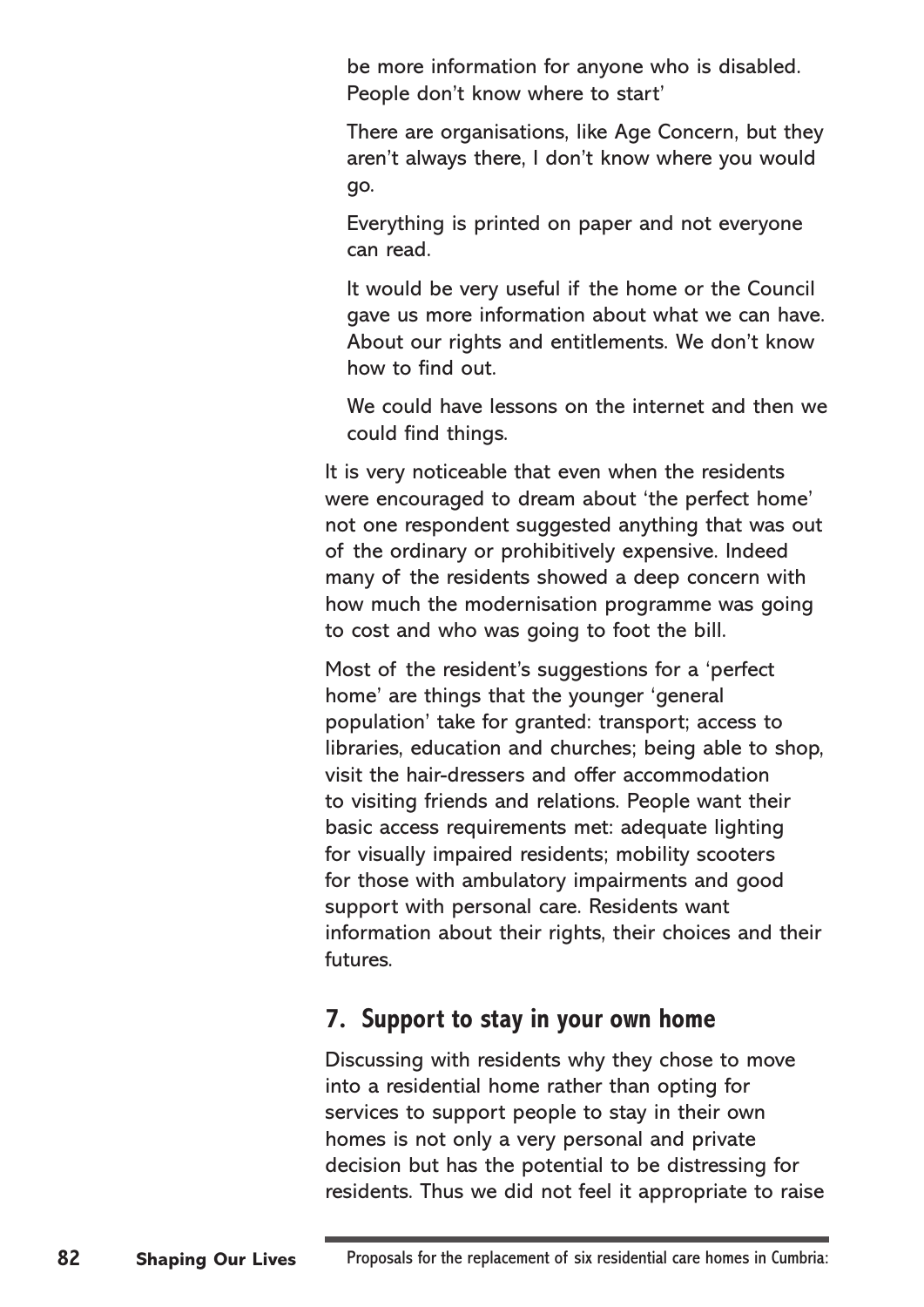this issue. However we report here the comments made to us on this topic.

One can sort of cope in our present mode of living, I would find it extremely difficult to exist if I had to cope on my own

I'd like my old house back.

If I won the lottery I'd like to go back home to my bungalow.

If you want the truth I wouldn't be in here, knowing what I know now.

At home I could come and go as I wanted, cook what I wanted, buy what I wanted.

This place drives me barmy, I'm used to a four bed farm house. I'm used to a lot of space.

They say my house has got too many stairs…it's in the middle of nowhere. It's a location problem. I am typical of Alston Moor, houses are scattered everywhere and wherever you go in Cumbria it's the same. People come here because it's quiet, but then how you provide services I don't know. The government aren't willing to spend.

My one dream is to be back in my own home.

The following comments are all made by people who are temporary residents of the residential homes. They are all recipients of 'respite care'.

I like being on respite. I can't cope at home. I'm anxious being at home. There are social workers if I need to speak to someone. I need help as I'm not well.

I don't want to stay here. I'm not ready yet. I want to go home. I've always looked after myself. I'm not giving in that easy, but I do want someone looking in.

*Facilitator: Do you have that when you're at home?* Not really.

I've been here a month and I must admit I'm getting ready to go home, but that's not Inglewood to blame.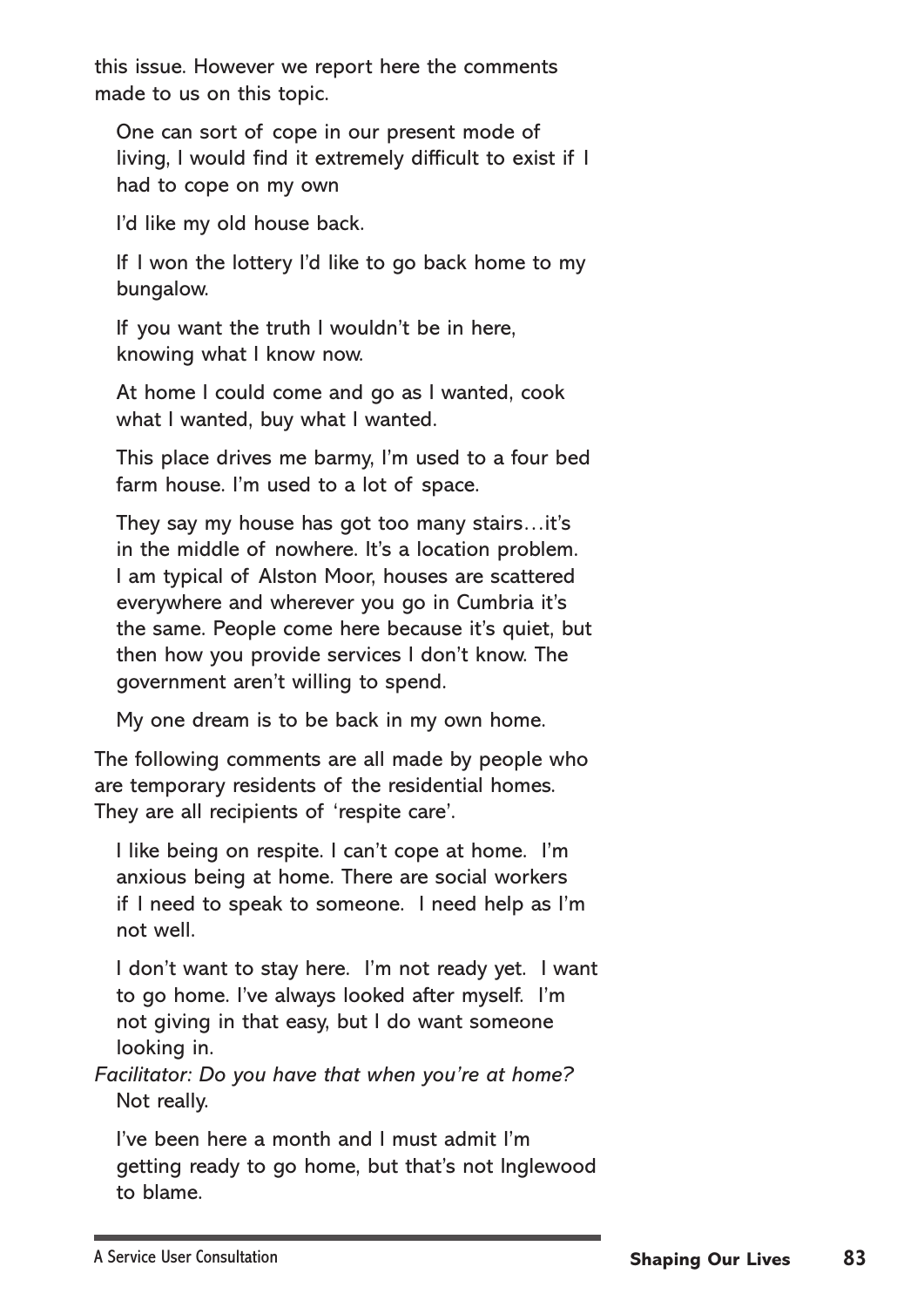*Facilitator: What are you looking forward to about going home?*

I love my little bungalow, it's my home and I want to stay independent as long as I can.

I'd rather stay at home and have care at home than move out to Carlisle or wherever. Wigton's close knit, there's people I know here.

The residents that spoke to us about wanting to live in their own homes rather than in a residential setting did not seem to be aware of domiciliary support services. Whilst some of the residents said that they would not like to be at home as they would feel isolated and lonely, there were a sizable number of residents who apparently had little awareness of support services and options that might have enabled them to continue living in their own homes.

## **EMI Units - Observations**

Two of the three Shaping Our Lives consultants visited four separate EMI units at four different homes. They did not attempt to use the interview schedule as they felt it would not be appropriate for this group of service users.

However, they both talked to many of the residents on the units, in all cases on a one to one basis. They also spent time sitting with the residents in lounge areas and observing.

These are the main issues that the consultants felt need to be taken into account when planning the new homes for residents of the EMI units:

Residents appeared to like company and someone paying them attention. One consultant wrote:

They really seemed to come alive when they were talking with us

And another wrote:

The residents appeared to enjoy talking to us and some were quite chatty and smiley.

They both commented on the fact that the staff did not seem to have much time to chat with the residents.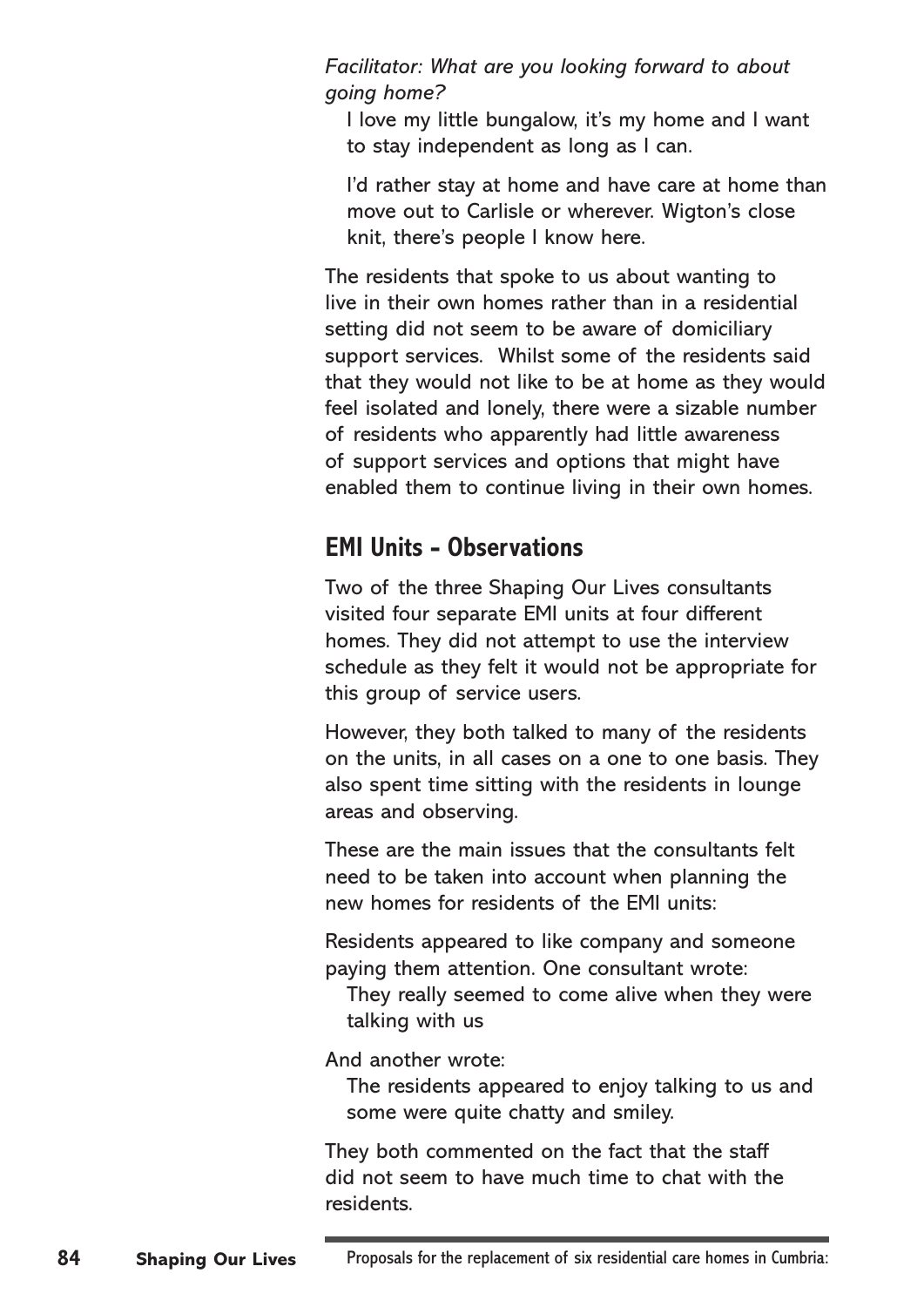One staff member commented that she thought it was inappropriate that there were only two members of staff present at the home throughout the night shift and that this meant that residents of the EMI unit could go for two hours before being checked. She felt this could result in distress for some of the residents if they became disoriented during the night.

Residents of the EMI units appeared to enjoy mixing with other residents of the home. One had been at a focus group we ran on another unit. She said she sometimes visited her cousin who lived on that unit. One resident liked to smoke. Staff at that home said that they took her to the home's smoking room and she also liked to talk to other residents there.

The consultants observed that in some of the homes space in which to wander was important for the residents. Not all the units seemed to allow for this.

One unit had a cat wandering about. One resident in particular seemed to benefit from this; the cat sat on his knee and he said that he liked to stroke it. He said that it sometimes sat on other peoples knees.

Some residents said they liked the garden. The consultants reported that there was no obvious entrance to the garden from most of the units.

In one of the Units members of staff made the point that in the new homes, the design of the bathrooms needed to be considered carefully. This was not just for the residents but to facilitate staff caring for them. They suggested that the bathrooms needed to be large enough to allow for two members of staff and a resident to all be in the room together. They also suggested the availability of bathing pools and massage.

People generally seemed to be less contented than the people we had spoken to on the other units. When we asked them if they liked the home, they tended to respond with phrases like "it's alright" and "it'll do".